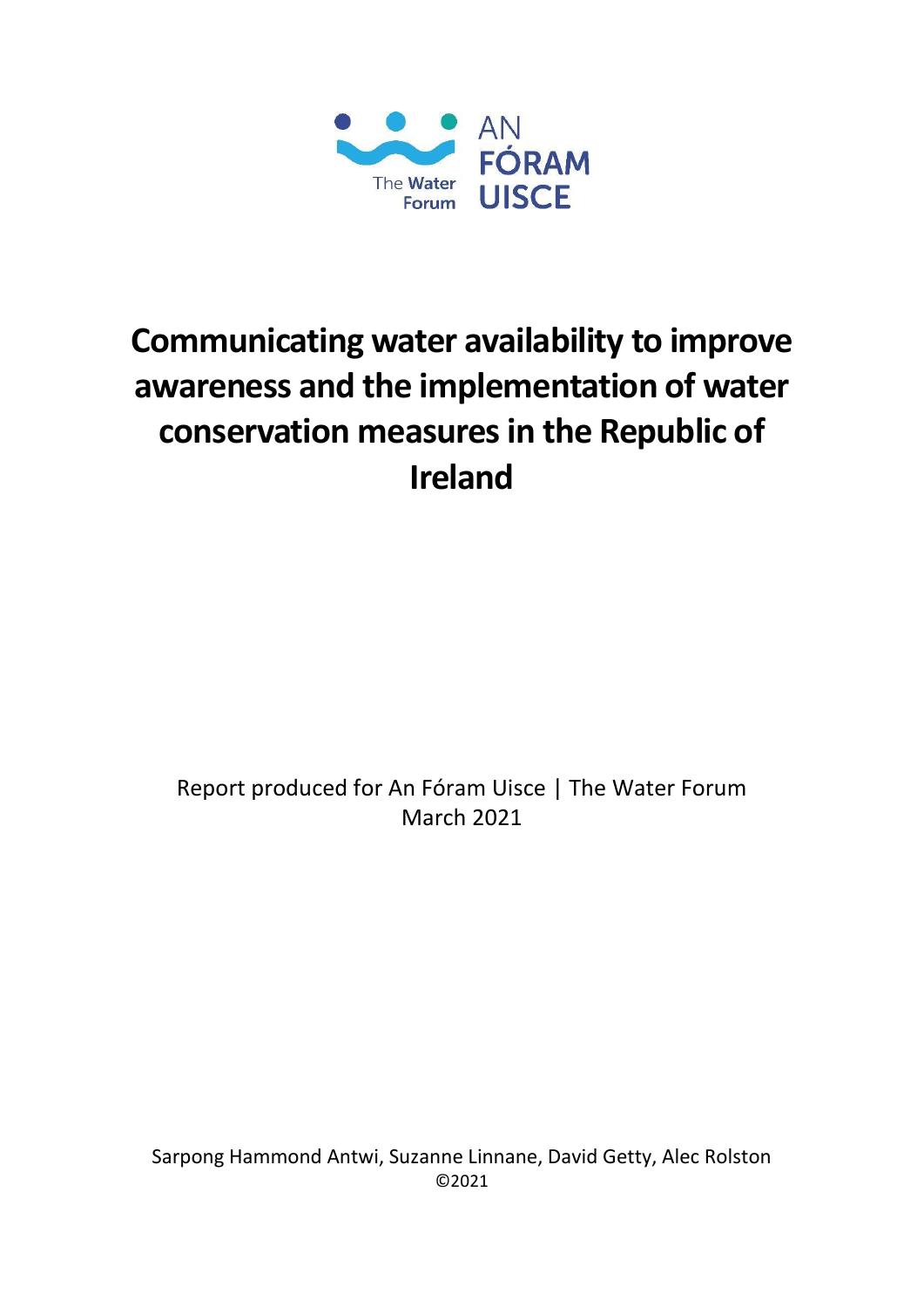# Contents

| 1. |  |
|----|--|
|    |  |
|    |  |
|    |  |
|    |  |
|    |  |
|    |  |
|    |  |
|    |  |
|    |  |
|    |  |
|    |  |
|    |  |
|    |  |
|    |  |
|    |  |
|    |  |
|    |  |
|    |  |
|    |  |
|    |  |
|    |  |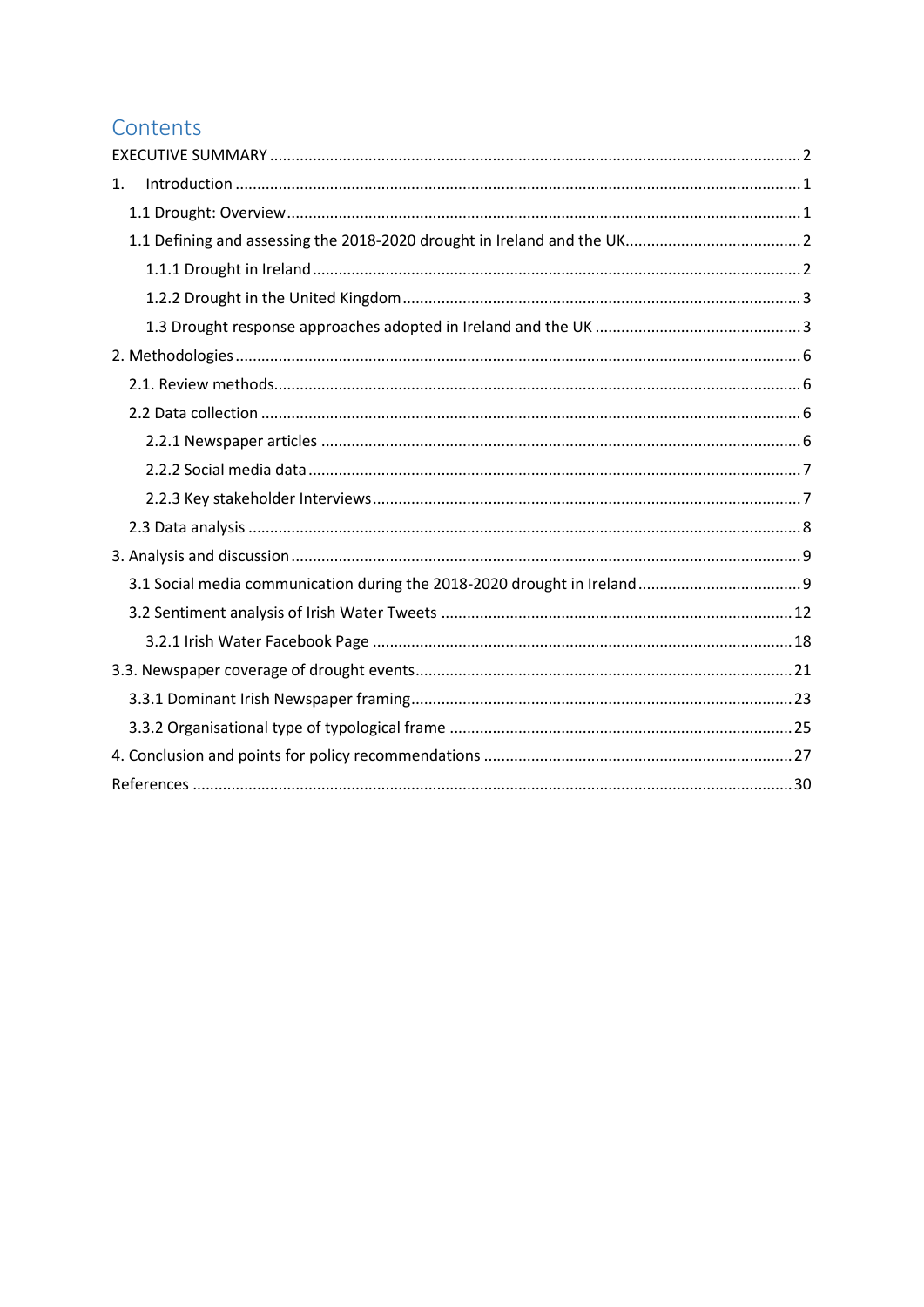# EXECUTIVE SUMMARY

<span id="page-2-0"></span>Drought is a complex weather occurrence triggered by changes in the hydrological cycle resulting in a significant impact on water availability, water supply, infrastructure, morbidity, mortality and food production. Drought can be classified in different ways, including meteorological, agricultural, hydrological and socio-economical drought. Hydrological drought is related to erratic rainfall, which affects the amount of surface and underground water resources, thereby restricting water supply. Meteorological drought is also connected to a reduction in rainfall over a long period, while agricultural drought is linked to the depletion of soil nutrients, moisture and the overall yield of agricultural lands. Socio-economic drought also involves the effects that inadequate rainfall has on water-related activities like agriculture. It is regarded as the combined effect that meteorological, agricultural and hydrological drought have on human activities.

In 2018 and 2020, drought events in the Republic of Ireland and the United Kingdom significantly affected water resources, and predictions suggest more severe droughts are yet to come.

To ascertain how public communication on water availability and water conservation in the Republic of Ireland can be improved and lessons learnt from the 2018 and 2020 drought, social media (Twitter and Facebook) posts and comments were reviewed. In addition, newspaper articles from 2018 to 2020 on water conservation and drought events were analysed and six key stakeholders made up of journalists, political representatives and a water and communication expert interviewed. Our analysis indicates that Irish newspapers' coverage of drought and water availability increased in 2018 but dropped in 2020 primarily due to competing interest in the COVID-19 pandemic. Despite this, The Irish Times, The Irish Independent and The Irish Examiner were amongst those newspapers that carried the greatest number of stories on drought events on water resources. Uncertainty and risk was also identified as the prevalent frame newspapers used in the coverage of drought events. Irish Water engaged the public on Twitter more than Facebook despite Facebook being the popular social media platform in the Republic of Ireland. Some organisations involved in the water sector were also found to have maintained a different focus or silence during drought periods, leaving Irish Water as the principal communicator on water conservation and public awareness creation during periods of drought. Although the messages contained in Irish Water's communication on droughts were positive, its engagement with the public on social media was low.

Our findings further reveal an unexpected silence among political parties in relation to water resources during periods of drought. As part of lessons learnt from previous drought events, the Republic of Ireland has created accessible information platforms, but while these platforms help bridge the information and data gap on water resources and droughts' impact on their availability, a comprehensive national drought information management system is lacking. Also, unlike the UK, where different plans and legislative instruments exist to protect the water sector against events like drought, this study found drought inadequately discussed under sectoral plans like biodiversity and climate action, making it difficult to have a strategic plan in dealing with droughts impact on water resources in Ireland.

In its recommendations, this study proposes a consolidated national drought information system to coordinate, monitor, forecast, and help plan and inform the general public, stakeholders, and policymakers and the media on drought events and their impact on water resources. It is recommended that An Fóram Uisce take a proactive lead on national stakeholder engagement on drought and its impact on water resources. An evaluation of Irish Water's communication in relation to water conservation and availability to enhance public engagement towards behavioural changes before, during and after drought events was also proposed.

This study's overall findings can help bridge the knowledge gap in communicating drought and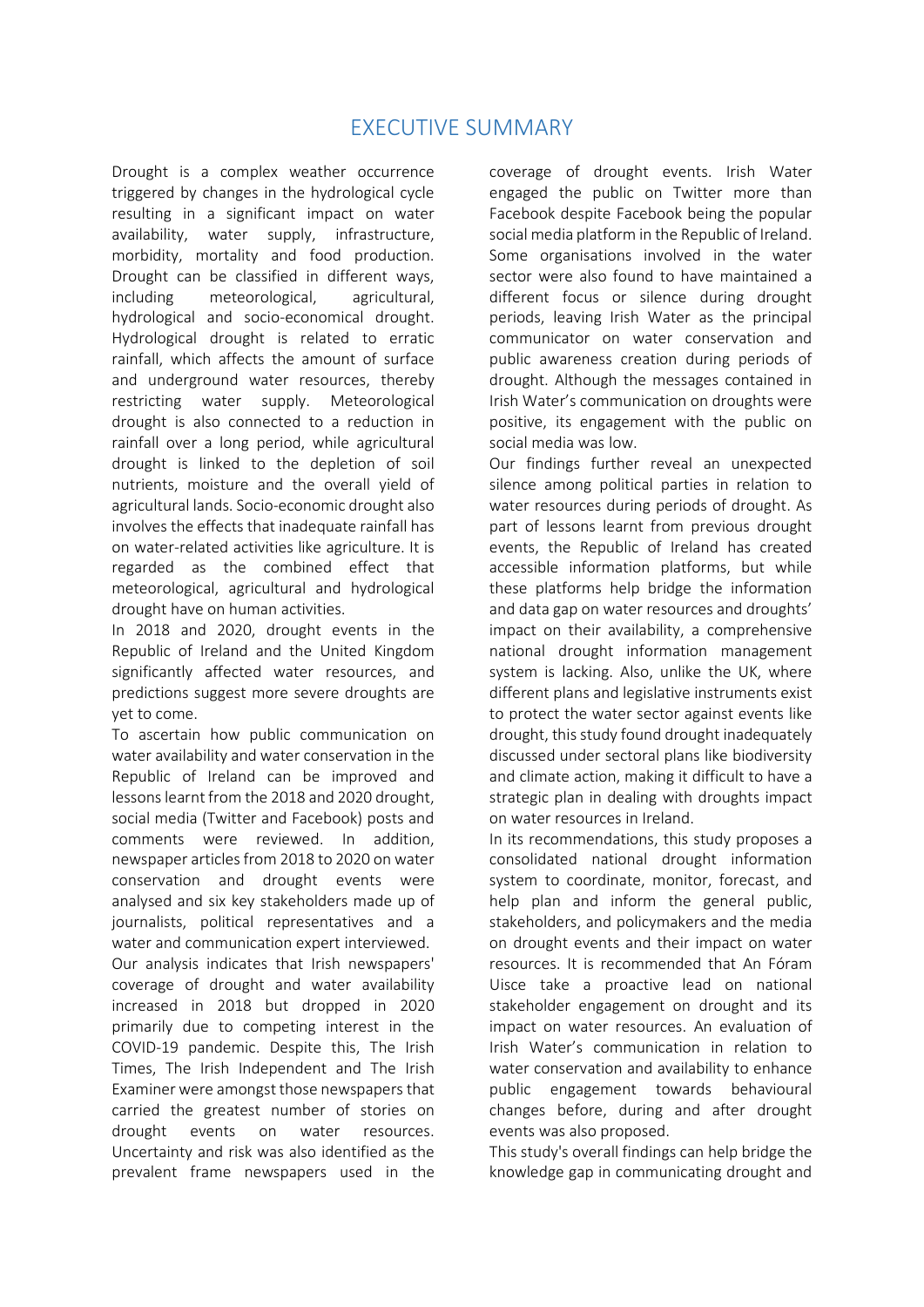water conservation measures to the public and provides An Fóram Uisce with empirical findings to strengthen their decision-making regarding water conservation and awareness among stakeholders. Future research should analyse how the media's (e.g. press releases, social media, reports, television, radio stations and advertisement etc.) coverage of water availability can influence consumer's behaviour regarding water consumption.

*"…however, the main feature of the weather, along with the sunshine, has been the absence of rain, which has given us drought. The main consequences of this are for our water supplies, for water quality and inland fisheries, for wildlife and fires and for agriculture. Probably the single biggest challenge arising from the drought conditions for the coming weeks, if not months, will be maintaining drinking water supply across the country".*

*Eoghan Murphy, Deputy Minister for Housing, Planning and Local Government during Dáil Éireann debate, 12 /07/ 2018*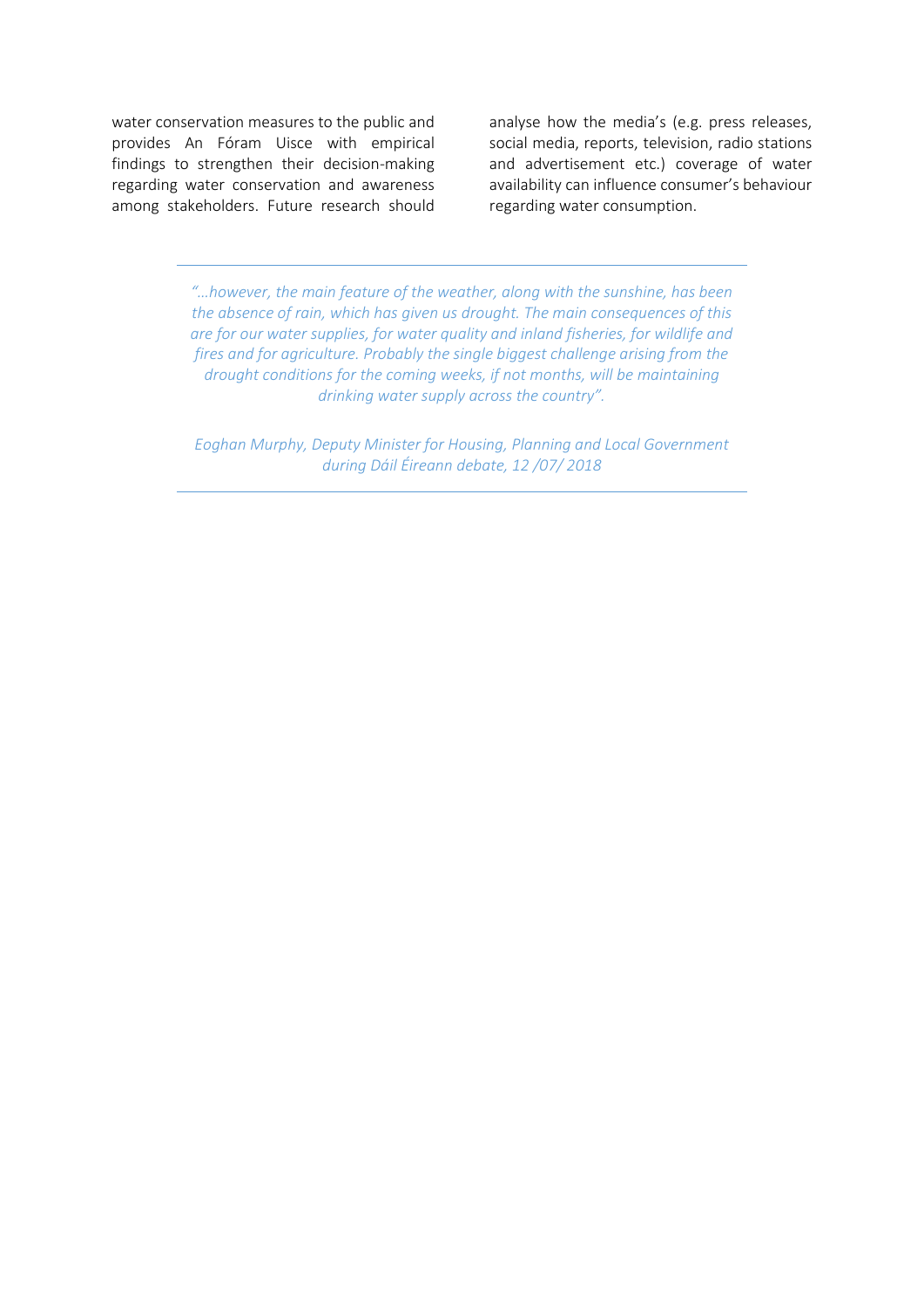# <span id="page-4-0"></span>1. Introduction

The impact of climate change is moving the narrative on water availability, even in countries with extensive wetland coverage and high rainfall. According to the World Economic Forum (2020), climate-related risk remains a global threat to humanity. Within the Republic Ireland, the water resource sector is regarded as one prone to climate risk (Flood et al., 2020). Consequently, communicating the impact of weather effect, such as drought, on water resource management and supply is paramount in complementing water conservation efforts during drought periods, and in influencing behavioural changes, climate policies, adoption, and mitigation measures. However, drought communication in the Republic of Ireland has had issues for many reasons, including the communication approach by various stakeholders, public perception of water resources, and the level of public knowledge and awareness on factors that jointly influence water supply. This study assesses communication on water availability during the 2018 and 2020 droughts in the Republic of Ireland. This is of importance as drought frequency and the impacts on water resources are set to increase in years ahead (Flood et al., 2020).

#### <span id="page-4-1"></span>1.1 Drought: Overview

Drought is a complex weather occurrence triggered by changes in the hydrological cycle resulting in significant impacts across sectors including water supply, infrastructure, and food production and impacting on morbidity and mortality (King-Okumu, 2019; Overpeck, 2003). Although starting as a slow-onset hazard, the complexity of drought can concurrently grow to affect towns, regions, countries and even continents at different degrees, time and spatial scale (Murphy & Noone, 2020). Drought can be classified in different ways, including meteorological, agricultural, hydrological and socio-economical drought (King-Okumu, 2019). Meteorological drought is connected to a reduction in rainfall over a long period, while agricultural drought is linked to the depletion of soil nutrients, moisture and the overall yield of agricultural lands (King-Okumu, 2019). Hydrological drought is also related to erratic rainfall, which affects the amount of surface and underground water resources, thereby restricting water supply. Although hydrological drought can delay meteorological and agricultural drought, depending on catchment characteristics, it can last longer even after agricultural and meteorological droughts have ended (Murphy & Noone, 2020). Socio-economic drought also involves the effects that inadequate rainfall has on water-related activities like agriculture. It is regarded as the combined effect that meteorological, agricultural and hydrological drought have on human activities (King-Okumu, 2019).

There is currently no universally accepted methodology in determining when, how and the extent to which a drought's impact may be measured because monitoring the hydrological cycle requires different indicators and indices to establish the extent and nature of a drought (Falzoi et al., 2019; Slette et al., 2019). Nevertheless, different tools and methods are used locally, regionally, and globally to analyse droughts impacts especially on water availability in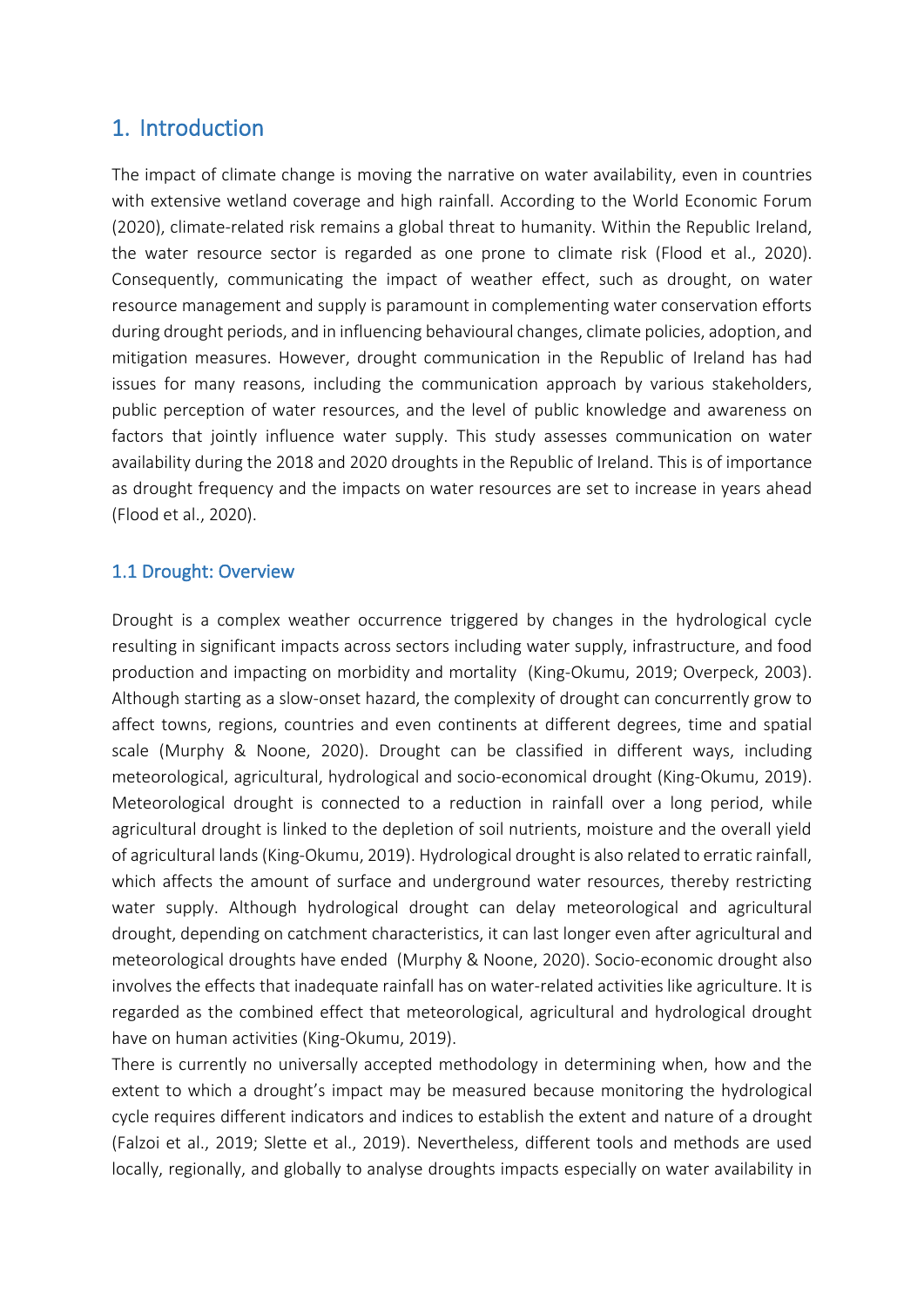Europe and many other parts of the world, notably Brazil, USA, South Africa, and Australia (European Union, 2010; Moglia, Cook, & Tapsuwan, 2018; Muller, 2018). The European Union uses Projection of Economic Impacts of Climate change in Sectors of the European Union based on Bottom-up Analysis (PESETA IV) to provide a quantitative assessment of drought and its economic impact using river streamflow rather than just meteorological indicators(Cammalleri et al., 2020). Long term hydrological droughts are also monitored through the Gravity Recovery, and Climate Experiment (GRACE) managed by the Copernicus Global Drought Observatory (GDO), to detect anomalies in hydrological cycles and total water shortages across temporal and spatial scales (Global Drought Observatory, 2020). The European Drought Observatory also analyses soil moisture, precipitation and fractions of Absorbed Photosynthetically Active Radiation (fAPAR) through Combined Drought Indicator (CDI) to spot potential drought locations, soil moisture levels and locations recovering from previous droughts (European Drought Observatory, 2020). Other countries, development agencies and multi-national institutions like the United Nations (UN), World Meteorological Organization and the United Nations Convention to Combat Desertification (UNCCD) have joined forces to develop and support drought impact assessments among countries (King-Okumu, 2019).

## <span id="page-5-0"></span>**1.1**Defining and assessing the 2018-2020 drought in the Republic of Ireland and the United Kingdom

#### <span id="page-5-1"></span>1.1.1 Drought in the Republic of Ireland

Drought in the Republic of Ireland (ROI) can be classified as a period of 15 days or more for which no one day records 0.2 mm or more of rain (Murphy & Noone, 2020). The country has experienced drought conditions since 1850 which culminates into about 45 droughts in its history of which, twenty-two (22) were short term (less than 10 months), 19 medium-term (10 to 20 months), and 4 long term droughts (over 20 months) (Falzoi et al., 2019). However, the drought of 2018 stands out because of its severity. A preliminary synoptic report from Met Eireann in 2018 showed 15 meteorological stations recording heatwaves from 24<sup>th</sup> June to 4<sup>th</sup> July 2018 (Met Eireann, 2018). Temperatures in places like Mayo, Galway, Clare, Tipperary and Roscommon rose to about 30°C with only 109.5mm of summer rainfall recorded in Cork Airport, thereby making 2018 the driest summer on record in 56 years (Met Eireann, 2018; Quinlan, 2018). According to Quinlan (2018), water levels were so low in the summer of 2018 that one could walk across the channels of River Nore and River Barrow. Although not all river flows fell to their lowest levels, as in the case in the summers of 1970, record low water level records were documented for many rivers (Quinlan, 2018). A water conservation order (hosepipe ban) was subsequently implemented from 6 July 2018 to 31 July 2018 for domestic public water supplies and commercial premises for non-commercial activities due to the prolonged drought conditions and its impact on water supply levels.

In 2020, 31 dry periods were recorded across the ROI from 18<sup>th</sup> March 2020 to 28<sup>th</sup> April 2020 (Met Éireann, 2020). On 22<sup>nd</sup> April 2020, Met Eireann confirmed dry spells conditions across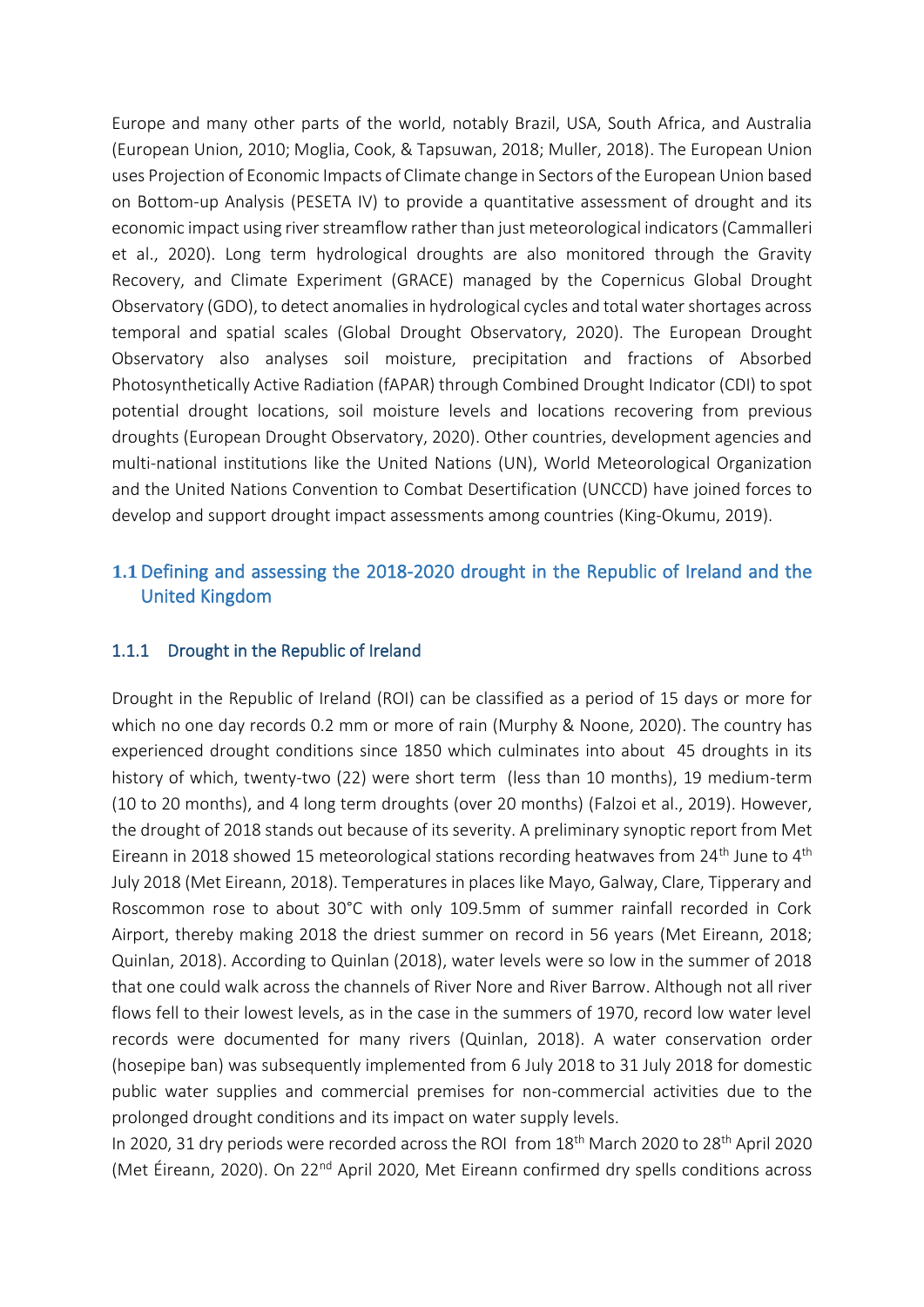many parts of the country as a result of a combination of stress on available water resources and limited rainfall (Ryan & Grant, 2020). A water conservation order (hosepipe ban) was implemented from  $9<sup>th</sup>$  June 2020 to  $8<sup>th</sup>$  July 2020 to ensure continuous water supply; simultaneously, COVID-19 protocols demanded regular handwashing under clean flowing water to break transmission and promote hygiene. According to Irish Water, it recorded over 20% national increase in domestic water usage during the COVID-19 pandemic in 2020 while approximately 98 drinking water schemes were also either in drought or at risk of drought before the conservation order was implemented (Irish Water, 2020b, 2020c). Though two periods of heavy rainfall broke these dry spells across the North-Eastern parts of the country, the Agriculture and Food Development Authority (Teagasc) estimated that the effect of the drought may have impacted agricultural outputs with an estimated reduction in grains output from 2.3 million tonnes to about 1.9 million tonnes (Met Éireann, 2020; Teagasc, 2020).

#### <span id="page-6-0"></span>1.2.2 Drought in the United Kingdom

The 2018 and 2020 drought events in the United Kingdom (UK) is assessed in this section because of the shared drought frequency, meteorological and environmental conditions between Ireland the UK (Murphy et al., 2020). The United Kingdom (UK) has been experiencing drought conditions since 1893 (Bryan et al., 2019).

In 2018, the Meteorological Office of the UK reported that 2008-2017 was a period with long spells of warm temperatures with an increase of 0.8°C above the previous average records of 1961-1990 (Met Office, 2018). Warm temperatures increased from to 13 days from 5.3 days previously recorded between 1961-1990, thereby making the summer of 2018, the joint warmest in the history of UK (Met Office, 2018).

In the spring of 2020, dry weather conditions during a period when the COVID 19 pandemic was on the rise resulted in intense pressure on water resources, especially in the North and Western parts of the UK, with reductions in water flow recorded in some catchments such as Cumbria (Government of UK, 2020; Turner, 2020). An estimated 626.2 hours of bright sunshine was recorded in the UK, making Spring 2020 one of the sunniest on record in the UK, overtaking the 555 hours recorded in 1948 (Schultz & Tandon, 2020). During this same period, the country received less than 50% of its average spring rainfall, thereby forcing the government to communicate several drought interventions on how to conserve water, including the installation of water butts to capture rainwater and a stop on using water hose in gardens (Government of UK, 2020; Jones, 2020).

#### <span id="page-6-1"></span>1.3 Drought response approaches adopted in the Republic of Ireland and the United Kingdom

The severity of drought events over time has influenced the adaptation of various actions and strategies towards building resilience to increased frequency of drought. Table 1 provides an overview of some specific actions taken by the Republic of Ireland (ROI) and the United Kingdom (UK) as part of lessons learned from various drought events to mitigate the impact of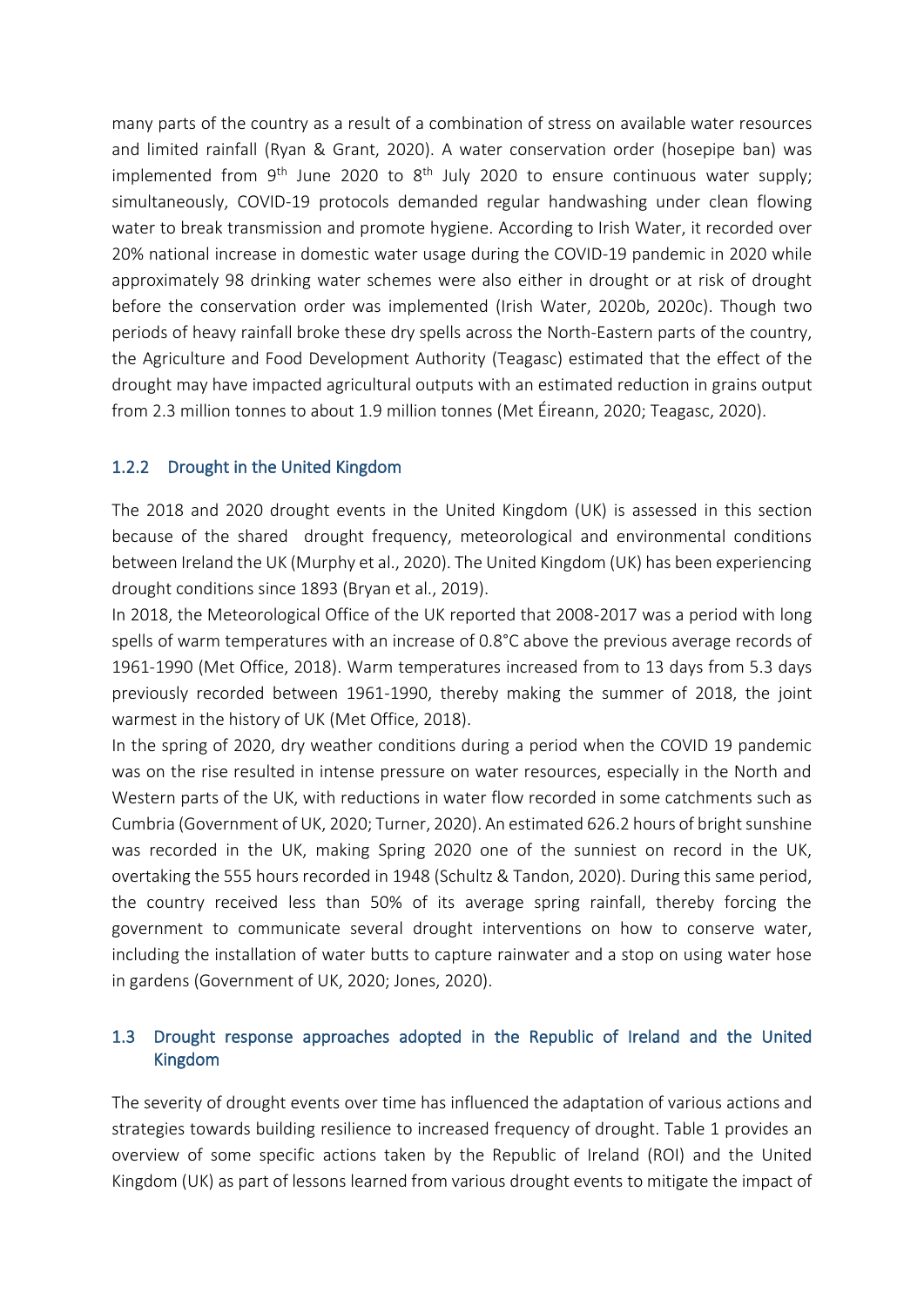drought on water resources. The ROI and the UK have a history of shared drought events and environmental characteristics (Murphy et al., 2020). Studies have also identified an increasing drought trend in the British and Irish Isles (Vicente-Serrano et al., 2020); thus, both countries are found to implement similar drought awareness and communication approaches. Similar measures and actions have also have been taken across Europe. For example, the DriDanube project involving 10 European countries (i.e. Austria, Bosnia and Herzegovina, Croatia, Czech Republic, Hungary, Montenegro, Romania, Serbia, Slovakia, Slovenia), provides insights into the development of drought through its Drought Watch platform. There is also a public engagement and delivery of early awareness of drought and water-related learning curriculums to schools as part of the DriDanube (Gregor et al., 2019). Bulgaria, the Czech Republic, Hungary, Lithuania, Moldova, Poland, Romania, Slovakia, Slovenia and Ukraine have also developed an Integrated Drought Management Programme for Central and Eastern Europe (IDMP CEE) to raise public awareness and understanding of drought and to encourage public participation in reducing drought risk (Melvyn, 2019).

| The Republic of Ireland                                                                                                                                                                                                                | <b>United Kingdom</b>                                                                                                                                                                                              |
|----------------------------------------------------------------------------------------------------------------------------------------------------------------------------------------------------------------------------------------|--------------------------------------------------------------------------------------------------------------------------------------------------------------------------------------------------------------------|
| Irish Water's National Water Resources Plan<br>(NWRP) identifies and assesses<br>water<br>resources and droughts impacts on their<br>availability (Irish Water, 2020a).                                                                | A number of environmental laws and<br>legislation that helps in monitoring, reporting<br>and implementing actions to mitigate<br>droughts impact on people, business, the<br>environment and water resources (e.g. |
| National hydrometric bulletin developed by<br>EPA promotes access to environmental<br>information <sup>1</sup> .                                                                                                                       | National Drought Plan, 2012, Flood and<br>Management<br>2010)<br>Water<br>Act,<br>(Environment Agency, 2012; Environmental<br>Protection Agency, 2017).                                                            |
| EPA maps <sup>2</sup> managed by the EPA provide<br>information on hydrogeological status, risk<br>and the status of all water bodies.                                                                                                 | encouraged to form<br>Farmers<br>water<br>abstractor groups to enhance relationships<br>with the Environmental Agency and promote                                                                                  |
| The Office of Public Works (OPW) webpage<br>offers information on development works<br>upgrades along with the<br>latest<br>and<br>information on water levels from across                                                             | sustainable farming and water management<br>(Environmental Protection Agency, 2017;<br>Melvyn, 2019).                                                                                                              |
| several gauges in the country <sup>3</sup> .                                                                                                                                                                                           | Information<br>Platform <sup>5</sup><br>Environmental<br>managed by the UK Centre for Ecology &                                                                                                                    |
| Catchments.ie <sup>4</sup> provides information on all<br>waterbodies in the Republic of Ireland and<br>encourages people to value their water<br>bodies and the environment through story<br>sharing and profiling of environmentally | Hydrology (UKCEH), provides information on<br>drought in the UK by allowing a user to<br>explore over 50 years of drought statistics,<br>rainfall patterns and water resources.                                    |

#### Table 1: Approaches adopted to mitigate droughts impact on water resources in Ireland and UK

<sup>1</sup>National Hydrometric Bulletin[s https://www.epa.ie/water/wm/hydrometrics/bulletins/](https://www.epa.ie/water/wm/hydrometrics/bulletins/)

<sup>2</sup> EPA Map[s https://gis.epa.ie/EPAMaps/Water](https://gis.epa.ie/EPAMaps/Water)

<sup>3</sup> Public Works Offic[e https://waterlevel.ie/](https://waterlevel.ie/)

<sup>4</sup> Catchment.I[E https://www.catchments.ie/](https://www.catchments.ie/)

<sup>5</sup> Environmental Information Platfor[m https://eip.ceh.ac.uk/](https://eip.ceh.ac.uk/)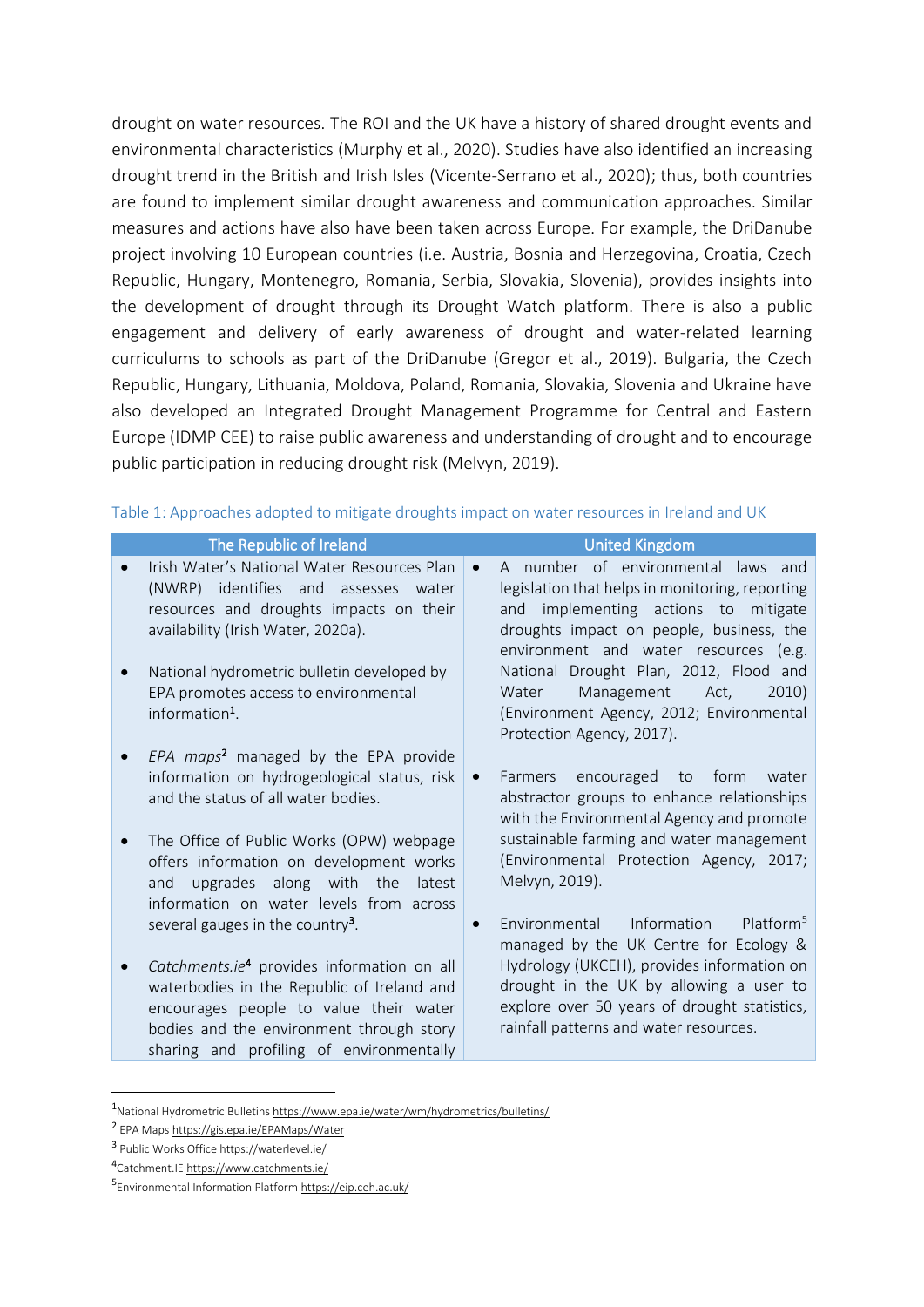related programmes and projects across  $\bullet$ catchments.

- Public campaigns and community awareness on water quality improvement and biodiversity by the EPA catchment Unit (EPA Catchments Unit, 2020).
- Irish Research Council Coalesce funding stream supporting research to understand drought pattern and conditions in Ireland. Irish Water also commissioned a research in 2018 with the Irish Climate Analysis and Research Units (ICARUS) under the Climate Sensitive Catchments Project to understand catchment characteristics (Irish Water, 2020a).
- The Catchment Unit of the EPA during the COVID-19 pandemic (April to July 2020) delivered a series of online training and communications to support communities to undertake activities to improve water quality.
- Information on future hydrological conditions across the UK provided through a hydrological outlook webpage managed by the UKCEH<sup>6</sup>.
- £12 million committed towards a five year (2013–2018) interdisciplinary research project by the Natural Environment Research Council of UK on drought and water scarcity (UKRI, 2018). *About drought*<sup>7</sup> is a dedicated website developed from the research funding to provide information on drought and water scarcity in the UK*.*
	- Greater emphasis on drought communication, community engagement, awareness creation and campaigning on the adaptation of conservation measures at home and business (Lange, Bendall, & Williams, 2019; Ofwat, 2018).

<sup>6</sup>Hydrological Outloo[k http://www.hydoutuk.net/](http://www.hydoutuk.net/)

<sup>7</sup> About Drough[t https://aboutdrought.info/](https://aboutdrought.info/)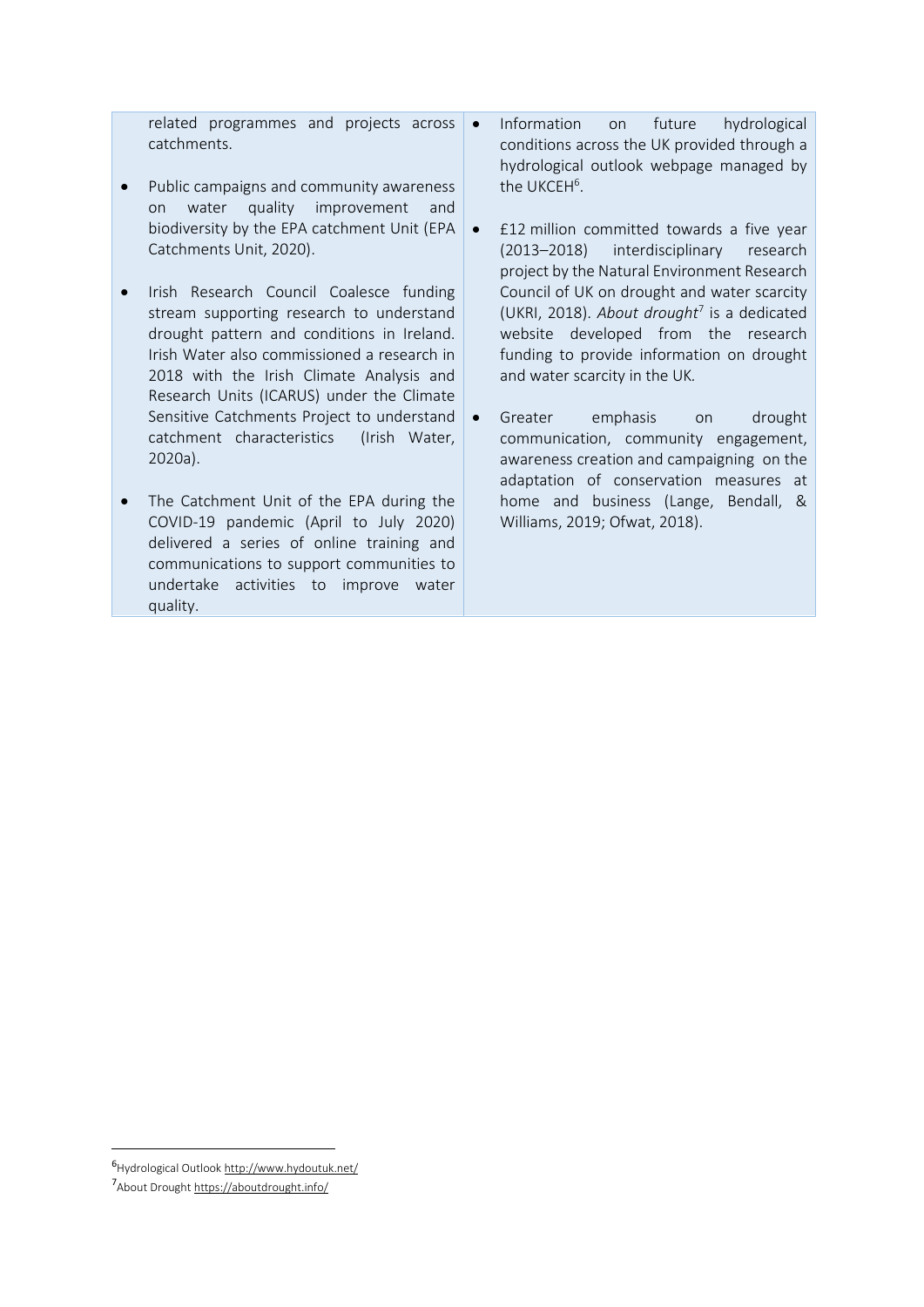# <span id="page-9-0"></span>2. Methodologies

## <span id="page-9-1"></span>2.1. Review methods

The study used a mix method approach to explore the progress and challenges in communicating water availability in the Republic of Ireland (ROI) by reviewing the social media posts ( i.e. Twitter and Facebook) of Irish Water and collating newspaper articles, comments from consumers and key stakeholder interviews. The analysis of social media posts and news articles aimed to identify trends, frames, and communication styles, especially during periods of extreme weather conditions in the country (Culloty et al., 2019; Wagner & Payne, 2017). The communication of some selected institutions that have a role in water and/or the overall environmental sector were also reviewed (Table 2).

## <span id="page-9-2"></span>2.2 Data collection

#### <span id="page-9-3"></span>2.2.1 Newspaper articles

The search term "climate change" AND "water resources" OR "drought" OR "Water Conservation" was used to collect relevant newspaper publications from January 01, 2018, to December 31, 2020, using the LexisNexis database. Over nine thousand articles relating to Ireland were found in the database, but the search keys narrowed them down to 268 to fit the study's search terms (Figure 1).



#### Figure 1: Newspaper search results using LexisNexis

The content of all 268 articles was analysed and filtered accordingly. Ninety-six articles were filtered out as they were out of scope either geographically or in terms of content, in some cases despite the headline suggesting relevancy. Some articles were filtered out because they had less than 100 words or their content was heavily focused outside of the Republic of Ireland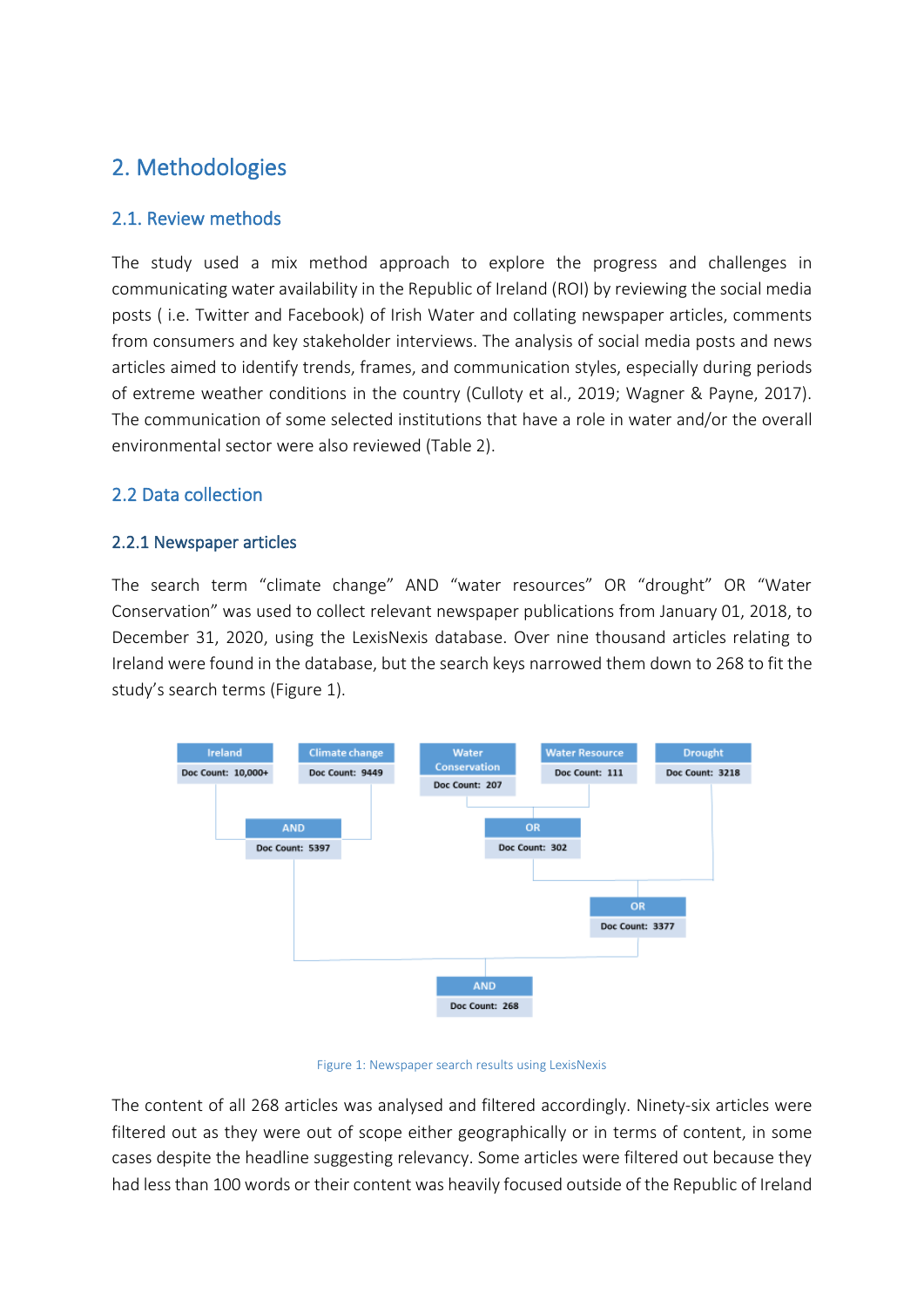(ROI). For example, the Belfast Telegraph reports were Northern Ireland centred. Duplicates or articles of very high similarities were also removed. The final 172 articles adequately reflected this study's search terms (Appendix 1).

## <span id="page-10-0"></span>2.2.2 Social media data

According to a 2020 Information and Communications Technology (ICT) household survey by the Central Statistical Office (CSO), eight in every ten people in the ROI use the internet on a daily basis (Central Statistics Office, 2020). Facebook remains the most popular social media platform, with in excess of 3.5 million users, of which approximately 24.8% are between the ages of 25 to 34 years (Central Statistics Office, 2020; Tankovska, 2021). The study therefore focused only on Facebook and Twitter given that between them they attract 90% of social media users in the ROI as of 2020 (GlobalStats, 2020) (Figure 2).





A total of 1627 tweets containing hashtags and keywords from 2018 to 2020 were collected from Irish Water's official handle (@IrishWater) using the open-source software *vicinitas.*  Emphasis was placed on Irish Water because it is the only public water and wastewater provider in the Republic of Ireland (Irish Water, 2018).

Tweets from other institutions with a direct and indirect interest in water resources and the environment, including An Foram Uisce, EPA Ireland, Sustainable Water Network (SWAN) and research/academic institutions, were collated. Facebook post and comments during the drought in 2020 were also sampled from Irish Water's Facebook page.

#### <span id="page-10-1"></span>2.2.3 Key stakeholder Interviews

Six key stakeholders comprising four journalists, a political representative and a researcher with experience in the Irish and UK water sector were interviewed as they had written extensively and worked on water issues in the ROI. Irish Water declined an interview and instead supplied a written response to a set of interview questions through its communication unit.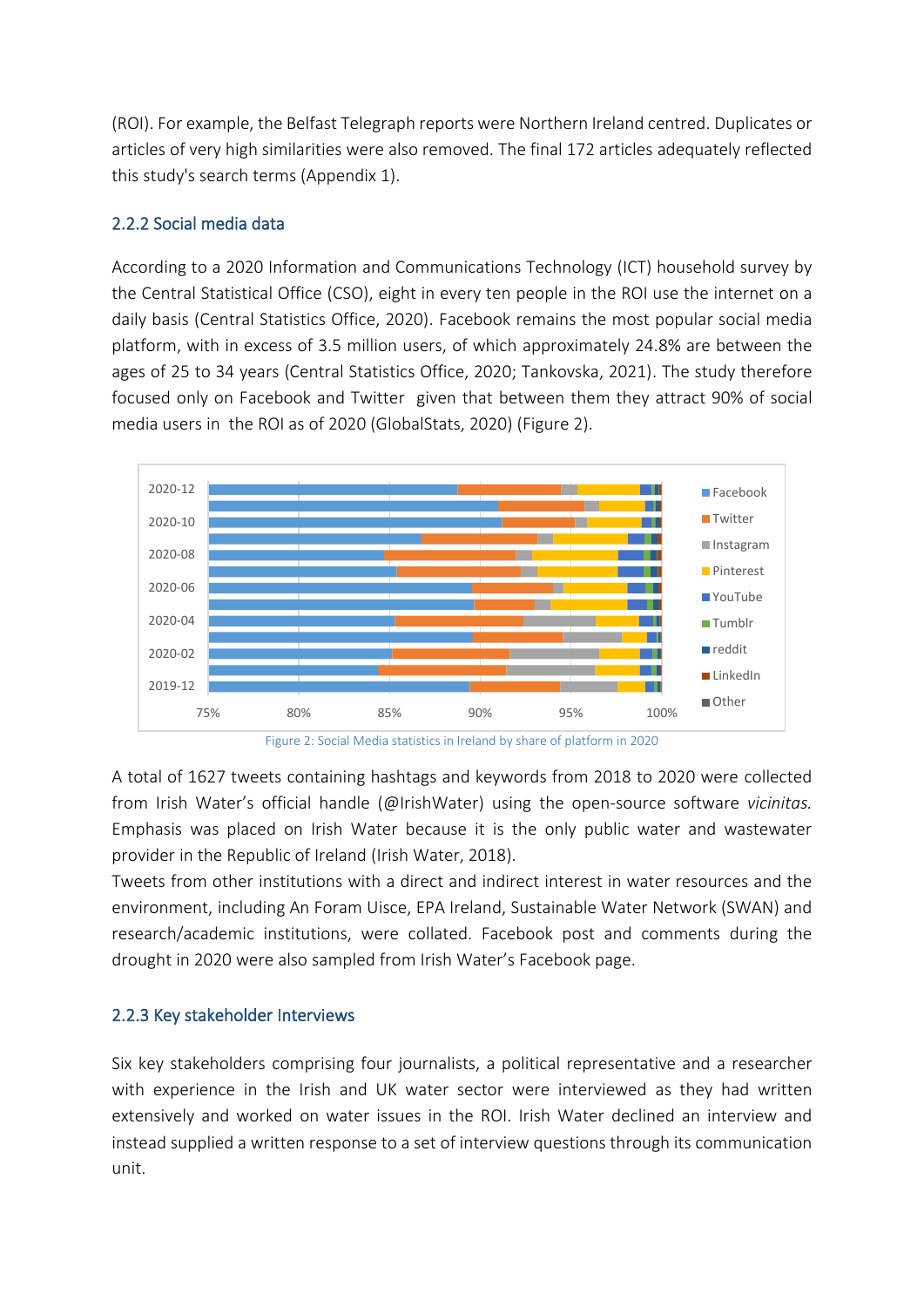#### <span id="page-11-0"></span>2.3 Data analysis

Azure machine learning was used in performing the sentiment analysis of tweets, while figures in this study were plotted using Microsoft Excel. A Word-Cloud showing the most frequent words in Irish water tweets and popular hashtags and external links was constructed using Nvivo version 12 pro (Figure 5). All the software used for this study was open-source to allow for easy replication with the exception of Nvivo 12 pro, the use of which was provided under licences by Dundalk Institute of Technology.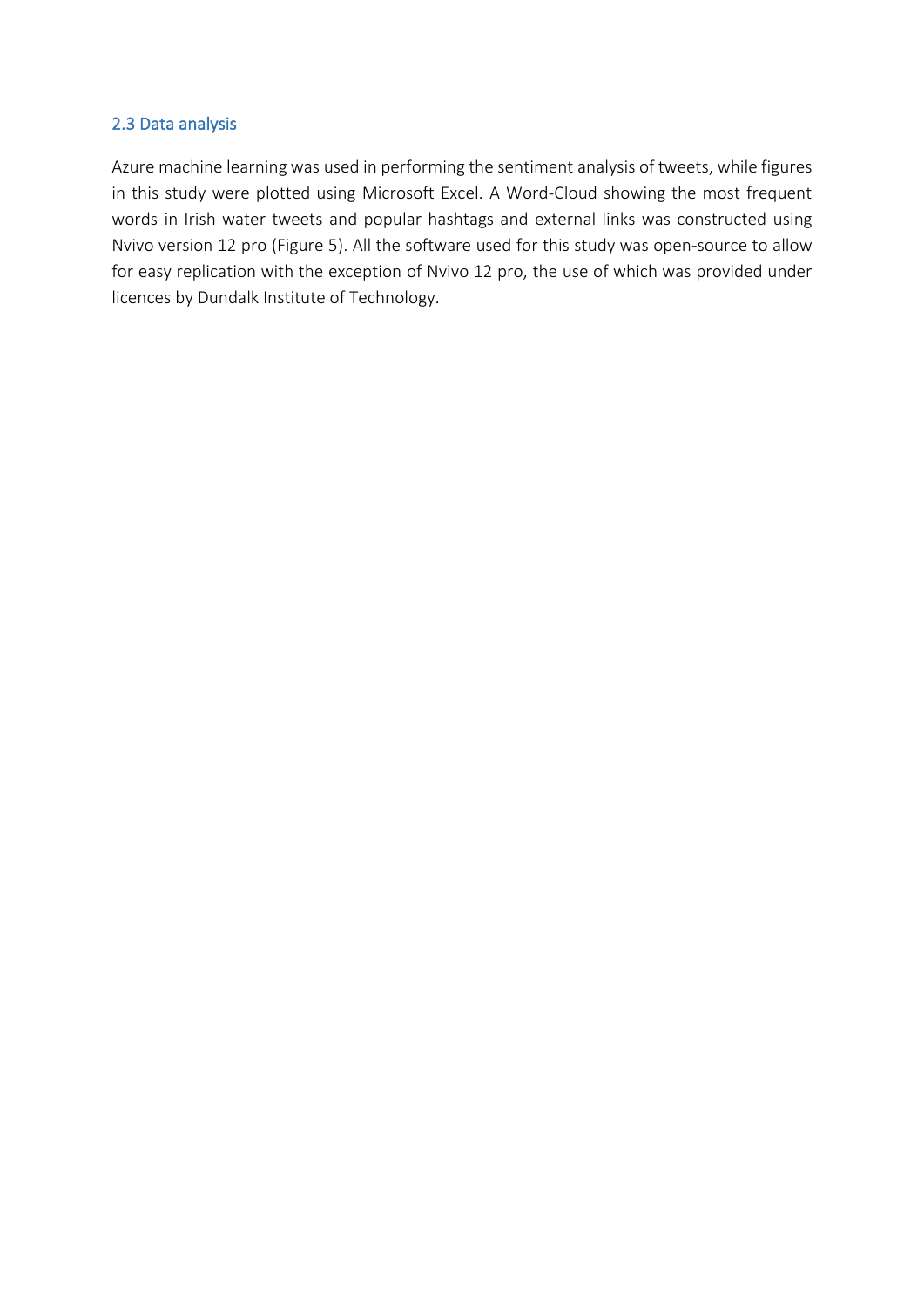## <span id="page-12-0"></span>3. Analysis and discussion

## <span id="page-12-1"></span>3.1 Social media communication during the 2018-2020 drought in the Republic of Ireland

Although Irish water and several other institutions like the Commission for Regulation of Utilities (CRU), Local Authority Waters Programme (LAWPRO), An Fóram Uisce, and Sustainable Water Network (SWAN) use different communication platforms to communicate to the public, there was more engagement via Twitter than other social media platforms. Each institution aimsto improve the water sector either directly or indirectly; however, an examination of their posts, particularly during the 2020 drought period, reveals different interest and focus on what was communicated (Table 2). For example, a preliminary assessment of the social media pages of the Department of Housing, Local Government and Heritage (DHLGH) - one of its roles is to provide a framework for the sustainable management of water resources from source to sea although they have a social media presence, they did not post to Facebook or Tweet in relation to water conservation efforts during the peak of the 2020 drought in the ROI. The Commission for the Regulation of Utilities (CRU), which also serves as Ireland's independent energy and water regulator, despite a series of educational videos on YouTube, predominantly focused its social media engagement on energy savings than on water. The CRU had no direct Facebook or Twitter posts relating to the 2020 drought on water except for two retweets from Irish Water on water conservation. The Local Authority Water and Communities Office (LAWPRO), mandated to work with local authorities and state agencies to meet obligations under the EU Water Framework Directive (60/EC/2000) for implementation of River Basin Management Plans in Ireland, was also silent on social media regarding water conservation and drought conditions in 2020. Most of these institutions commonly communicate on the economic (investment, leakages, savings and infrastructural challenges), quality issues (supply, pollution, waste disposals) and legislation (policies and adopted strategies) in the water sector, but unexpectedly remained silent on social media during the period of drought. This left Irish Water primarily alone in communicating on water conservation during the drought. However, these institutions are expected to complement the efforts of Irish Water in raising awareness and engaging consumers to take action. With the exception of the Environmental Protection Agency (EPA), National Federation of Group Water Schemes (NFGWS), Teagasc, Met Éireann, DCU Water Institute and An Fórum Uisce, there was - no strong support and collaboration in communicating water scarcity and availability during the 2020 drought in ROI.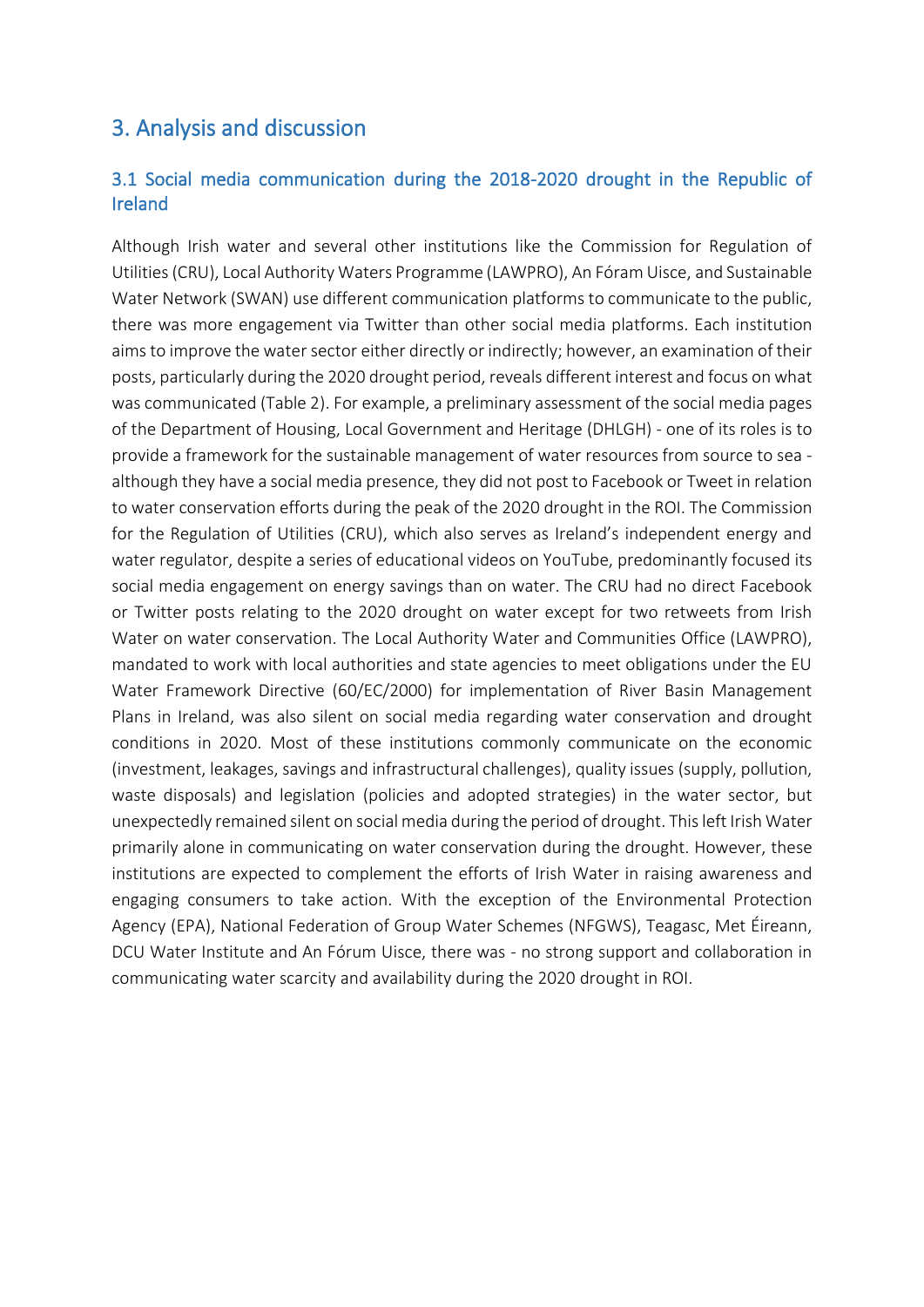# Table 2: Preliminary observation of communication during 2020 drought among some institutions

| Institution                                               | Role                                                                               | Communication<br>Channels                      | Observation                                                                                                                                                     |
|-----------------------------------------------------------|------------------------------------------------------------------------------------|------------------------------------------------|-----------------------------------------------------------------------------------------------------------------------------------------------------------------|
| Department of<br>Housing, Local<br>Government             | Provides a framework<br>for the sustainable<br>management of water                 | Website.<br>Circulars.<br>Facebook.            | Regular engagements and shares information from<br>across different sectors                                                                                     |
| and Heritage<br>(DHLGH)                                   | resources from source<br>to sea                                                    | Twitter.                                       | A significant social media engagement on energy,<br>housing and heritage related issues but no direct post<br>or tweet on water conservation or drought in 2020 |
| https://www.ho<br>using.gov.ie/                           |                                                                                    |                                                | Communication centred largely on water quality and<br>legislations.                                                                                             |
| Commission for                                            | The Commission for                                                                 | LinkedIn.                                      | Education videos on YouTube on energy savings.                                                                                                                  |
| the Regulation<br>of Utilities (CRU)                      | Regulation of Utilities<br>(CRU) is Ireland's<br>independent energy                | YouTube.<br>Twitter.<br>Mailing lists.         | No frequent tweets.                                                                                                                                             |
| https://www.cr<br>u.ie                                    | and water regulator by<br>protecting the interests<br>of customers by              | Publications.                                  | Social media post are heavily focused on energy<br>savings than water.                                                                                          |
|                                                           | monitoring the<br>performance of utilities                                         |                                                | No direct statement on 2020 drought and water<br>conservation.                                                                                                  |
|                                                           |                                                                                    |                                                | One LinkedIn post since 2020.                                                                                                                                   |
|                                                           |                                                                                    |                                                | Communication centred largely on service delivery,<br>savings and quality and legislations.                                                                     |
| Irish Water                                               | Water and wastewater                                                               | Website                                        | Frequent updates on Facebook and Twitter on water                                                                                                               |
| https://www.wa                                            | services to houses and<br>businesses connected                                     | YouTube<br>Facebook                            | conservation and drought, water quality                                                                                                                         |
| ter.ie/                                                   | to the public water<br>system                                                      | Email<br>Campaigns                             | Press releases on water conservation triggered by<br>droughts.                                                                                                  |
|                                                           |                                                                                    |                                                | Communication centred largely on quality service<br>delivery, economics and legislation.                                                                        |
| Environmental<br>Protection<br>Agency (EPA) of<br>Ireland | The Environmental<br>Protection Agency is at<br>the front line of<br>environmental | SlideShare<br>YouTube<br>Instagram<br>Facebook | The EPA has numerous publications on water quality,<br>drought, and extreme weather occurrence and its<br>impact on Ireland's water resources.                  |
| https://www.ep<br>a.ie/                                   | protection and policing.<br>We ensure that<br>Ireland's environment is             | Twitter<br>LinkedIn<br>Mailing lists.          | EPA Catchment Unit on LinkedIn has been giving<br>regular updates on EPA activities.                                                                            |
|                                                           | protected, and we<br>monitor changes in                                            |                                                | Regular posts on all 5 Twitter accounts.                                                                                                                        |
|                                                           | environmental trends to<br>detect early warning                                    |                                                | The EPA's Facebook account has no content.                                                                                                                      |
|                                                           | signs of neglect or<br>deterioration                                               |                                                | Communication centred largely on policy<br>and<br>research.                                                                                                     |
| Local Authority<br>Water and                              | The programme is a<br>shared service working                                       | Facebook<br>Twitter                            | Makes frequent tweets but silent on the drought and<br>water conservation in 2020                                                                               |
| Communities                                               | with Local Authorities                                                             | Mailing lists.                                 |                                                                                                                                                                 |
| Office<br>(LAWPRO)                                        | and State agencies to<br>meet obligations under                                    |                                                | Less posts on Facebook                                                                                                                                          |
|                                                           | the EU Water                                                                       |                                                | Communication centred largely on quality and                                                                                                                    |
| http://watersan<br>dcommunities.i                         | Framework Directive for<br>the development and                                     |                                                | community engagements                                                                                                                                           |
| e/                                                        | implementation of River                                                            |                                                |                                                                                                                                                                 |
|                                                           | Basin Management<br>Plans in Ireland.                                              |                                                |                                                                                                                                                                 |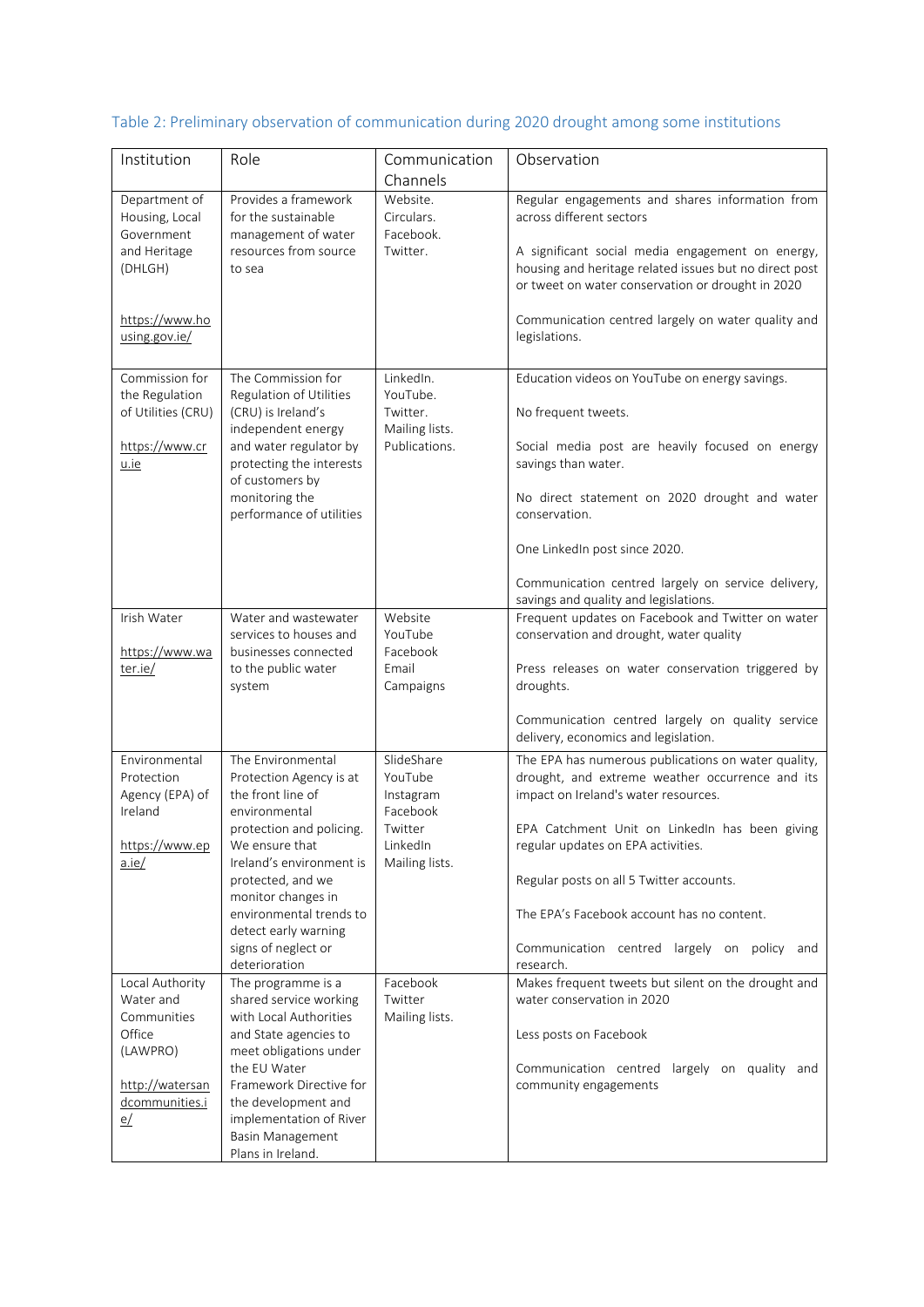| Sustainable<br>Water Network<br>(SWAN)<br>http://www.swa<br>nireland.ie/                                                                                                                                                                                                     | SWAN is a network of<br>Ireland's leading<br>environmental<br>organisation's working<br>to ensure that new<br>Water Framework<br>Directive water<br>management plans<br>provide this protection                                                                                                                                                                                                                                                                                                               | Facebook<br>Twitter<br>Newsletter<br>Publication                                                          | Less post on Facebook compared to Twitter.<br>No Facebook post on water conservation and drought<br>but shares and retweets on other water-related issues<br>in Ireland.<br>Publication on COVID-19 and water quality<br>Communication centred largely on quality and<br>legislation.                                                                                                                                                                                      |
|------------------------------------------------------------------------------------------------------------------------------------------------------------------------------------------------------------------------------------------------------------------------------|---------------------------------------------------------------------------------------------------------------------------------------------------------------------------------------------------------------------------------------------------------------------------------------------------------------------------------------------------------------------------------------------------------------------------------------------------------------------------------------------------------------|-----------------------------------------------------------------------------------------------------------|----------------------------------------------------------------------------------------------------------------------------------------------------------------------------------------------------------------------------------------------------------------------------------------------------------------------------------------------------------------------------------------------------------------------------------------------------------------------------|
| Academic<br>Institutions<br>Dublin City<br>University<br>https://dcuwate<br>$r$ .ie/<br>Dundalk<br>Institute of<br>Technology<br>https://www.dki<br>t.ie/centre-<br>freshwater-<br>environmental-<br>studies<br>University<br>College Cork<br>https://www.uc<br>c.ie/en/eri/ | Dublin City University<br>Water Institute (DCU-<br>Water Institute)<br>Dundalk Institute of<br>$Technology -$<br>Centre for Freshwater<br>and Environmental<br>Studies (DKiT-CFES)<br>University College of<br>Cork-Environmental<br>Research Institute<br>(ERI-Cork)                                                                                                                                                                                                                                         | Website<br>Twitter                                                                                        | DCU has a regular update on Twitter on water quality,<br>conservation, and factors that impact the resources'<br>quality.<br>DkIT -CFES does Tweet regularly but few posts on<br>either conservation or drought.<br>ERI-Cork, although frequently posts was silent on<br>water conservation and drought.<br>Communication centred largely on research and<br>legislation.                                                                                                  |
| An Fórum Uisce<br>https://thewate<br>rforum.ie/                                                                                                                                                                                                                              | To provide a platform<br>for public engagement<br>on all matters relating<br>to water as an<br>environmental, social<br>and economic resource.<br>The Water Forum<br>provides an opportunity<br>for stakeholders to<br>debate and analyse a<br>range of issues with<br>regard to water quality,<br>rural water concerns,<br>issues affecting<br>customers of Irish<br>Water and the<br>implementation of the<br>Water Framework<br>Directive and the River<br>Basin Management Plan<br>for Ireland 2018-2021. | Press releases.<br>Twitter.<br>Website<br>Email subscription.                                             | An Fórum Uisce frequently communicates on water<br>resources across Ireland through press statements. It<br>released a statement on the water conservation order<br>by Irish water during the 2020 drought<br>Water Forum tweets and publishes on water<br>conservation and drought.<br>It also retweets and shares other external information<br>relating to drought and water quality issues.<br>Communication centred largely on legislation, quality<br>and economics. |
| National<br>Federation of<br>Group Water<br>Schemes<br>(NFGWS)<br>https://nfgws.ie                                                                                                                                                                                           | NFGWS is the<br>representative and<br>negotiating organization<br>for community-owned<br>Rural Water Supplies in<br>Ireland.                                                                                                                                                                                                                                                                                                                                                                                  | Newsletters.<br>Press releases.<br>Twitter. Facebook.<br>Instagram, YouTube<br>LinkedIn<br>Mailing lists. | Less posts than other organisations on social media<br>because it joined recently. The NFGWS Twitter<br>account was created in September 2020, and<br>Facebook on November 18, 2020.<br>However, it communicated the impact of the 2020<br>drought on water resources through its newsletters<br>and annual reports.<br>Communication centred largely on community<br>engagements, quality and legislation.                                                                |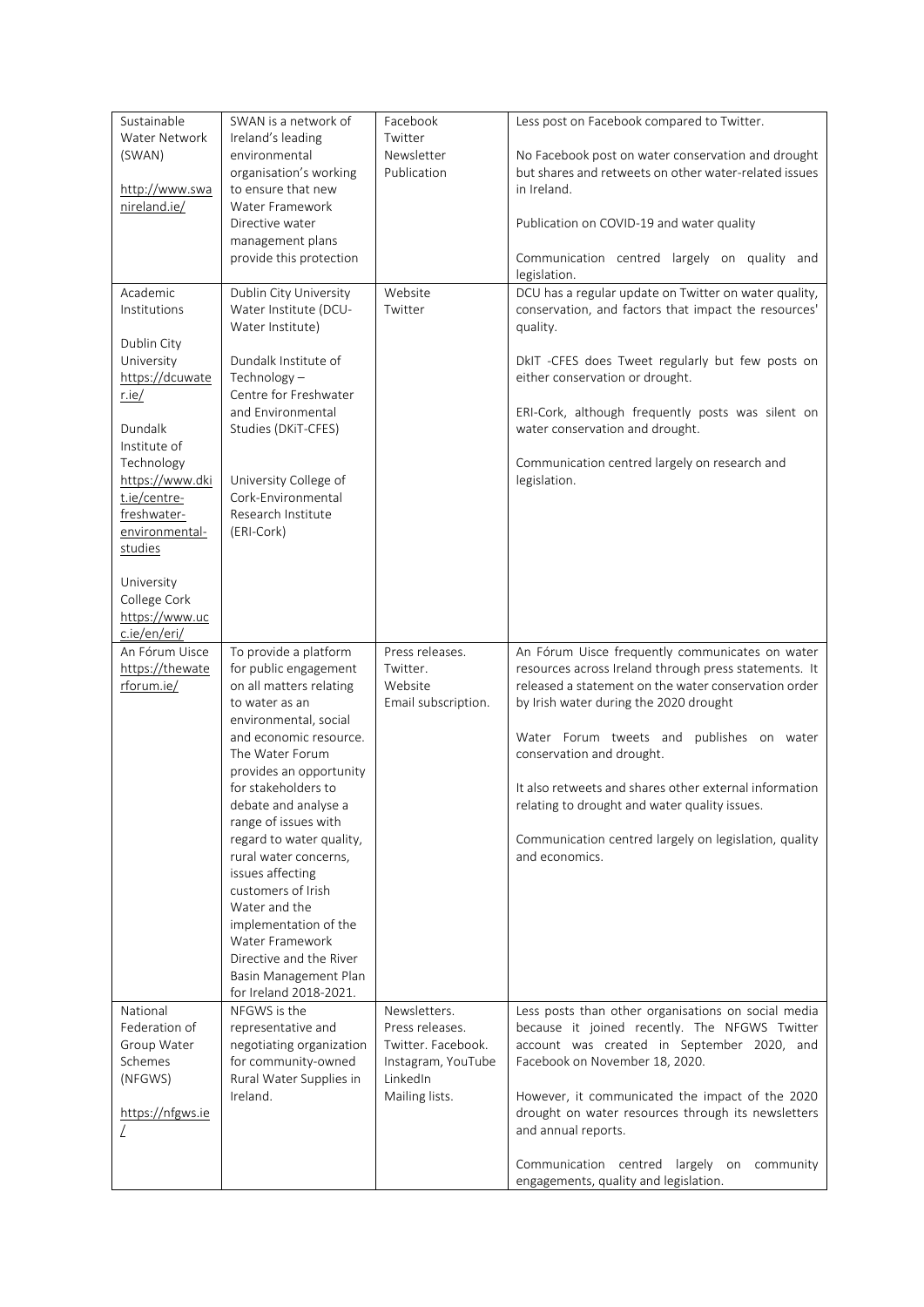| Irish Farmers'<br>Association<br>https://www.ifa.<br>ie/ | The IFA is Ireland's<br>largest representative<br>farming organisation.<br>Representing Irish<br>farmers at home and in<br>Europe, lobbying and<br>campaigning for<br>improved conditions<br>and incomes for farm<br>families                           | Irish Famers Journal<br>Facebook<br>Twitter<br>Mailing lists.                                                             | Regular updates on Twitter and Facebook, especially<br>on COVID-19 and its impact to members.<br>IFA website and the Farmers Journal have publications<br>on the impacts of drought on food production, but<br>these reports and documents tended not to reference<br>directly the link to water resources and conservation.<br>Communication centred largely on economics and<br>legislation.                                        |
|----------------------------------------------------------|---------------------------------------------------------------------------------------------------------------------------------------------------------------------------------------------------------------------------------------------------------|---------------------------------------------------------------------------------------------------------------------------|---------------------------------------------------------------------------------------------------------------------------------------------------------------------------------------------------------------------------------------------------------------------------------------------------------------------------------------------------------------------------------------------------------------------------------------|
| Teagasc<br>https://www.te<br>agasc.ie/                   | Teagasc is the semi-<br>state authority in the<br>Republic of Ireland<br>responsible for research<br>and development,<br>training and advisory<br>services in the agri-food<br>sector                                                                   | Publications<br>Facebook<br>Twitter<br>YouTube<br>LinkedIn<br>Mailing lists.                                              | Teagasc had a series of publications on the 2020<br>drought and its impact on tillage, feeding of animals<br>and agriculture as a whole.<br>The 5 Twitter and 3 Facebook accounts of Teagasc<br>regularly communicate on water and agricultural<br>issues. Teagasc Environment does tweet on water<br>quality, climate change and biodiversity protection.<br>Communication centred largely on quality, economics<br>and legislation. |
| Met Éireann<br>https://www.m<br>et.ie/                   | Met Éireann, Ireland's<br>National Meteorological<br>Service, is a line division<br>of the Department of<br>Housing, Planning and<br>Local Government and<br>is the leading provider<br>of weather information<br>and related services in<br>the State. | Facebook<br>Twitter<br>YouTube<br>LinkedIn Website<br>Mobile Application<br>(accessible on<br>Playstore and iOS<br>store) | Regular weather forecast and updates on Twitter and<br>Facebook<br>Interactive and regularly updated website.<br>The YouTube channel has a few educational videos on<br>climate science. The comment session is however,<br>turned off.<br>The last post on LinkedIn was June 2020<br>Communication centred largely on quality service<br>delivery, community engagements.                                                            |

## <span id="page-15-0"></span>3.2 Sentiment analysis of Irish Water Tweets

A number of studies have assessed water and climate change communication using sentiment analysis to gain insights into public opinion, reviews, news publications, social media posts and comments because sentiments have implications on how communication is received and acted upon (Culloty et al., 2019; Quinn et al., 2016). Following this format, this study analysed the tweets from Irish Water and some of the comments made by Irish Water's followers. In addition, Facebook posts made by Irish Water during the drought periods in 2018 and 2020 were analysed. Using the Azure learning machine, the sentiment analysis of 1671 tweets by Irish Water (@IrishWater) between 2018 to 2020 were categorised into three groups - positive, neutral and negative on a scale of 0% -100%. Of these, 781 (n=63.35%) of the tweets were generally positive, 575 (15.81%) were negative and 375 were neutral (20.85%) (Figure 3). The sentiment score of tweets from other institutions also shows a similar trend in positive, negative, and neutral scores (Figure 4). There are however some variations in the time frame on data collected from these institutions because some Twitter accounts were created after 2018. The number of available tweets within the period under consideration and *vicinitas* limit of 3200 tweets per account also accounted for the variation.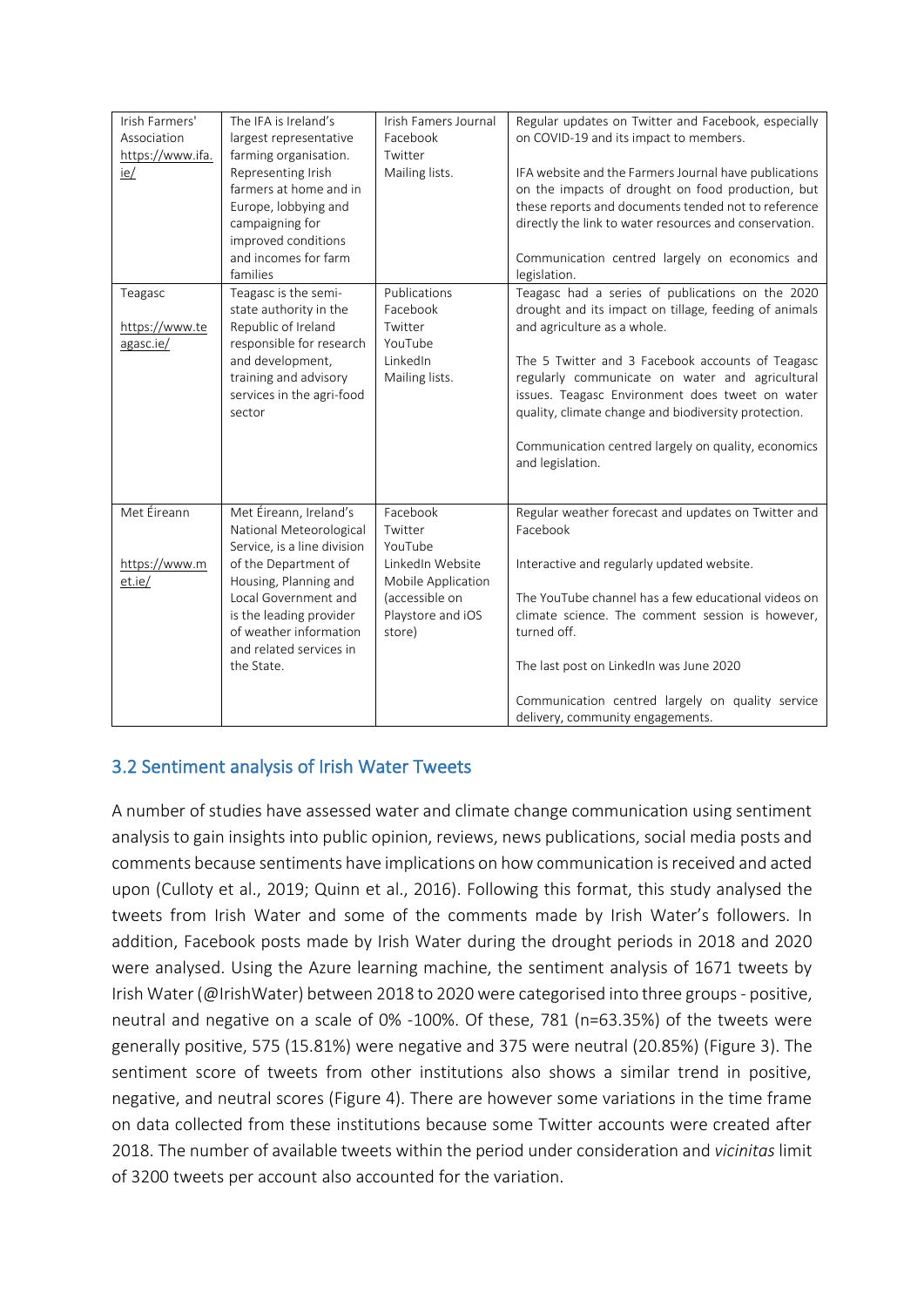

Figure 3: A Sentiment score of Irish Water Tweets from 2018-2020



Figure 4: Sentiment Score of some selected institutions in Ireland

Table 3 indicates that most of the negative sentiments in Irish Water's tweets were due to external factors like droughts and storms, which the utility has limited control over. In contrast, the positive and neutral sentiments stemmed mainly from campaigns and initiatives that Irish Water was involved in to promote water quality and conservation measures.

#### Table 3 Exemplar tweets with their sentimental score

| Tweets                                                                                                                                                                                                                                                                                                                  | Sentiment | Score (%) |
|-------------------------------------------------------------------------------------------------------------------------------------------------------------------------------------------------------------------------------------------------------------------------------------------------------------------------|-----------|-----------|
| Yesterday we launched the Irish Water Certified Water Stewardship<br>Programme to provide training and support for business customers. See<br>https://t.co/BglRXSsD80 for more on the launch and find out how to make a<br>pledge, get training or become a water steward for your business.<br>https://t.co/cddWcc0qKM | Positive  | 86%       |
| As part of our National Leakage Programme works will start in Athlone on<br>Monday 12 February. These works will reduce leakage levels, improve water<br>quality & provide a more reliable service for customers. For more check<br>out https://t.co/nEnHPXtR8J #IrishWater                                             | Positive  | 70%       |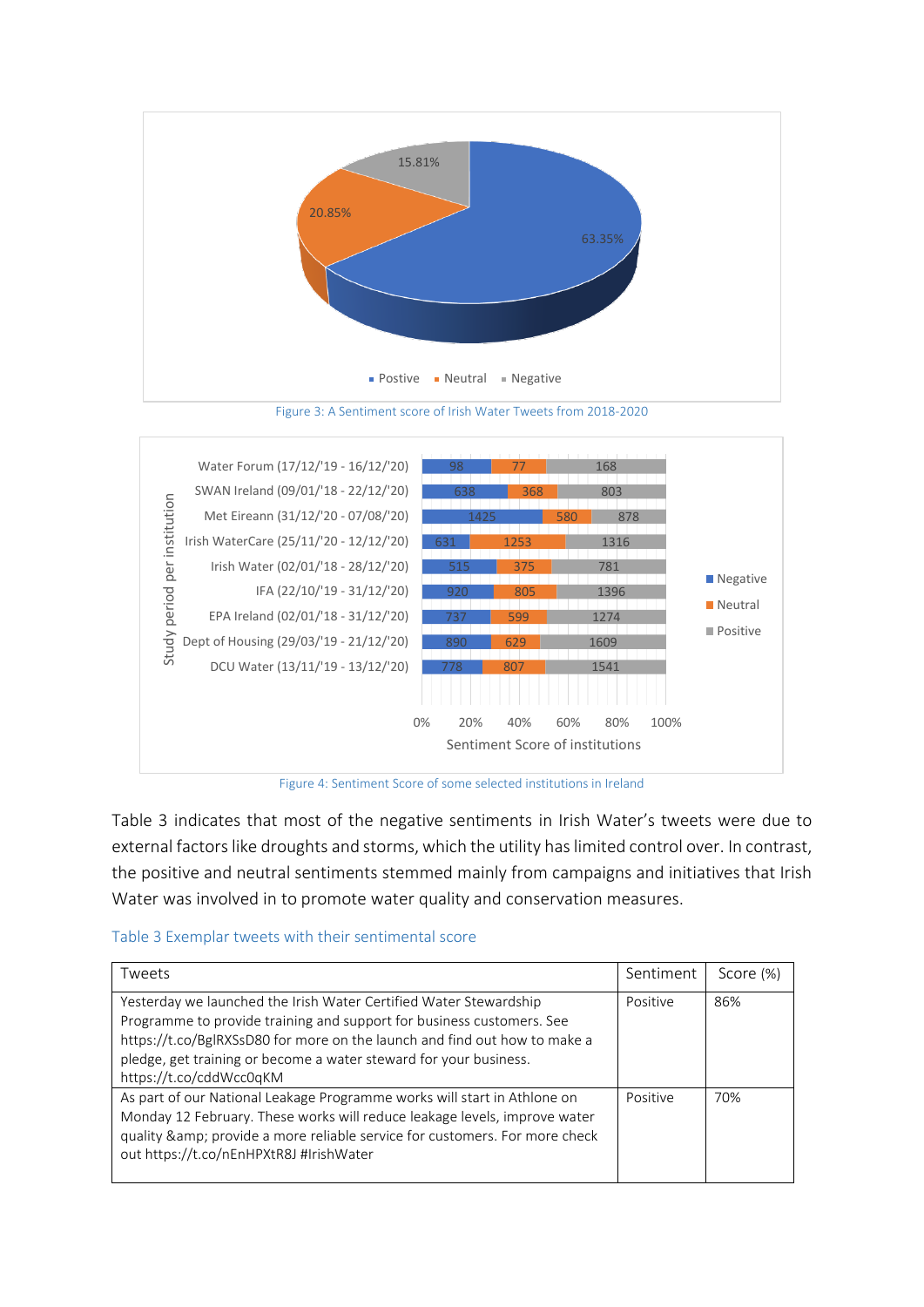| Normal water supply resumes on Inis Oirr following the lifting of night time | Neutral  | 49%    |
|------------------------------------------------------------------------------|----------|--------|
| water restrictions with immediate effect. Restrictions were lifted as the    |          |        |
| rainfall of the past six weeks ensures a continuous supply into the autumn.  |          |        |
| See https://t.co/JdY3T8zlXm for more. @GalwayCoCo                            |          |        |
| RT @ervia: Irish Water introduced a national, long term approach to the      | Neutral  | 57%    |
| planning & development of water services. This ensures that a                |          |        |
| systematic approach is applied to the operation and maintenance of our       |          |        |
| water and wastewater networks. Find out more at https://t.co/AyCPtcKUzY      |          |        |
| #lastword                                                                    |          |        |
| A Boil Water Notice has been put in place with immediate effect for all      | Negative | 25%    |
| customers served by the Wexford Town Public Water Scheme as a precaution     |          |        |
| due to a deterioration in the quality of raw water entering supply. See      |          |        |
| affected areas and more at https://t.co/KFOpPrNViZ. https://t.co/S5kYEOZ1iE  |          |        |
| A power outage, due to storm Eleanor, has impacted the water treatment       | Negative | 12.03% |
| plant in Kiltimagh resulting in a loss of water supply for customers. See    |          |        |
| https://t.co/mGVUcvkjVU for more #IrishWater #stormeleanornegative           |          |        |

Although most of Irish Water's tweets have been positive, consumers' overall feedback shows levels of dissatisfaction. During the peak of the 2020 drought, consumers' reaction to the Utility's messages on water conservation and water availability suggested that they were not favourably received by the public, judging from the comments posted on Twitter (Table 3). These comments and reactions suggest that Irish Water's communication unit faces challenges from consumers in relation to the highly technical and engineering nature of its work *(Irish Water Pers. Comm).*

According to the Irish Water communication unit, it uses a 360 communication approach<sup>8</sup>, which utilises all available communication channels to ensure maximum traction and amplification of campaigns and key messages. It does this through media/public relations, internal communication, stakeholder engagements, and the use of both above the line (Press, radio, campaigns) and below the line (Website, digital and social media, direct mail/email) communication strategies to reach its customers. Over the years, the utility asserts that they have adopted creative advertisements, targeted messages and social and digital media leverage; nevertheless, it admits there are challenges. These challenges include difficulties in simplifying the highly technical and engineering nature of its work to the consumer and inadequate consumer engagement with the utility beyond services unless otherwise the consumer is affected. These challenges are evident from the comments and reactions on Twitter and Facebook between Irish Water and the public, particularly drought periods or intermittent supplies *(Irish Water Pers. Comm).*

<sup>8&</sup>lt;sub>360</sub> communication approach is the articulated connection of efforts, actions, strategies and communication products, planned and developed by a company or entity, with the objective to add value to its brand or to consolidate its image among specific audiences or in society as a whol[e https://race.agency/public-relations-brazil/what-is-360-communication-how-to-make-use/](https://race.agency/public-relations-brazil/what-is-360-communication-how-to-make-use/)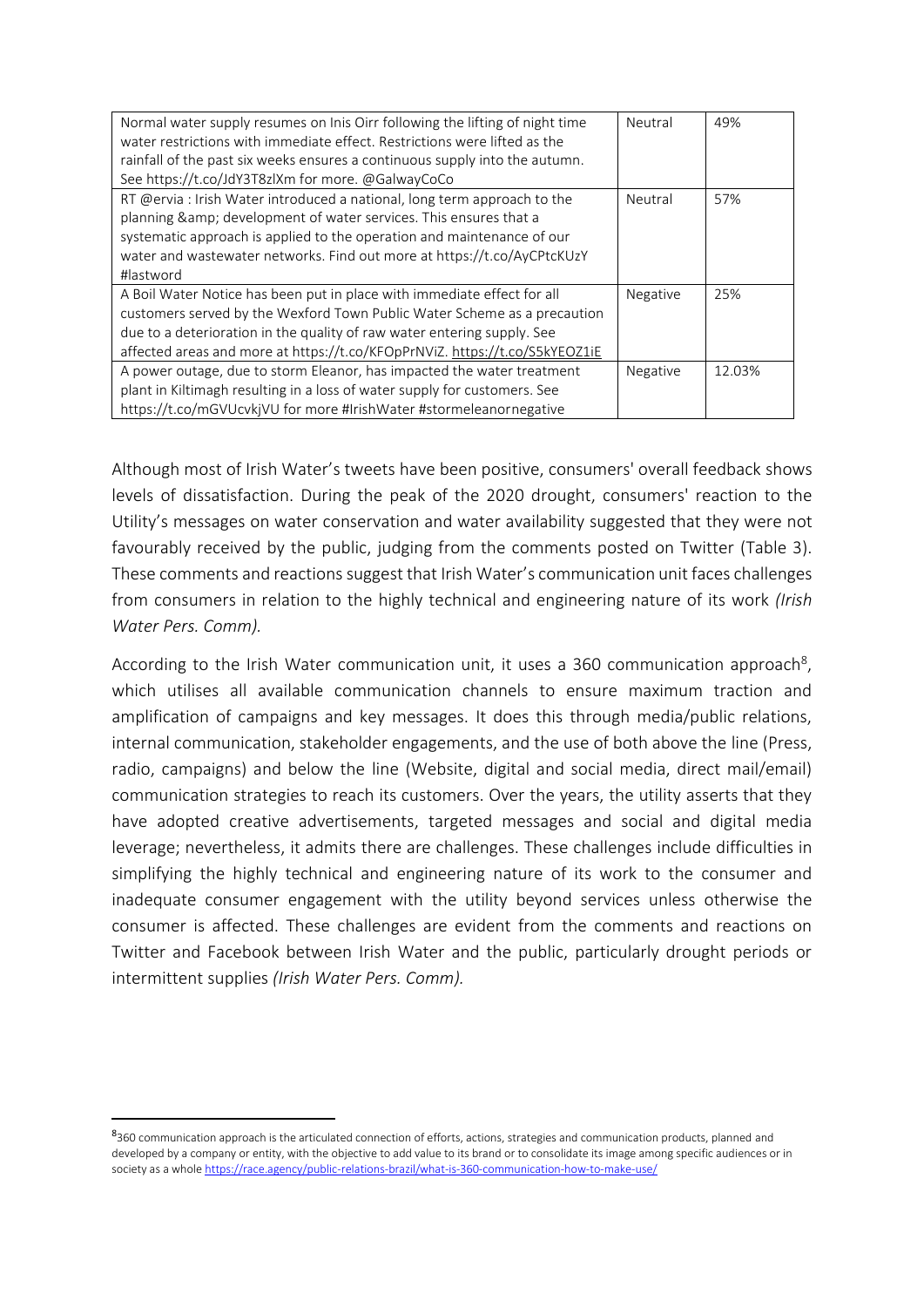# Table 4: Twitter comments posted in response to Irish Water's tweets during the drought

| Tweets                                                                                                                                                                                                                                                                                                                                                           | Comments                                                                                                                                                                                                                                                                                                                                                                                                                                                                                                                                                                                                                                                              |
|------------------------------------------------------------------------------------------------------------------------------------------------------------------------------------------------------------------------------------------------------------------------------------------------------------------------------------------------------------------|-----------------------------------------------------------------------------------------------------------------------------------------------------------------------------------------------------------------------------------------------------------------------------------------------------------------------------------------------------------------------------------------------------------------------------------------------------------------------------------------------------------------------------------------------------------------------------------------------------------------------------------------------------------------------|
| Very low rainfall in recent months, and<br>more water being used in our homes<br>and gardens, is putting pressure on our<br>capacity to supply enough treated<br>water to meet demand around the<br>country. We need to work together<br>to#ConserveWater, while continuing to<br>wash our hands.<br>Jun 15, 2020<br>Likes 142. Retweet 42. Quote Tweets 22      | No-you need to do a better job of managing Ireland's most abundant resource<br>It's been pissing rain get your act together!!<br>Fix the pipes or build more reservoirs. F 26<br>Should have used all that water metering money to fix the pipes. F 14<br>Easy to conserve water when some communities have been on a boil water<br>notice since 31-10-2019. F 6 RT 1<br>Are the Data Centres going to be asked to cut back on their water usage? F 28,<br>RT3                                                                                                                                                                                                        |
| Water use at home increases during<br>fine dry weather. Add bark or plant<br>material to your flower beds, to avoid<br>evaporation, so you can water less. We<br>urgently need your help to<br>#ConserveWater.<br>Jun 15, 2020<br>Likes 87. Retweet 23. Quote tweets 10                                                                                          | Less tweety more fixy leaky leaky<br>The dry spell is well n truly over now. The ban is obsolete<br>They are, or were. They were doing about 1500 leak repairs per month. Don't<br>know if Covid affected that. Average leakage rate has dropped from 48% to 43%.<br>Even lower in Dublin, I think.<br>Yep. Wet winter wet spring with half the country under water and yet no water.<br>Only in Ireland.                                                                                                                                                                                                                                                             |
| With very low rainfall and more water<br>use at home, water supplies are under<br>pressure. #ConserveWater and mend<br>dripping taps and running toilets, and<br>don't use the garden hose.<br>Jun 15, 2020<br>Likes 110. Retweet 30. Quote tweets 20                                                                                                            | We got about a fortnight's worth of rain tonight and overnight last night, so yiz<br>are grand. Focus on fixing your leaks and maybe allow people to build harvesting<br>systems on their homes and apartment complexes. F 19 RT 1<br>It has rained every day - since Monday June 15th - where I live (Co. Cavan). Today<br>is the first remotely warm day for over a week. I haven't needed to water<br>anything in quite a while. Where the hell are you tweeting from? Mercury? $F8$<br>Abolish Irish water                                                                                                                                                        |
| A National Water Conservation Order<br>(hosepipe ban) will be in place from<br>9/06 - 21/07. The order is needed to<br>safeguard supply for essential purposes<br>due to increased domestic usage,<br>increased demand as businesses<br>reopen, and the widespread emergence<br>of drought conditions.<br>Jun 8, 2020<br>Likes 59. Retweet 43. Quote tweets 5    | Lesson from COVID. Publishing data and telling the honest story kept the public<br>onside. Why can't Irish water publish daily metrics - consumption data, leaks<br>fixed data, reservoir level data etc. You have this already so sharing it will make<br>compliance better @eoghanymurphy F 6, RT 1<br>Rains year round and the country surrounded by water. Explain again why there<br>is a ban? $F9$<br>It hasn't rained properly in 2 months. Can't drink sea water.<br>All they're asking us to do is try conserve some water F 7<br>Why did irish water not take the opportunity to repair water leaks when the<br>streets of cities and towns were empty. F 7 |
| A National Water Conservation Order<br>will be in place from 9/06 - 21/07. The<br>order is needed to safeguard supply for<br>essential purposes due to increased<br>domestic usage, increased demand as<br>businesses reopen & the emergence of<br>drought conditions.<br>http://wtr.ie/2Xxv9jz for more.<br>Jun 8, 2020<br>Likes 20. Retweet 25. Quote tweets 6 | How is there not a procedure in place to combat this? Do you liaise with<br>@MetEireann?<br>I wonder how many leaks are still out there. Thinking face<br>How can IW be so inept. Businesses closed for months using NO water. How<br>much rain fell all winter. Couple dry weeks and Ireland has a water shortage. We<br>pay on the double for water via taxation, can you start providing a proper service<br>please.                                                                                                                                                                                                                                               |
| Water Conservation Order / hosepipe<br>ban increasingly likely as demand for<br>water soars and drought conditions<br>prevail. This comes during the ongoing<br>Covid-19 crisis when handwashing and<br>hygiene remain critically important. See<br>http://wtr.ie/3gI0Az4 for more.<br>Jun 1, 2020<br>Likes 11. Retweet 14. Quote tweets 2                       | You're like a broken record at this stage - every year we get a bit of good<br>weather you guys cry drought. Mentioning Covid-19 is laughable. Why not<br>attempt to fix the problem?<br>For those shouting about fixing leaks; yes you're right but it takes a lot of time<br>and money. The system is old and can't be fixed quickly.<br>A hosepipe ban should already be in force. Many of my neighbours try to<br>conserve but today I saw one woman happily watering her garden with a hose.<br>Ridiculous wastage.                                                                                                                                              |
| In recent times we are each using 24<br>litres more water each day. Let's work<br>together to #ConserveWater. Place a<br>basin in your sink when rinsing food to                                                                                                                                                                                                 | Genuine question: is overall water usage up or down or about the same? Of<br>course domestic use is way up since we've all being staying home. But pubs,<br>restaurants, many shops, most offices etc closed and using virtually no water. So<br>we're saving there. F31                                                                                                                                                                                                                                                                                                                                                                                              |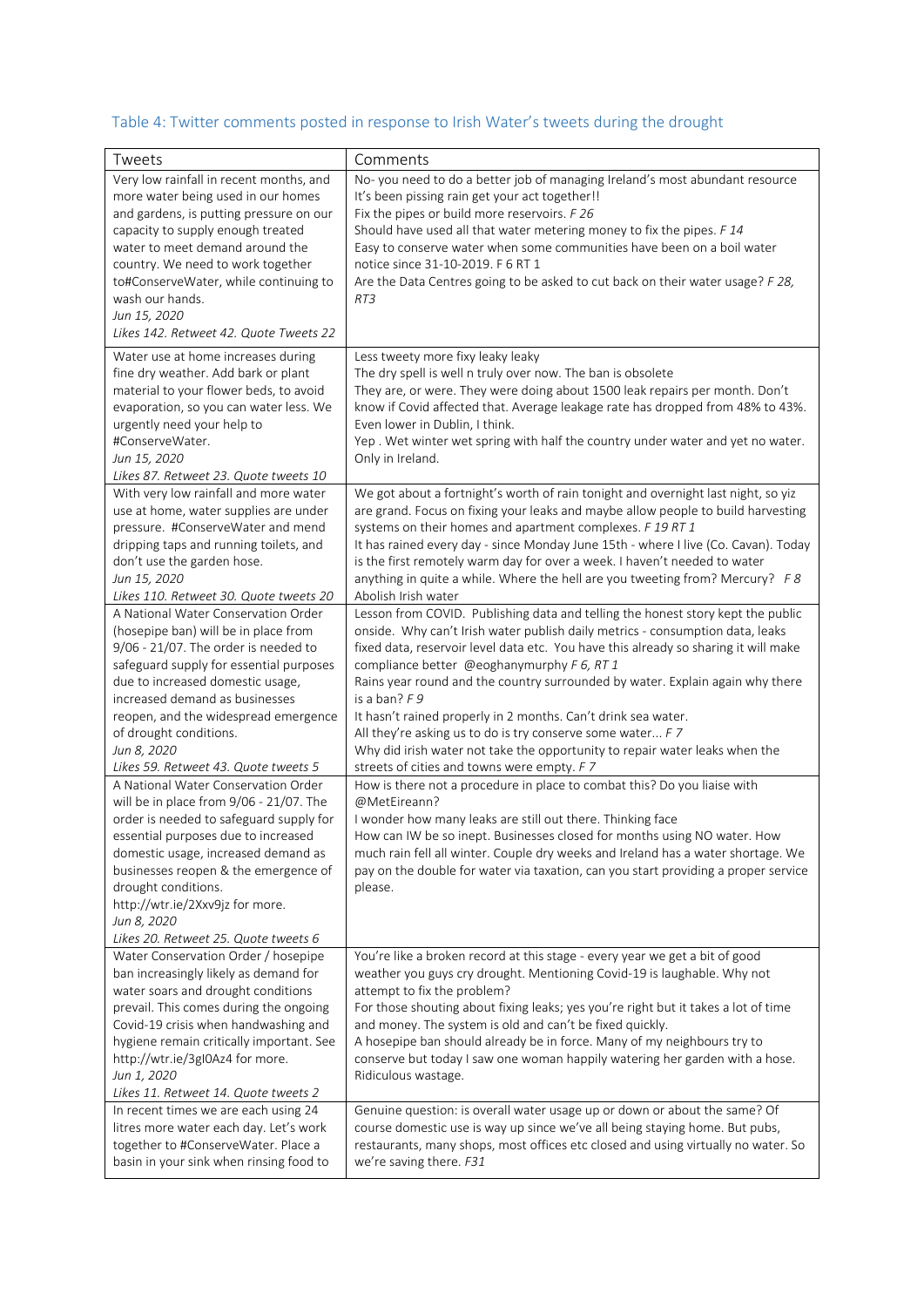| collect the water and use it for watering<br>plants.<br>May 25, 2020<br>Likes 332. Retweet 15. Quote tweets 15                                         | Surely your not serious, were told to wash our hands, which results in hundreds<br>of hand washes a week.<br>Then were told to work from home, eat and drink at home. So instead of<br>patronising us for using water. Or pretending your offering advice, we. all know<br>your pushing for W Charge F5 |
|--------------------------------------------------------------------------------------------------------------------------------------------------------|---------------------------------------------------------------------------------------------------------------------------------------------------------------------------------------------------------------------------------------------------------------------------------------------------------|
|                                                                                                                                                        | You've had 2 months to fix every leak in every road in Ireland without upsetting<br>traffic. Fix your leaks! One hotel would use more water than my estate!<br>#fixyourleaks F28<br>Bridge view Park Cloverhill rd, D22 this evening fire hydrant fully open                                            |
|                                                                                                                                                        | discharging thousand gallons water, no one in sight F3<br>This is the way to conserve water. Use a basin in the sink and keep the waste<br>water for the plants etc.                                                                                                                                    |
|                                                                                                                                                        | A local cllr in Mullagh area in Co. Cavan informed a FB group, Tues night, that an<br>IW engineer said the cause of a pressure loss (supply loss for some) was due to<br>"heavy usage". Turns out it's actually a burst main. Funny how the default<br>position is always to blame the end user. F23    |
| Water use at home has increased by an<br>average of 20%. Let's work together to<br>#ConserveWater. Taking a shorter                                    | As we have been advised to thoroughly wash our hands for 20 seconds, this is<br>hardly surprising. F15<br>Aw would u be quiet!You want us to conserve, the government wants us to wash                                                                                                                  |
| shower can save 10 litres of water per<br>minute.<br>May 25, 2020                                                                                      | our hands every half hour, theres the usual house hold usage on top of the fact<br>for 2 months theres a massive increase in people staying home. Give it a rest!<br>Lets work together & #beatthevirus. Gobshites! F19                                                                                 |
| Likes 185. Retweet 85. Quote tweets 21                                                                                                                 | How much has business usage decreased by? F29<br>Fix the ******* leaks, we've been locked down for the past 9 weeks you lot<br>could have had the roads to yourselves to fix the ******* leaks !!!! F14                                                                                                 |
| With more of us at home, more water<br>is being used, and with low rainfall over<br>the last 2 months, this is putting                                 | From a street to 5 houses my and my neighbor's water comes true 1 pipe then it<br>splits to all 5 houses more then 1 year ago I called council for bad water pressure<br>and it leaks water on that pipe 1000 liters in hour it's more then 370.000L of<br>water time to come and fix F4                |
| pressure on our water supplies around<br>the country. Let's work together to<br>#ConserveWater, while continuing to<br>wash our hands.<br>May 25, 2020 | There is a lot of misunderstanding just how much water an average house uses. I<br>run a 7500 litre rainwater collection tank for toilet flushing. Two adults one 11 yr<br>old. Three weeks ago it had less than 300 litres in. Really opens your eyes to<br>water wastage v rainfall.                  |
| Likes 133. Retweet 50. Quote tweets 15                                                                                                                 |                                                                                                                                                                                                                                                                                                         |
| With people heeding advice & staying<br>at home during #Covid19, water use at<br>home has increased by an average of                                   | We are conserving all our water as it is brown and toxic. But hey, at least we are<br>conserving water right? F2<br>Why are you not calling for rain water harvesting in all new buildings and<br>retrofitting existing buildings?                                                                      |
| 20%. We're urging people to choose<br>"handwashing over powerwashing" and<br>check out our tips to #ConserveWater                                      | Makes no sense to be flushing toilets with drinking water instead of captured<br>rain.<br>But business use has dropped by 80%, did all that extra water just evaporate??                                                                                                                                |
| that will not impact on hygiene.<br>May 12, 2020<br>Likes 42. Retweet 35. Quote tweets 16                                                              | You cant collect it, you cant store it, you cant clean it , what exactly can you do??<br>#scrapirishwater, 9 months rain, 80% drop in business use the past two months<br>and you are still blaming the people,                                                                                         |

*\*F= Favourite \*RT= Retweet \* some comments were not sampled because they contain offensive content.*

*Some of the comments made by consumers confirm the Irish public's belief that Ireland is a wet country that does not suffer from water scarcity. As also started by some key informants, in spite of growing public awareness on climate awareness, there are a lot of people who are not able to connect drought/climate change to scarcity in water supply. "I do think that people understand that there is a link between climate change, and how water reacts to climate change, and how water levels react. The prediction is that we live drier, longer, hotter summers in the east, and more and more intense rainfall events in the West and and in the winter across the country. So I think there is a growing awareness, I would say it's probably still at a fairly low-level people understand that climate change is happening, they understand that water is important. They probably haven't made that exact connection between water quality and demand" (RI 2).*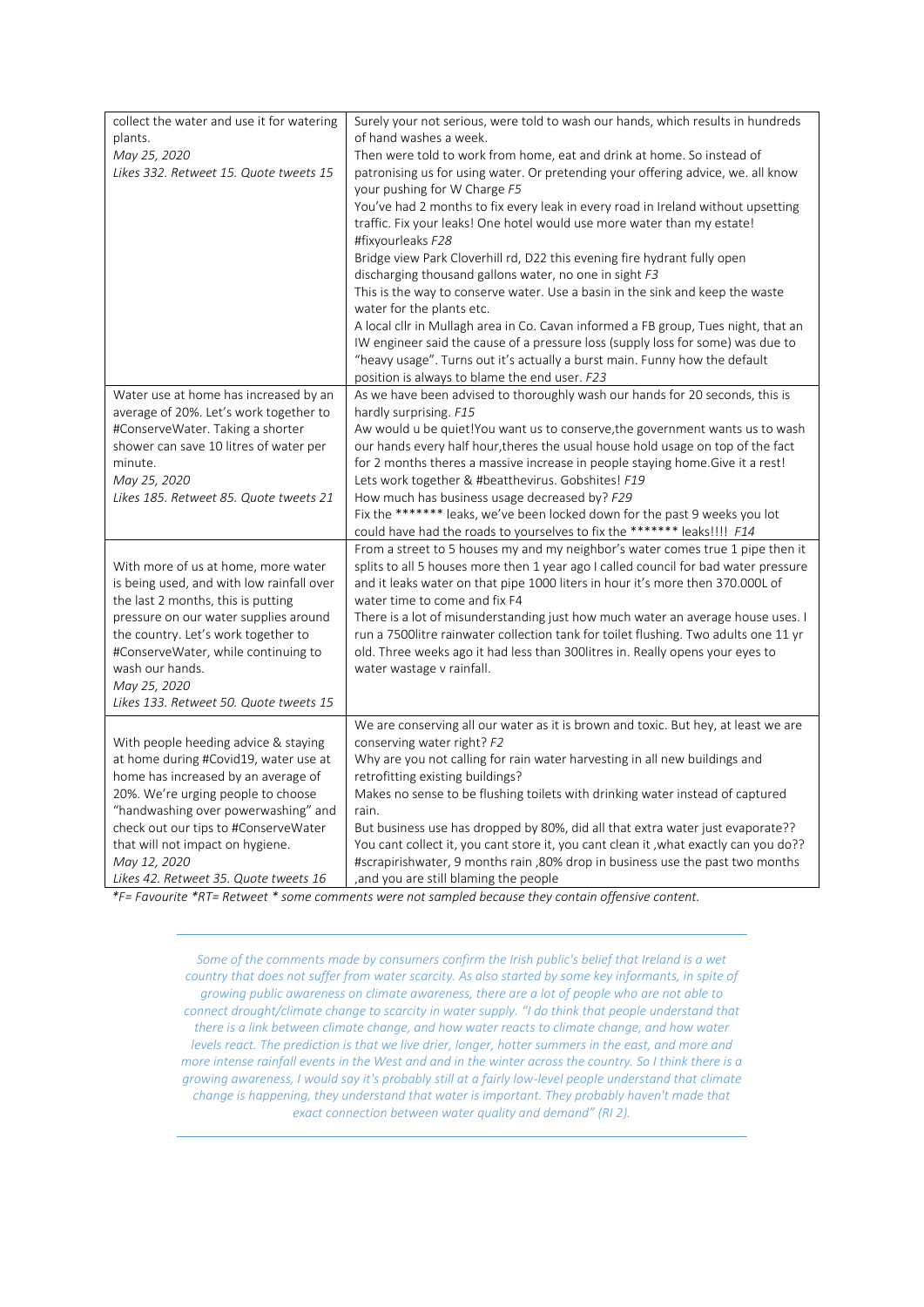A number of these comments had many Twitter reactions (i.e. quote tweet, likes and retweets) showing endorsement. These comments further reveal insufficient engagement between consumers and Irish Water in relation to the external factors that threaten water supplies, such as drought. Irish Water's response rate to consumers' comments was also found to be low. The limited responses and information on the utility's activities and technical and engineering terms allow consumers to feed into information and thoughts that other users may share. The word frequency of Irish Water from 2018-2020 (Figure 5) revealed that some of the most occurring words and hashtags were supply (406), customers (286), repairs (118), burst (96) treatment (72), repair (69), completed (96), reduction (67), wastewater (61), boil (58), partnership, (47), disruptions (45), upgrade (36), conservation (20),tankers (17), replacement (16), environment (16), wipes (14), weather (8). Most of the frequent hashtags during same period included #ScienceWeek2020 (23), #thinkb4uflush (17), #fixing leaks (67), #scienceweek (23), #conserveWater (22), #engineersweek (20), #IrishWater (19), #storyofwater (15), #believeinscience (15), #gswarerawards (5), #watersusinability (3), #thinkb4upour (3). Given that Irish Water tweets predominantly about water, the frequency of water (n=913) was not emphasised in analysis.



Figure 5 Frequency of words in Irish Water Tweets during drought (2018-2020)

The highest twitter mentions/tags were also @greenschoolsire (55), @louthcoco (48), @meathcoco (38), finhalcoco (38), @galwaycoco (36), @donegalcouncil (36), @corkcoco (35), @cleancoasts (24), @Limerickcouncil (21), @sligococo (19), @ kildarecoco (18), @dublincity (15), @longfordcoco (14), @galwaycitycoco (13), @westmeathcoco (13), @countykerry (12), @offalycoco(12), @scienceierel(9), @warersprogramme (3). These represent the high degree of association between Irish Water and the local authorities, and also the green schools programme which Irish Water sponsors. There were also approximately 916 tweets that contained external links with some of the most commonly occurring links being <http://water.ie/reducingleaks> (20), <http://water.ie/reducingleaks> (9),<http://wtr.ie/Conserve> (17),<http://wtr.ie/StormEmma> (16), Events surrounding science week and green schools via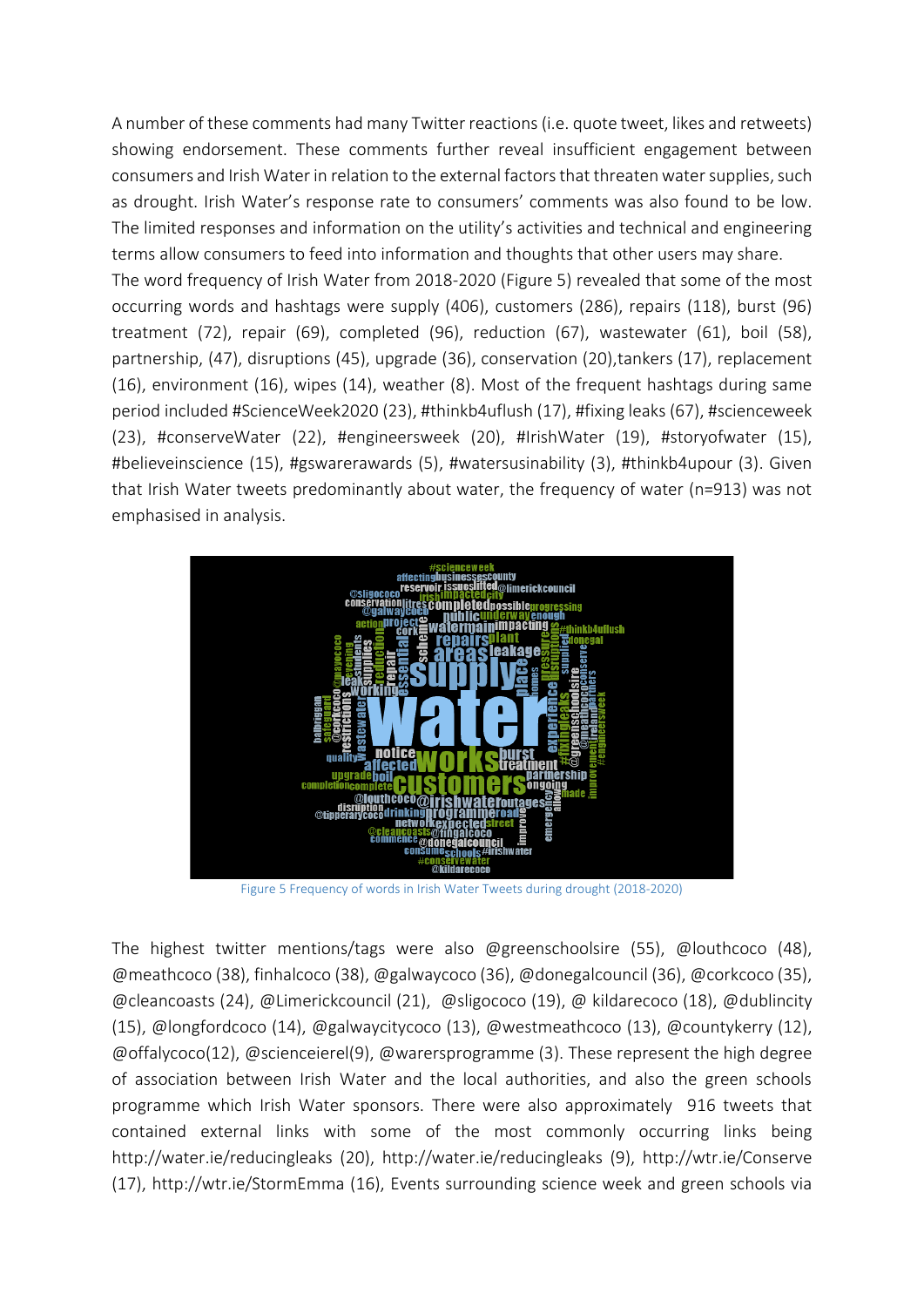[https://greenschoolsireland.org](https://greenschoolsireland.org/) (17) and<http://water.ie/scienceweek> (9). RTE, LMFM and the Journal.ie also shared stories tweeted by Irish Water. All the twitter mentions and word frequency provides insights into Irish Water's stakeholder engagement and challenges being addressed to improve sustainable water supply. Irish Water also has a second Twitter handle (IrishWaterCare @IWCare) dedicated to customer care. The handle contained some educational posts, videos and tweets on water conservation; nevertheless, customer engagement on that handle was also limited.

#### <span id="page-21-0"></span>3.2.1 Irish Water Facebook Page

Irish Water had more engagement on Twitter than it did on Facebook, despite Facebook being the most popular social media platform in the ROI and also the platform through which most communities receive their trusted information on water availability (GlobalStats, 2020; Norton, 2019; Tankovska, 2021; Veerkamp et al., 2018). The publics' Facebook comments and reactions on the 2020 drought were, however, not different from that of Twitter (Table 5).

#### Table 5: Sampled Facebook post and comments from the public

| Post                                                | Comments                                                                 |
|-----------------------------------------------------|--------------------------------------------------------------------------|
| Ireland's<br>much-loved<br>celebrity<br>chef<br>and | I don't use my dishwasher anymore. No grease leaves my house roast       |
| television personality, Neven Maguire launches      | duck fat used for roasties. Other warm fats soaked up in bread for the   |
| the Think Before You Pour campaign. Neven is        | birds. Cold fats scrapped from plates, etc, spread on bread, again for   |
| appealing to the public not to use their kitchen    | the birds, sprinkled with birdseed.                                      |
| sink as a bin this festive season. Disposing of     |                                                                          |
| your fats, oils and greases (FOGs) in the bin,      | No binning, no waste. Only two of us I use a basin for kitchen wash      |
| rather than pouring them down the sink, can         | up and watch the birds feasting while I wash up Everyone wins. L 4       |
| have a hugely positive effect on our                |                                                                          |
| environment and wastewater system. The Think        |                                                                          |
| Before You Pour Christmas campaign is               |                                                                          |
| operated by @CleanCoasts in partnership with        |                                                                          |
| Irish Water. For more information and to be in      |                                                                          |
| with a chance to win a signed copy of Neven         |                                                                          |
| Maguire's Perfect Irish Christmas Cookbook          |                                                                          |
| courtesy of Clean Coasts and Neven Maguire,         |                                                                          |
| check out the link below                            |                                                                          |
| 18th December 2020                                  |                                                                          |
| Likes 345. Comments 69. Shares 86                   |                                                                          |
| Most leaks happen underground and aren't            | The biggest waste of money they do nothing, still putting fluoride       |
| visible, resulting in precious water being lost.    | (industrial waste to other countries but in Ireland were told its great  |
| The national Leakage Reduction Programme in         | for teeth L 12                                                           |
| partnership with the Local Authorities works, to    |                                                                          |
| find and fix leaks. This is one way we are          | Some leaks are caused by Irish water workers, and not fixed for weeks.   |
| reducing leaks. The rate of leakage nationally in   | You should have seen the mess they left in our estate while installing   |
| 2018 was 46% and we are on course to achieve        | meters L 13 (IW replied).                                                |
| a national leakage rate of 38% by 2021.             |                                                                          |
| #FixingLeaks                                        | There been a leak up the road from my house. I've living in the area for |
| August 18th 2020                                    | 17years and in that time I've lost count of how many times the road      |
| Likes 188. Comments 144. Shares 14                  | was dug up to fix the problem, but it's still not fixed, wonder what the |
|                                                     | problem is                                                               |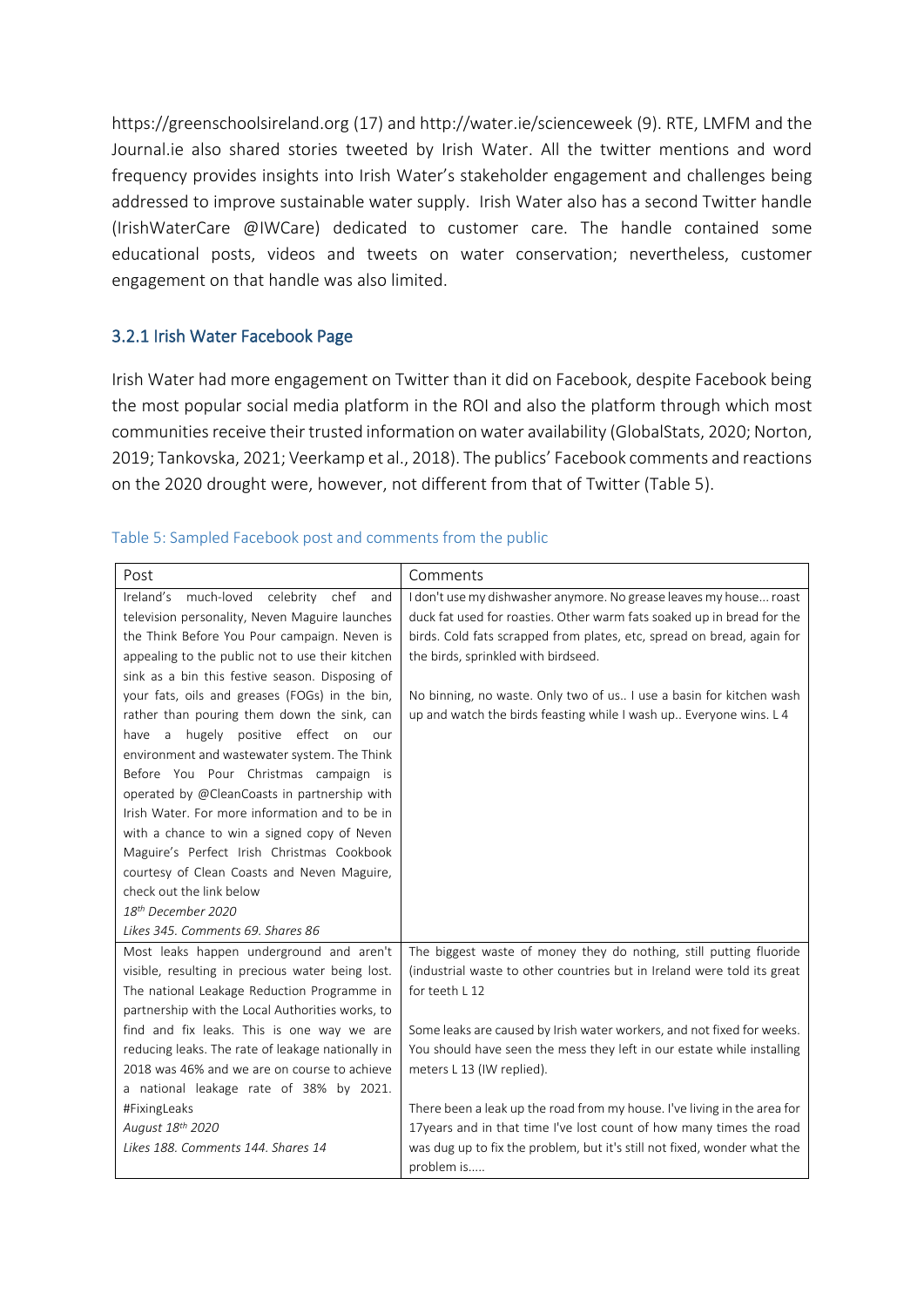| 42% of Ireland's drinking water is lost to leaks                                                                                                                                                                                                                                                                                                                                      | Phone local authorities, they say log it with Irish Water, but it's hard to<br>log a problem if no one answers the phone<br>Some plan, now did I mention I've lived in the area for 17 years and<br>the problem still exists<br>HELLO You are aware the country came out on mass to stop                                                                                                                                                                                                                                                                                                                                                                                                                                                                                      |
|---------------------------------------------------------------------------------------------------------------------------------------------------------------------------------------------------------------------------------------------------------------------------------------------------------------------------------------------------------------------------------------|-------------------------------------------------------------------------------------------------------------------------------------------------------------------------------------------------------------------------------------------------------------------------------------------------------------------------------------------------------------------------------------------------------------------------------------------------------------------------------------------------------------------------------------------------------------------------------------------------------------------------------------------------------------------------------------------------------------------------------------------------------------------------------|
| before it reaches your taps. But we're making<br>progress to reduce leaks. In 2018 the rate of<br>leakage nationally was 46%, by the end of 2019<br>it was 42% and we are on course to achieve a<br>national leakage rate of 38% by 2021. Our<br>national Leakage Reduction Programme teams<br>are working with Local Authorities across the<br>country to fix 1,500 leaks per month. | politicians privatizing our water supply's, the company was set up and<br>is being run today against the wishes of the people of the Irish republic<br>and should be shut down, I have raw sewage running from my kitchen<br>tap and when i contacted the EPA to inform them I was told they would<br>not entertain the matter unless i contacted (Irish water) first so the<br>EPA are putting the life of me and my family at risk unless I contact<br>(Irish water). L 17 (No response from Irish Water)                                                                                                                                                                                                                                                                   |
| #FixingLeaks<br>August 10th 2020<br>Likes 180. Comments 146. Shares 16                                                                                                                                                                                                                                                                                                                | We have reported a leak outside our house four times to be told one<br>day there is not one there or that it has been fixed and case is closed<br>and the next day that they couldn't check because there was a car in<br>the way. There is a visible puddle of water on even the hottest days L<br>4 (IW replied)                                                                                                                                                                                                                                                                                                                                                                                                                                                            |
| This leak repair, carried out under the First Fix<br>Free scheme, was recently completed in Laurel<br>Park, Galway. We offer free leak investigations &<br>repairs where a constant flow is found on an<br>external water supply pipe. See more on<br>#FixingLeaks at www.water.ie/reducingleaks<br>July 9, 2020<br>Likes 17, Comments 5, Shares 1                                    | One i found a while back nice to see it done                                                                                                                                                                                                                                                                                                                                                                                                                                                                                                                                                                                                                                                                                                                                  |
| Watch our documentary on The Story of Water<br>in Ireland, airing Tuesday 7th July at 7pm on<br>Virgin Media One. It reveals the full story behind<br>the challenges facing the public water and<br>wastewater network. #StoryOfWater<br>July 2, 2020<br>Likes 39, Comments 19, Shares 8                                                                                              | They are going to tell us what we must do nothing about what they are<br>not doing look around you how many people knows where there water<br>comes from this is going to tell some of us thats fighting for years for<br>clean water and we were laugh at now they are the same people that<br>let it happen so now what they will tell you lets forgot the pass and<br>move on now you are going to pay for your water make no mistake its<br>sig by the dail don't let anyone say otherwise they all sig up a company<br>has sig a deal to make sure you pay and you will because you were sold<br>out in Europe and here by the same<br>How much is this costing the hard pressed taxpayers?<br>I think that is why it has been lifted! Surely with the amount of rain we |
| Listen back to Managing Director, Niall Gleeson,<br>on Morning Ireland earlier discussing the lack of<br>rainfall, increased water use at home and the<br>need to conserve water where possible while<br>hands<br>continuing<br>wash<br>to<br>our<br>https://www.rte.ie/radio/radioplayer/html5/#/r<br>adio1/21766956<br>May 12, 2020<br>Likes 39, Comments 9, Shares 6               | get we could be harvesting it to see us through the drier months!<br>Yes water should be conserved, however turning it off without notice<br>for the 4th day is a row is not good enough!!!<br>How much has overall water consumption decreased since the closure<br>of businesses and educational premises?                                                                                                                                                                                                                                                                                                                                                                                                                                                                  |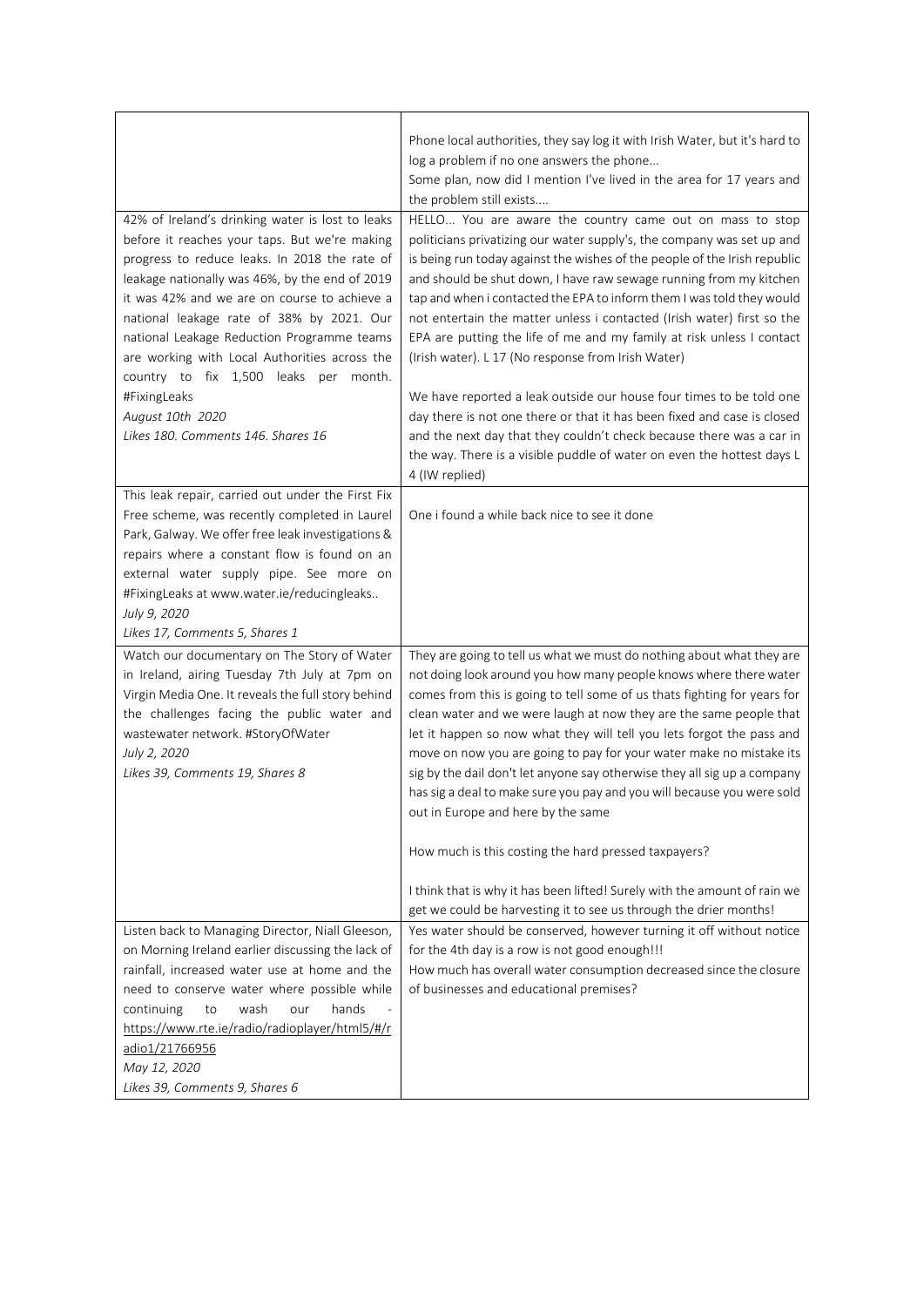| With people adhering to government advice and     | I don't believe this for a moment Unless leaks Businesses closed,         |
|---------------------------------------------------|---------------------------------------------------------------------------|
| staying at home since mid-March in response to    | hand washing cannot consume that much. However there is water             |
| the Covid-19 crisis, there has been a significant | pouring onto the side on the road just outside a house on the Annadale    |
| increase in household water usage. We're          | Rd., in Killorglin For weeks How many more?! L 88                         |
| urging the public to "choose hand-washing over    |                                                                           |
| power-washing" as water usage has increased       | Water usage in residential homes was going to increase but surely this    |
| by an average of 20% in homes across the          | would be offset by the lack of usage in businesses including restaurants  |
| country. Check out our helpful tips for ways we   | and schools where water usage should have reduced dramatically?           |
| can all conserve water.                           | This sounds more like using COVID-19 as an excuse for                     |
| May 12, 2020                                      | mismanagement of your infrastructure. L 131                               |
| Likes 332, Comments 410, Shares 113               |                                                                           |
|                                                   | Fix the leaks in the system first then talk to us about conserving water. |
|                                                   | The wettest country in Europe and a few days of sunshine and we have      |
|                                                   | a water shortage L 43                                                     |
|                                                   | Ye have got to be joking it was pouring rain up to few weeks ago,         |
|                                                   | businesses closed so no usage there, FIX THE LEAKS. And ye all on huge    |
|                                                   | saleries and bonuses there and guaranteed pensions L 33                   |
| Increased hand washing to prevent the spread      | Broken pipe outside our house since last night phoned this morning at     |
| of Coronavirus is putting extra demand on water   | 8. am was told they would be with me within 4 hours now six in the        |
| supplies. As we work with our Local Authority     | evening water still running down the road, two old age pensioners in      |
| partners to maintain supplies, we're asking the   | the house no water to wash or heat the house, now tell me how to          |
| public to be mindful of ways to conserve water.   | save water and wash my hands . (IW replied)                               |
| Check out http://water.ie/conservation for        |                                                                           |
| helpful tips.                                     | No water for the last few days, The whole road with no water. Got         |
| March 19th 2020                                   | email this morning asking for my Eircode. Tried to phone the number       |
| Likes 32, Comments 23, Shares 24                  | given on the email, keeps cutting off. We cannot wash our hands or        |
|                                                   | anything is this the way to save water? Does this mean that we are        |
|                                                   | allowed to go to family members' houses to wash ourselves? Thought        |
|                                                   | we were to be in locked downWeekend is here and it looks                  |
|                                                   | like nobody is going to do anything a. (30 (IW Replied)                   |
|                                                   | Water Supply off again 3rd time in a month, can't wash our hands,         |
|                                                   | Rathanny (IW Replied)                                                     |

*\*L= Like \*IW= Irish Water*

When compared to Twitter, the Facebook page contained fewer posts. On average, there was one post every 4 to 6 days. The last and first post between 2019 and 2020 occurred on 20<sup>th</sup> December 2019 and 20<sup>th</sup> January 2020. The utility did not make any posts to its followers to welcome in the New Year, with its first post of 2021 appearing on January 4<sup>th</sup>, after its last post on December 24<sup>th</sup> 2020. These periods may be regarded as festive periods, with a possible increase in domestic water usage, but the utility remained relatively silent.

A striking observation made on Irish Water's website shows that calls to report leakages, flooding, water quality issues and pollution were billed to the caller. This could deter some members of the public from reporting anomalies when identified. In addition, the YouTube comment section is closed, thereby limiting the publics' ability to ask questions or make comments on videos shared by the utility. Target communication which offers the public a chance to interact and to have a say in conservation measures and actions were limited in the tweets and Facebook post of Irish Water. Irish Water's communication approach appears to suggest that the public's knowledge on water conservation and drought intensity is somewhat limited, but while the utility's communication approach may spread knowledge about drought,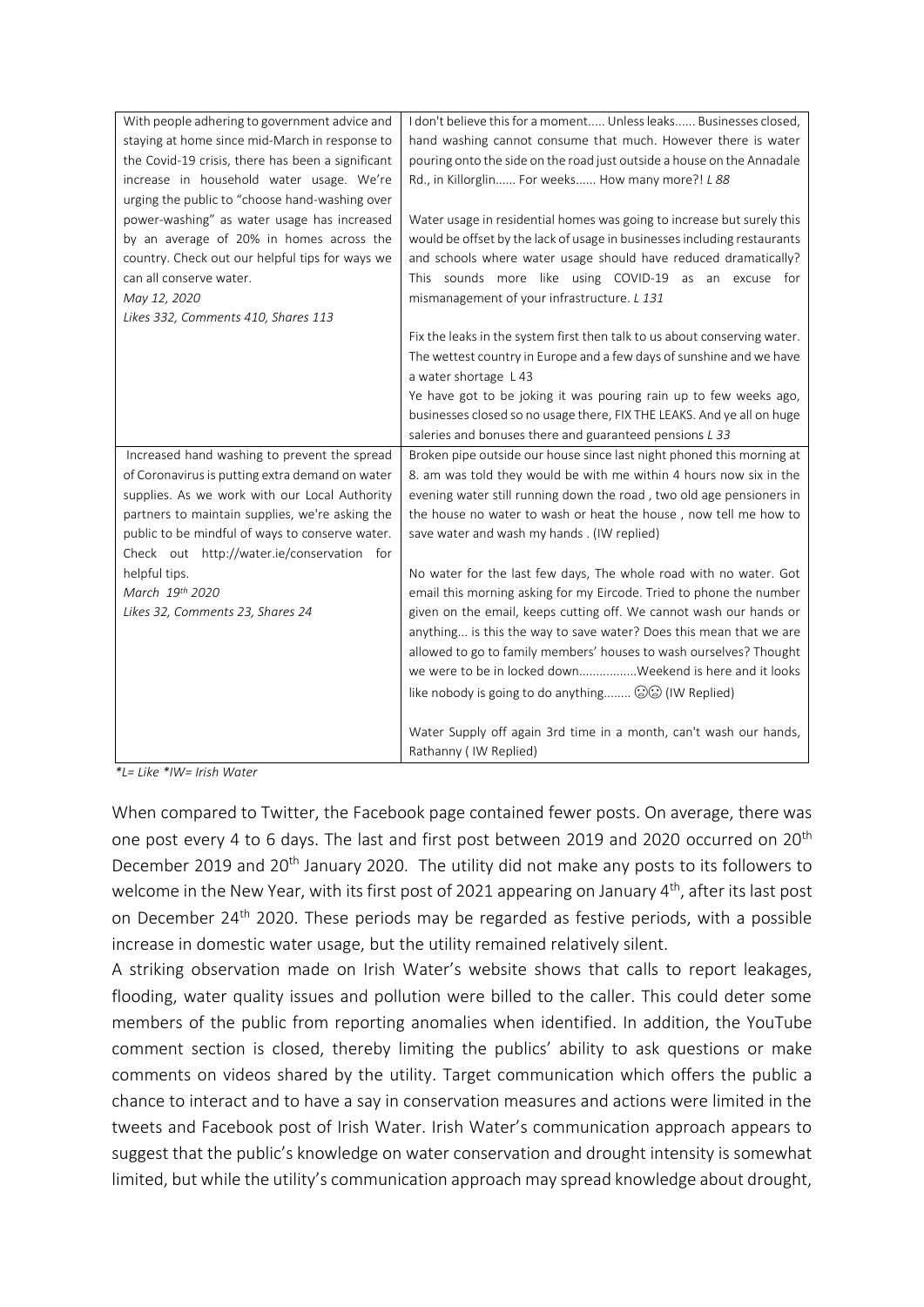it may not influence behavioural changes (Seyranian et al., 2015). Hence, instead of instructing people on what to do during periods of drought or water scarcity, it is constructive to tell them what other people in a similar situation are doing, for instance, to influence and empower the public to act (Lede et al., 2019). More so, periods of drought can be a perfect opportunity to educate the public about its impact on the water supply and the need for conservation before, during and after a drought. Instead, it was noted during this analysis that the frequency of conservation messages was reduced before and after a drought.

# <span id="page-24-0"></span>3.3. Newspaper coverage of drought events

A total of 172 newspaper publications, from January 01, 2018, to December 31, 2020 were considered. Although a number of concerns have been raised on how factors like political control, ideological settings, ecological modernisation and communication complexities influences newspaper reportage on climate change (Fegan, 2020; Fox & Rau, 2016; Wagner & Payne, 2017). A rise in water quality issues and drought stories as a climate phenomenon were identified as saturating the media space (see e.g. FitzGerald, 2018; Houston, 2019; Moran, 2020). While not rejecting earlier claims on factors influencing climate reporting some key informants alluded to the rise in media interest on drought's impact on water resources in recent times.

> *"And I don't know how we insure us, I suppose one of the things that tends to kind of offer protection is that a lot of journalists in an Irish context would perhaps, lean slightly towards the left politically, and it would perhaps make them more put them more in touch with issues around environment, and social justice issues, which obviously environment feeds into so that they we don't have, and in Ireland, a very robust kind of right wing press like they would in the UK and the USA, where there would be media outlets actively undermining climate change" (RI 1)*

> *"You know, you just, you've report as carefully as you can when things happen and talk to the right people and rely on science and rely on the data that shows you what's happening. And so I like, I think the only problem that has arisen in the last few years is people underestimated the threat of climate change and climate disruption. And so, you know, maybe you didn't get enough media coverage as a consequence. But I think that that's not the case anymore. Like, climate change is getting a lot of coverage now and more and more with each passing year, which is the right thing, because it is such a big threat to humanity, and, and to the planet. So it's, you know, it's, it's less of an issue" (RI 5)*

The Irish Times led in the reporting of climate change, water resources and drought impacts on water resources by 42% (n=73), followed by The Irish Independent 31% (=54) and The Irish Examiner 11% (n=18) (Figure 6). During this period, Kevin O'Sullivan of The Irish Times had the highest number of publications (14), Caroline O'Doherty of The Irish Independent (9), both Paul Melia (Irish Independent), Micheal Viney (Irish Times) and Sylvia Thompson (Irish Times) had five publications a piece.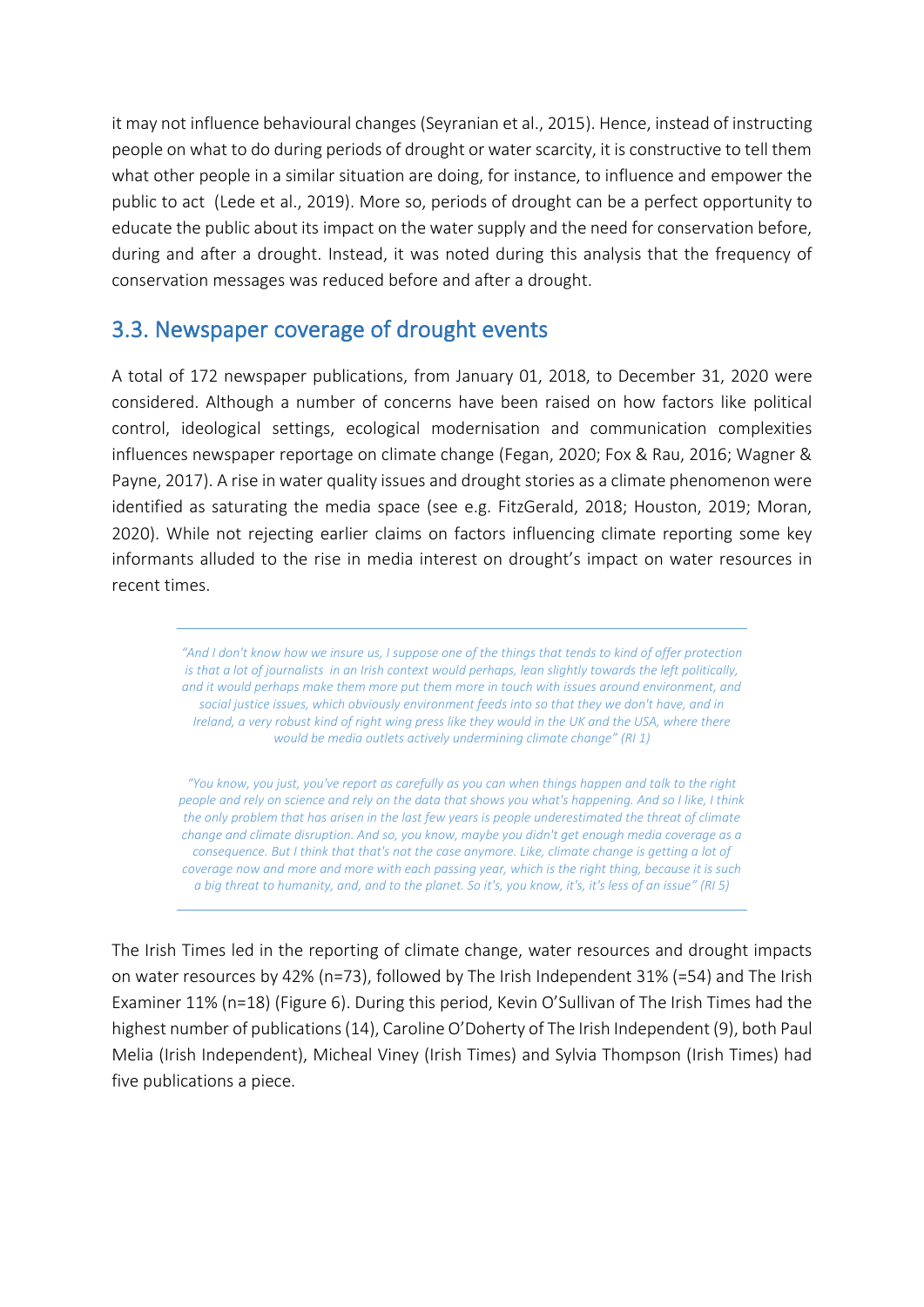

Figure 6 Total number of climate change stories with associated terms and content (2018–2020)

Figure 7 is quite revealing in several ways. First, it shows that in most newspaper publications, the associated terms usually appeared from June to August and between September and November i.e. periods characterised by hydrological drought and post spring and summer conditions. Secondly, while 2019 maintained a relatively lesser but consistent media focus, there was heightened media reporting on the 2018 drought compared to 2020. The impact of the COVID-19 pandemic took the media's spotlight away from the drought conditions. The figure also shows that other related factors and not necessarily drought conditions influenced the media's attention. For example, the announcement in 2018 to separate Irish Water from Ervia to enhance probity, accountability and transparency in its activities by 2023 (Houses of the Oireachtas, 2018), and the creation of An Fórum Uisce to promote public engagement on socio-economic resources, the environment and water resources in the ROI (The Water Forum, 2018), led to increased media attention as evident in the number of publications made in 2018 (Figure 7).



Figure 7 Newspapers coverage of research terms from 2018-2020 per month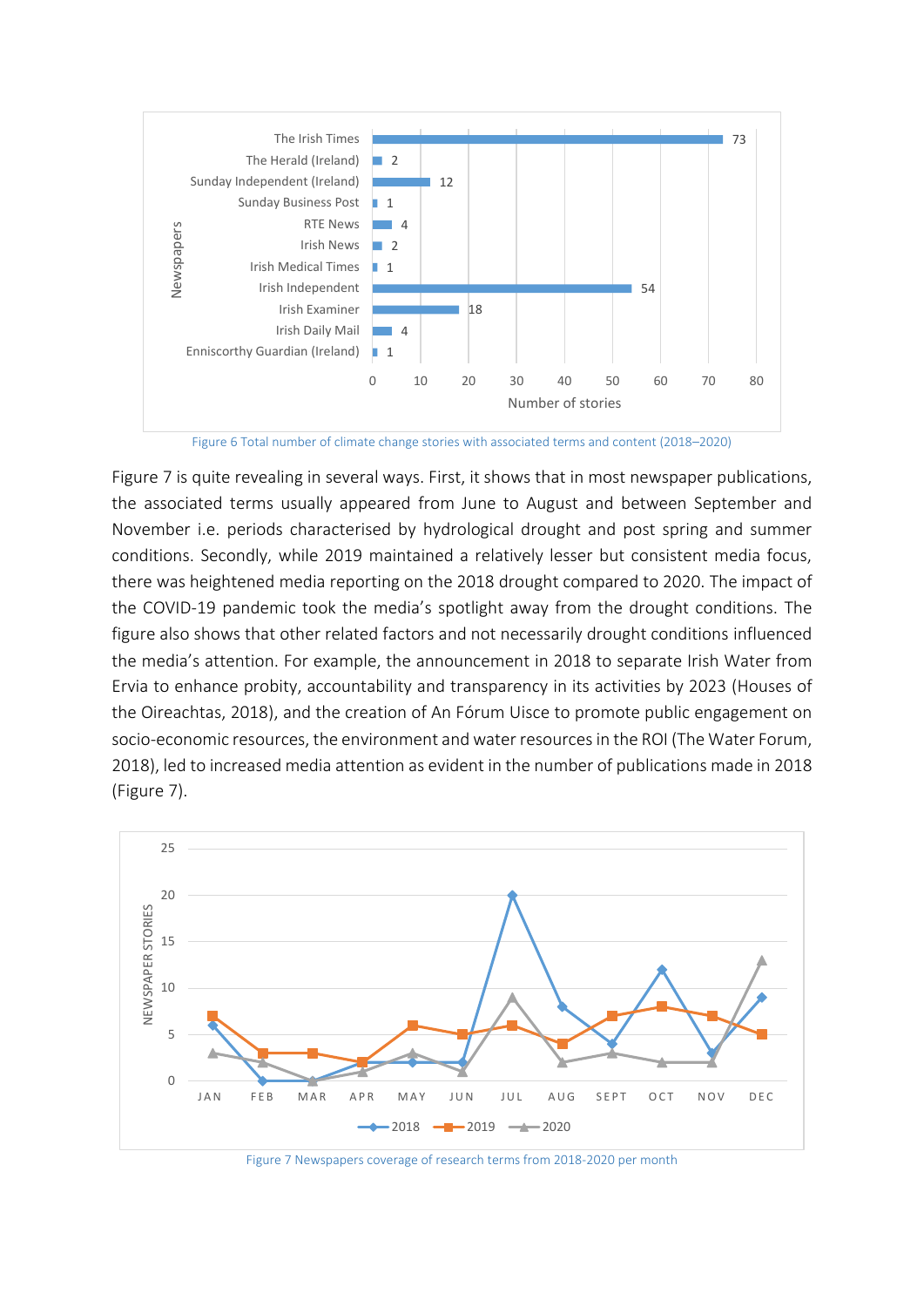#### <span id="page-26-0"></span>3.3.1 Dominant Irish Newspaper framing

In order to avoid the criticisms that come with devising new frames instead of associating previous studies with ongoing research in a similar field (Culloty et al., 2019; D'Angelo & Kuypers, 2010), this study adopted political and economic frames from scholarly works of both Culloty et al. (2019) and Wagner & Payne (2017) based on their work on climate change framing in the Irish media space. Other established frames applicable to climate change like technical/policy, uncertainty and risk frames were also adopted (Appendix 3 provides an overview of each frame). As distinctively used in this study, eco-hydrological framing deals with the connection between hydrology, ecology, and ecosystem services to show the interlaced benefits of climate change adaptation and integrated water management perspectives (European Environmental Agency, 2020). Its relevance lies in the growing interest in the linkages between ecological status and ecosystem services and the potency of eco-hydrology processes in, for example, addressing water quality issues and values on water resources as well as climate change adaptation and coping strategies (European Environmental Agency, 2020; Sun, Hallema, & Asbjornsen, 2017).

As shown in figure 8, uncertainty and risk is the dominant frame of climate change in Ireland, accounting for 41% of all frames. Within this climate change is presented as a threat to society with profound impacts on citizens' wellbeing and health due to rising temperatures and risk associated with stormy conditions, heatwaves, and prolonged dryness. Publications under this frame also consider acute water supply and availability during such periods of extreme conditions, but its content avoided or rarely used words like water scarcity which was presented underwater quality when discussing the long term impact of drought on water resources. Eco-hydrological also accounts for 18% of all frames. It represented the growing increase in measures and adaptation strategies to address water quality issues and crosscutting measures on agriculture and production activities towards the multi-benefit of quality supply, source protection, hydrological and ecological well-being of the environments, particularly during drought periods in the country. The economic impact of climate change on the water resources economic frame (16%) consisted of stories that focused primarily on the cost of extending water supply, repair works and general investment into the water sector to make the sector resilient against extreme conditions like drought. How climate change will also affect products and commodities like agricultural produce were also dominant (Gardner, 2018).

In contrast to previous studies that identified political frames as the most dominant in Irish newspaper coverage of climate change (Culloty et al., 2019; Wagner & Payne, 2017), a political frame represented only twelve per cent for this study period, followed by technical/policy frame (13%). Although politicians are still interested in matters of the environment, this suggests they are not to the forefront in talking to the media on water issues and the impact of drought on resources, including water quality, availability, conservation and charges/cost of water.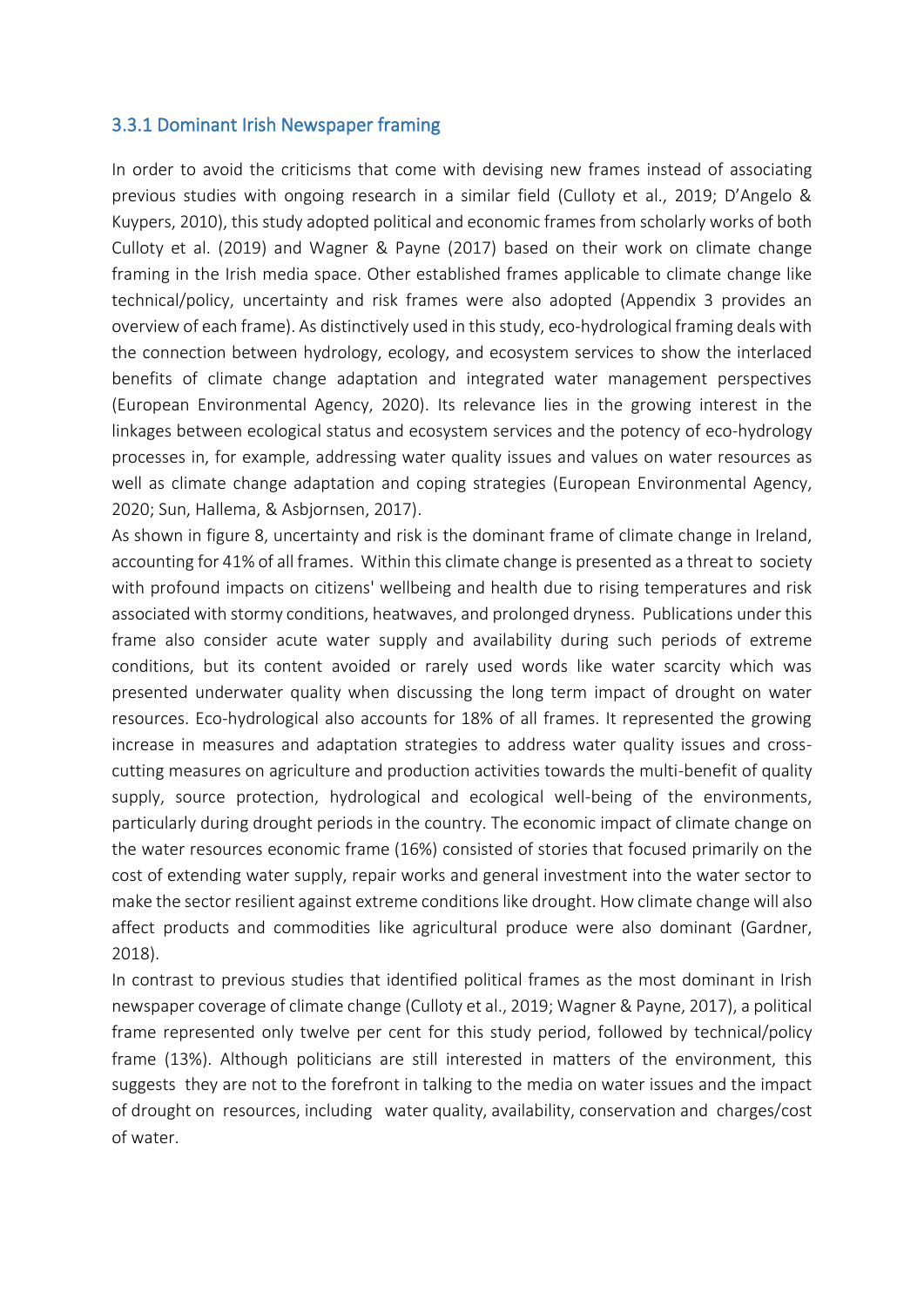

Figure 8 Irish newspaper framing per typology

The breakdown of stories under each frame, as depicted in Figure 9, shows that The Irish Times reported thirty-two times on risk and uncertainty, followed by the Irish Independent with twenty stories. The Irish Times and Irish Independent reported ten stories each under the political frame, followed by The Irish Examiner with seven. (7). The Irish Independent had the highest number (13) of stories on economic frame, whereas the Irish Times had fourteen under the eco-hydrological frame. The Irish Times led in reporting under technical/policy frame with ten stories and the Irish Independent with six stories.



Figure 9 Percentage score of the total number of stories reported by various newspapers under each frame

Interestingly, the content, 23.13% (n=62) of all stories reported by Irish newspapers under the search keys was predominately outside Ireland. These stories focused on the impact of drought in countries like Kenya, Zimbabwe, the Sahel regions of Africa, flooding in Mozambique and bush fires in Australia and other environmental concerns in the USA. The RTE News – the national news service of the ROI carried the majority of these stories. Though these stories were filtered out (Appendix 1), it affirms previous studies that shows developed countries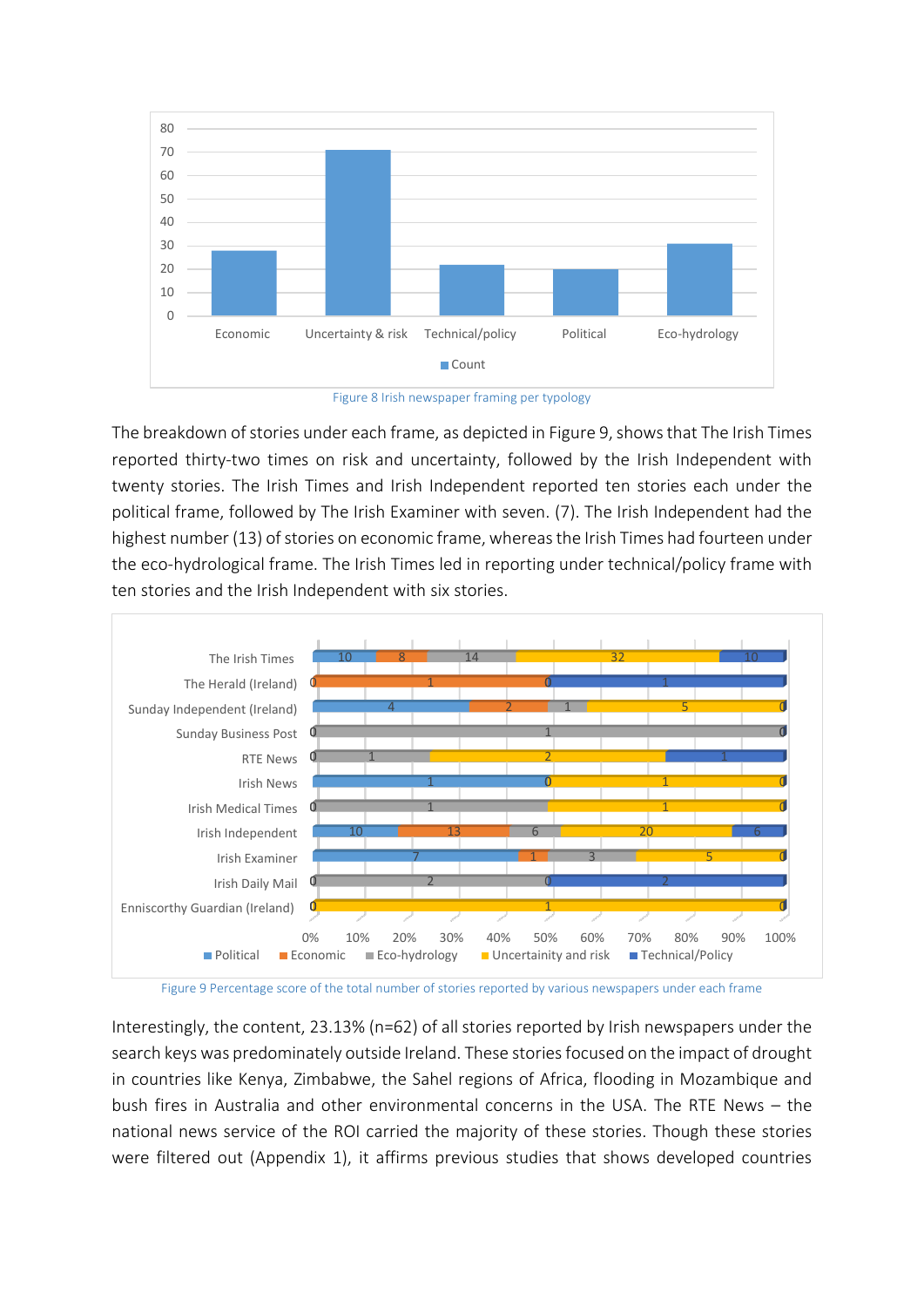emphasise more on climate change impact in developing countries than portraying climate crises in their own backyard (Tavares et al., 2020; Vu, Liu & Tran, 2019).

#### <span id="page-28-0"></span>3.3.2 Organisational type of typological frame

Key stakeholders argued that concerns over water and climate change in recent times have become a matter of public concern and not just a political decision to be made vis-à-vis politicians serving as principal actors in matters of the environment, particularly on water resources and those issues around it. Key stakeholders made reference to some factors influencing the limited political involvement in water related matters in 2018 and 2020.

*"And I think politicians are beginning to get more and more aware of it and aware of the consequences. And also, they're beginning to understand how climate change is a threat to all that. So they're recognizing that we need to undertake action. They have passed a Climate Action Plan, which is really good, very comprehensive. And the new government has a program for government which has a lot of climate actions in it, not just in terms of reducing carbon emissions every year, but also in in in better preparing the country for the effects of a warming world and also they have committed to achieving net zero emissions by 2050……..And so therefore, there, there is consensus across a whole variety of parties on what needs to be done. And there's been some very good reports done by the climate committee in the Irish Houses of Parliament at all. And they've also analysed ledges key legislation, climate legislation, including the climate bill, which is due to be passed in the next few months." (RI 4)*

*"So again, that will place more demand on water resources. So you know, they need to have better long term vision. But I think the interesting thing in the last two years is that politicians of all political persuasion, have understood the risk that's coming from climate change much more. And they've also acted together in responding to that there's almost all party consensus on that we need to do this thing together. And I don't think it will be implemented properly unless they act together. So they are key part, a key player in trying to bring about big change and at give us any chance to hold the rise in temperature, and all the impact impacts that are has including on water quality"(ROI 3)*

*"Water is a bigger issue for TDs, because they're their constituents are telling them about dirty water or low water supply or whatever it might be. I think the conversation around water quality in Ireland has been distorted by the water charges controversy again, because the idea of charging for water is seen as so politically toxic, now that it's very unlikely to come back on the agenda over the next and treats five years if even then, at two. I personally would be in favour of water charges. But I think*  we're at a stage now where that's very unlikely to happen in in the immediate future. I think the only *thing that could shift that would be if we were starting to have these Issues of pollution and water shortages every year in the major urban areas. And it sorts of scared people into thinking" (RI 03)*

This shows there is still a strong political interest in water and issues that affect its quality and supply, but politicians did not want to talk openly about it as Table 6, on the number of organization found talking about water and drought events from 2018 to 2020 suggests. Research-based institutions including the EPA, Science Advisory Council, An Fórum Uisce and the Intergovernmental Panel on Climate Change (IPCC) were found to be communicating more in the media space, followed by commentaries/ editorials from environmental advocates such as Professor John Sweeney and other sector experts. Other governmental and nongovernmental institutions including Sustainable Nation Ireland, Met Éireann, Bord Bia, Climate Action Committee, Climate Change Advisory Council, Farmers Union and Irish Water also made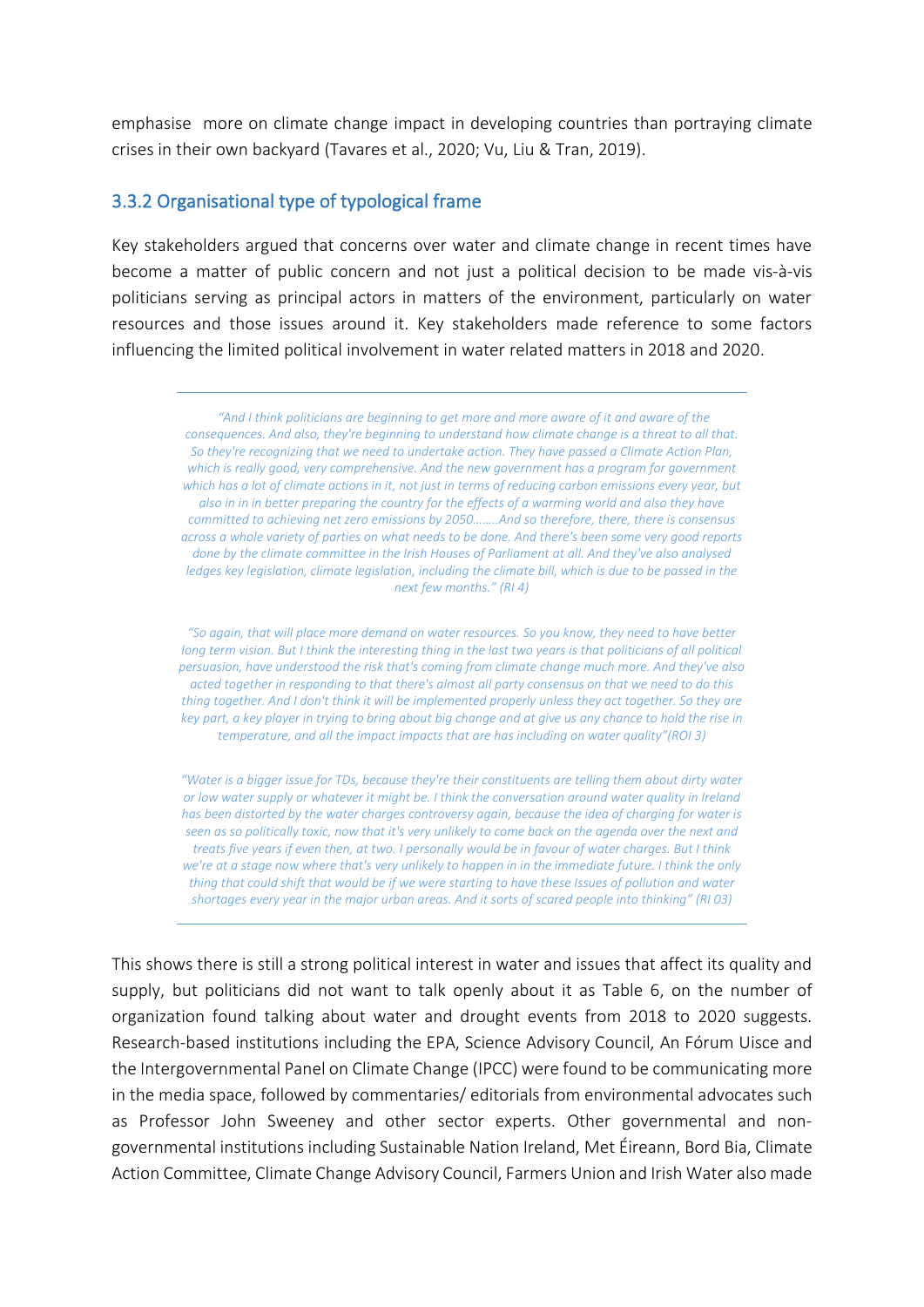several pronouncements on climate change and water resources in the years under review. Politically, the Green Party were the most outspoken among all other political organisation. The party made constant calls on the government to consider its climate actions and projects in the water sector, including the €1.3billion Shannon to Dublin water pipeline to ensure continuous water supply amidst extreme conditions such as storms and drought conditions (Moran, 2020).

#### Table 6 Organisational type of typological frame

| Organization                   | Count | Percentage |
|--------------------------------|-------|------------|
| Political parties              | 16    | 9%         |
| Research Institutions/Academia | 46    | 27%        |
| NGO/Business association       | 31    | 18%        |
| <b>Government Agencies</b>     | 36    | 21%        |
| Environmental/Editorial        | 43    | 25%        |
| <b>Grand Total</b>             | 172   | 100%       |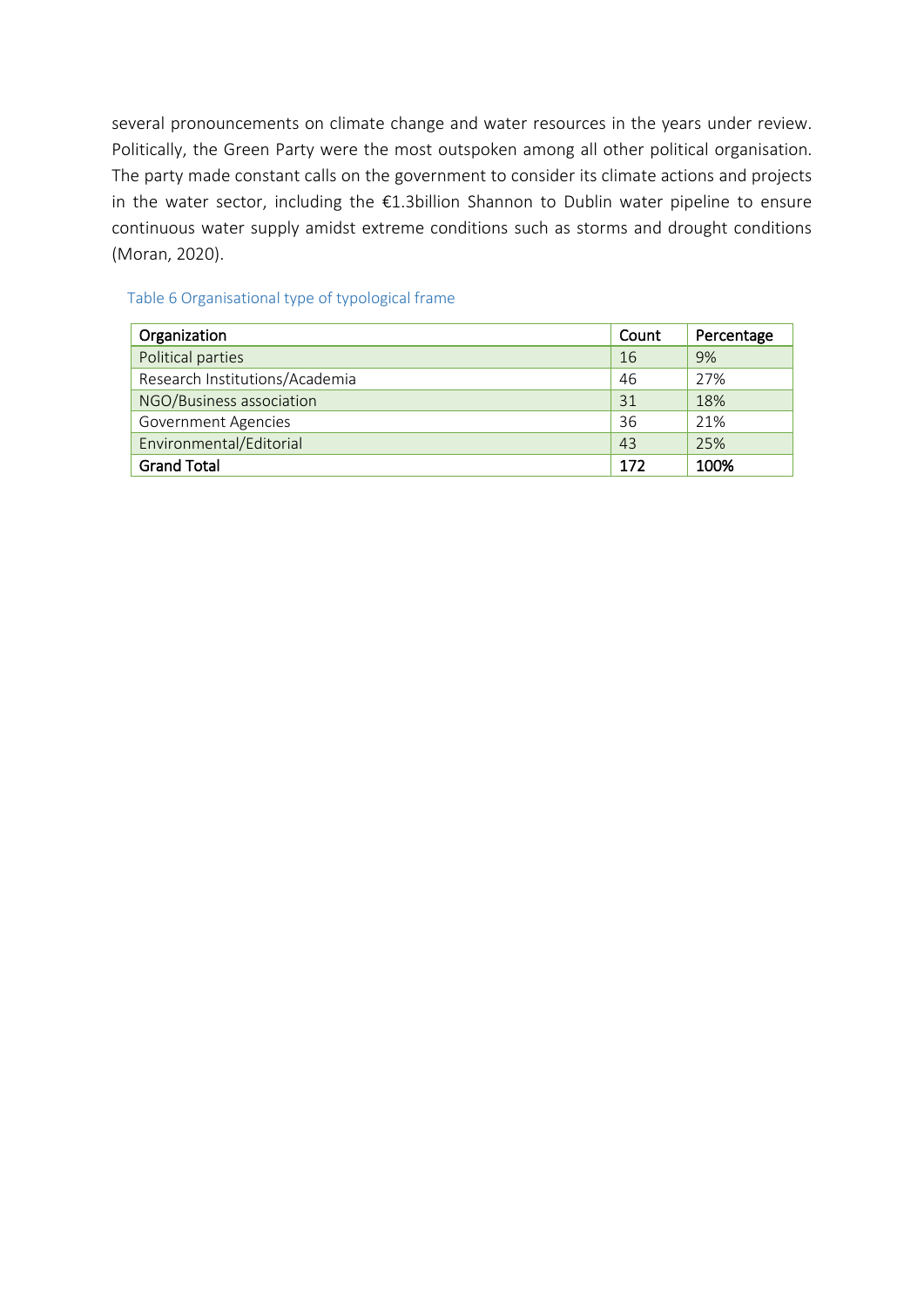# <span id="page-30-0"></span>4. Conclusion and points for policy recommendations

This review of Irish Water's communication and newspaper coverage on drought and water availability and the publics' comments on water conservation messages have provided useful insights into how water availability was communicated during the 2018 and 2020 droughts in Ireland. As drought events become prevalent, continuous public education, and awareness on droughts events and their impact on water resources are needed to promote home water conservation efforts. This should be driven through a collaborative approach involving Irish Water, the media, policymakers and, above all, the Water Forum.

It is hoped the recommendations made here, for policy consideration, will enhance communication on drought and water availability before, during and after drought events in Ireland.

- Irish Water communication strategy should offer the public a chance to interact and to have a say in conservation measures and actions by improving its responses to public queries and comments on social media. A toll-free number for the public to report suspected water-related issues like leakage or excess usage is required. Enabling a two-way communication approach would improve consumers' engagement as advocated under Article 14 of the Water Framework Directive on public engagement and involvement (European Union, 2000).
- A consolidated National Integrated Drought Information System is needed. This should coordinate, monitor, forecast and help plan and inform regional, county and local levels of drought issues and should serve the general public, stakeholders, policymakers and the media. Such an information system should be managed by the EPA given their experience and vast data repository. The national integrated drought information system should also be accessible online, user-friendly and designed to provide actionable, shareable and easy to understand information and visuals/maps that highlight present and historical drought conditions across different parts of the country. It should also provide disaggregated data on the impact of all types of drought on other sectors of the economy, such as agriculture, manufacturing and production etc. and should also contain a learning and research tab where one can get basic information about drought, the latest research and information, and personal measures the public can take to conserve water and adapt to drought conditions.
- A national drought plan that examines drought governance, preparedness, responses and recovery to bolster adaptation and mitigation while enhancing resilience in the water sector to meet drought-driven water scarcity situations is also required. The process towards the plan should be led by An Fóram Uisce and developed to meet regional and local needs with the involvement of local authorities. The plan should be statutory and integrated into broader river basin management plans and national development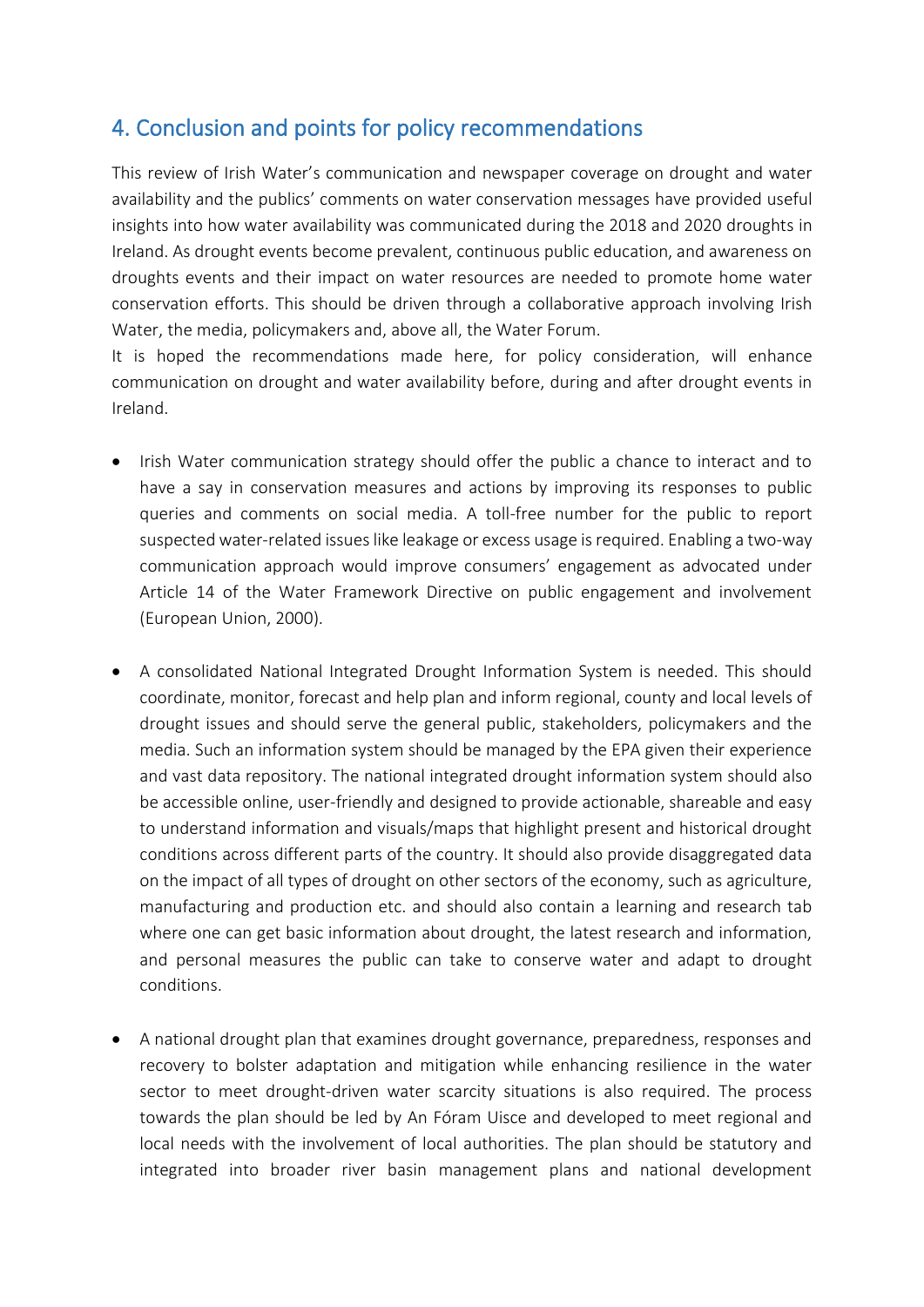frameworks. It should also comprehensively spell out all institutions' actions, roles, communication channels, and overall responsibilities.

- Regular media (i.e. print and electronic) coverage of drought events is needed to increase public interest and conservation action. As a link between policymakers and the public, the media should publicise government policies, plans, and interventions relating to the water sector, drought and climate change effort. Having a constant media spotlight on Ireland's progress regarding drought resilience will impel policymakers to remain committed to climate efforts in general. The media should also continuously engage the scientific community to increase drought awareness and simplify discussions around drought and water resources. An increased media attention on drought events would influence behavioural changes towards water conservation and national policies towards drought mitigation and adaptation.
- Environmental interest institutions should see drought communication as an emergency that requires collaborative efforts in promoting public awareness. Irish Water should not be left alone to carry the task of communicating to the public on the impact and threat of drought on water supply. Institutions like the Commission for Regulation of Utilities (CRU), Local Authority Waters Programme (LAWPRO), An Fóram Uisce, Sustainable Water Network (SWAN), research/academic institution and the local councils should help educate the public on water conservation and measures during drought periods by collaborating with Irish Water. Such collaboration can also lead to an evidence-based approach to communication backed by empirical studies.
- To ensure that drought resilience around the water sector is built not as crisis management but as a proactive approach will require active stakeholder engagement involving state institutions and the private sector, individuals, academic institutions, and financial institutions, for example, given that these stakeholders can influence proactive measures and approaches to building drought resilience. An Fóram Uisce should proactively lead national stakeholder engagement on drought and its impact on water resources and the need for conservation actions. Such engagement should be before, during and after drought to encourage commitment to long-term actions and resilience building.
- There should be prioritisation in investments and funding allocation for water-sector infrastructural development, particularly in drought-prone regions as part of resilience building. This should be matched with public education as the public feedback points to a limited appreciation for the work that ensures water supply. The amount of work behind the tap is a mystery to many of the public. An Fóram Uisce should lead this public awareness campaign and education at the national level.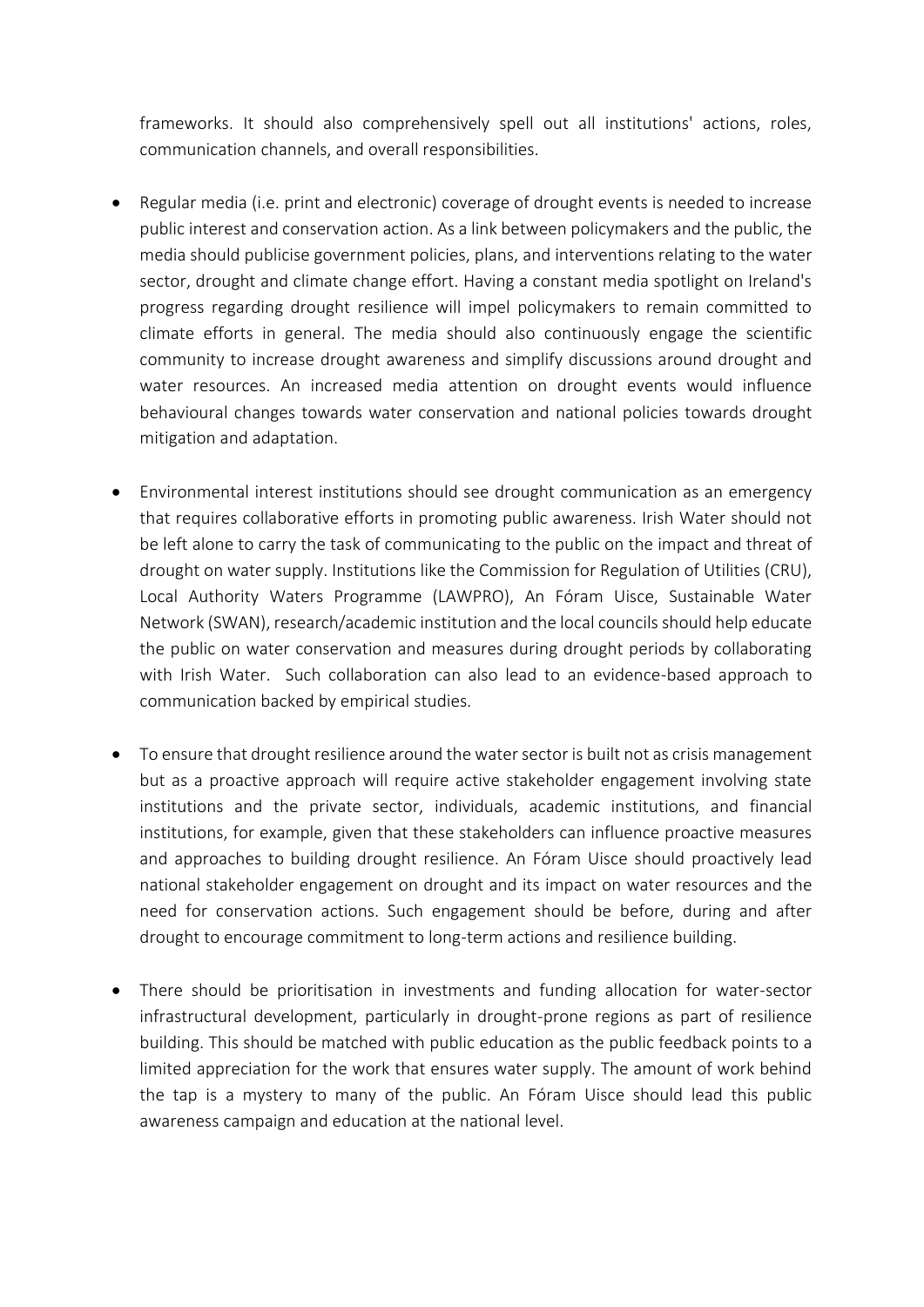- As a statutory body committed to facilitating stakeholder engagements on all water issues in the ROI, An Fóram Uisce should increasingly subject policy makers to scrutiny by assessing their policies, plans and interventions towards the water sector, on drought and climate change efforts and make policy submission for improvement and amendments where possible.
- Considering the impact of water metering in promoting water conservation and the longterm sustainability of water supply amidst uncertainties driven by factors such as drought, An Fóram Uisce should also facilitate participatory stakeholder engagement and communication strategies that can drive a move towards achieving consensus in discussing water conservation and the climate benefits of domestic water metering.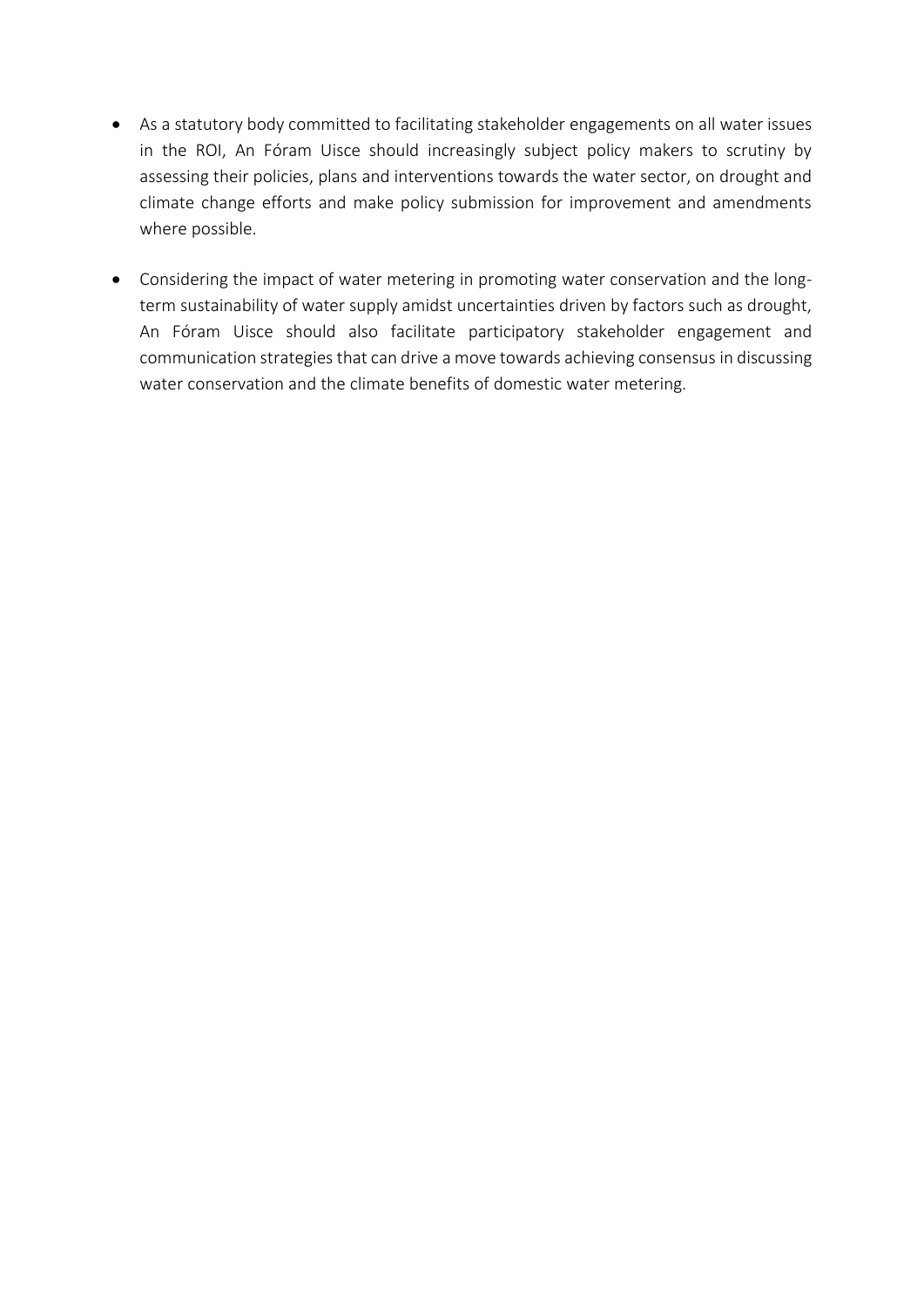#### <span id="page-33-0"></span>References

- Bryan, K., Ward, S., Barr, S., & Butler, D. (2019). Coping with Drought: Perceptions, Intentions and Decision-Stages of South West England Households. *Water Resources Management*, *33*(3), 1185–1202. https://doi.org/10.1007/s11269-018- 2175-2
- Cammalleri C., Naumann G., Mentaschi L., Formetta G., Forzieri G., Gosling S., … Feyen L. (2020). *Global warming and drought impacts in the EU*. https://doi.org/10.2760/597045
- Central Statistics Office. (2020). Information Society Statistics - Households 2020. Retrieved January 28, 2021, from https://www.cso.ie/en/releasesandpublications/e p/p-isshh/informationsocietystatisticshouseholds2020/introductionandkeyfindings/
- Culloty, E., Smeaton, A., Suiter, J., Murphy, P., Brereton, P., Zhang, D., & Robbins, D. (2019). *Climate Change in Irish Media*. Retrieved from www.epa.ie
- D'Angelo, P., & Kuypers, J. A. (2010). *Doing News Framing Analysis* (P. D. Paul D'Angelo & J. A. Kuypers, Eds.). Retrieved **from** http://psulibrary.palawan.edu.ph/wtbooks/resour ces/pdf/907024.pdf
- Environment Agency. (2012). *Head Office Drought Plan*. Retrieved **from** https://assets.publishing.service.gov.uk/governme nt/uploads/system/uploads/attachment\_data/file/ 297211/geho0112bway-e-e.pdf
- Environmental Protection Agency. (2017). *Drought response: our framework for England*. Retrieved from www.gov.uk/environment-agency
- EPA Catchments Unit. (2020). Going online to support communities working to enhance water quality and biodiversity. Retrieved January 12, 2021, from Water and Communities, Water Framework Directive website: https://www.catchments.ie/going-online-tosupport-communities-working-to-enhance-waterquality-and-biodiversity/
- European Drought Observatory. (2020). *EDO Analytical Report- 2020*. Retrieved from http://edo.jrc.ec.europa.eu/
- European Environmental Agency. (2020). *Hydrological systems and sustainable water management*. Retrieved from the state of the state of the state of the state of the state of the state of the state of the state of the state of the state of the state of the state of the state of the state of the state of the state of https://www.eea.europa.eu/soer/2015/europe/hy drological-systems
- European Union. (2010). *Water Scarcity and Drought in the European Union*. Retrieved from https://ec.europa.eu/environment/pubs/pdf/facts heets/water\_scarcity.pdf
- Falzoi, S., Gleeson, E., Lambkin, K., Zimmermann, J., Marwaha, R., O'Hara, R., … Fratianni, S. (2019). Analysis of the severe drought in Ireland in 2018. *Weather*, *74*(11), 368–373. https://doi.org/10.1002/wea.3587
- Fegan, J. (2020, October 10). Climate Inaction is a communication Problem. *Irish Examiner* . Retrieved from https://www.pressreader.com/ireland/irishexaminer-saturday/20201010/282218013256336
- FitzGerald, J. (2018). *Irish Water split from Ervia inevitable to protect Government accounts*. Retrieved from https://www.irishtimes.com/business/economy/iri sh-water-split-from-ervia-inevitable-to-protectgovernment-accounts-1.3570472
- Flood, S., Paterson, S., O'connor, E., O'dwyer, B., Whyte, H., Le Tissier, M., & Gault, J. (2020). *National Risk Assessment of Impacts of Climate Change: Bridging the Gap to Adaptation Action*. Retrieved from www.epa.ie
- Fox, E., & Rau, H. (2016). Climate Change Communication in Ireland. In *Oxford Research Encyclopedia of Climate Science*. https://doi.org/10.1093/acrefore/9780190228620 .013.459
- Gardner, T. (2018, October 16). Revealed: Trouble brewing for beer drinkers as climate change to double prices. *Independent.Ie Environment* . Retrieved from the state of the state of the state of the state of the state of the state of the state of the state of the state of the state of the state of the state of the state of the state of the state of the state of https://www.independent.ie/news/environment/r evealed-trouble-brewing-for-beer-drinkers-asclimate-change-to-double-prices-37424465.html
- Global Drought Observatory. (2020). *GRACE Total Water Storage (TWS) Anomaly*. https://doi.org/10.3390/w11081672
- GlobalStats. (2020). Social Media Stats Ireland | StatCounter Global Stats. Retrieved January 29, 2021, from Social Media Stats Ireland Social Media Stats in Ireland Dec 2019 - Dec 2020 website: https://gs.statcounter.com/social-mediastats/all/ireland
- Government of UK. (2020, July 13). National Drought Group - July 2020 statement. Retrieved September 9, 2020, from https://www.gov.uk/government/news/nationaldrought-group-july-2020-statement
- Houses of the Oireachtas. (2018, July 24). Dáil Éireann Debate. Irish Water Parliamentary Questions (32nd Dáil). Retrieved February 22, 2021, from Parliamentary Questions (32nd Dail) website: https://www.oireachtas.ie/en/debates/question/2 018-07-24/2696/#pq-answers-2662\_2663\_2664\_2696
- Houston, M. (2019). The negative impact of climate change on our mental health. Retrieved January 28, 2021, from https://www.irishtimes.com/life-andstyle/health-family/the-negative-impact-ofclimate-change-on-our-mental-health-1.3947548
- Irish Water. (2018). Our company | Water Services in Ireland |. Retrieved March 9, 2020, from https://www.water.ie/about-us/our-company/
- Irish Water. (2020a). *National Water Resources Plan-Draft Framework Plan Irish Water's 25 Year Plan for Our Water Assets*. Retrieved from https://www.water.ie/projects-plans/ourplans/nwrp/NWRP-Draft-Framework-Plan.pdf
- Irish Water. (2020b). Water Conservation Order 'increasingly likely' as demand for water soars and drought conditions prevail. Retrieved July 6, 2020, from Irish Water News website: https://www.water.ie/news/water-conservation-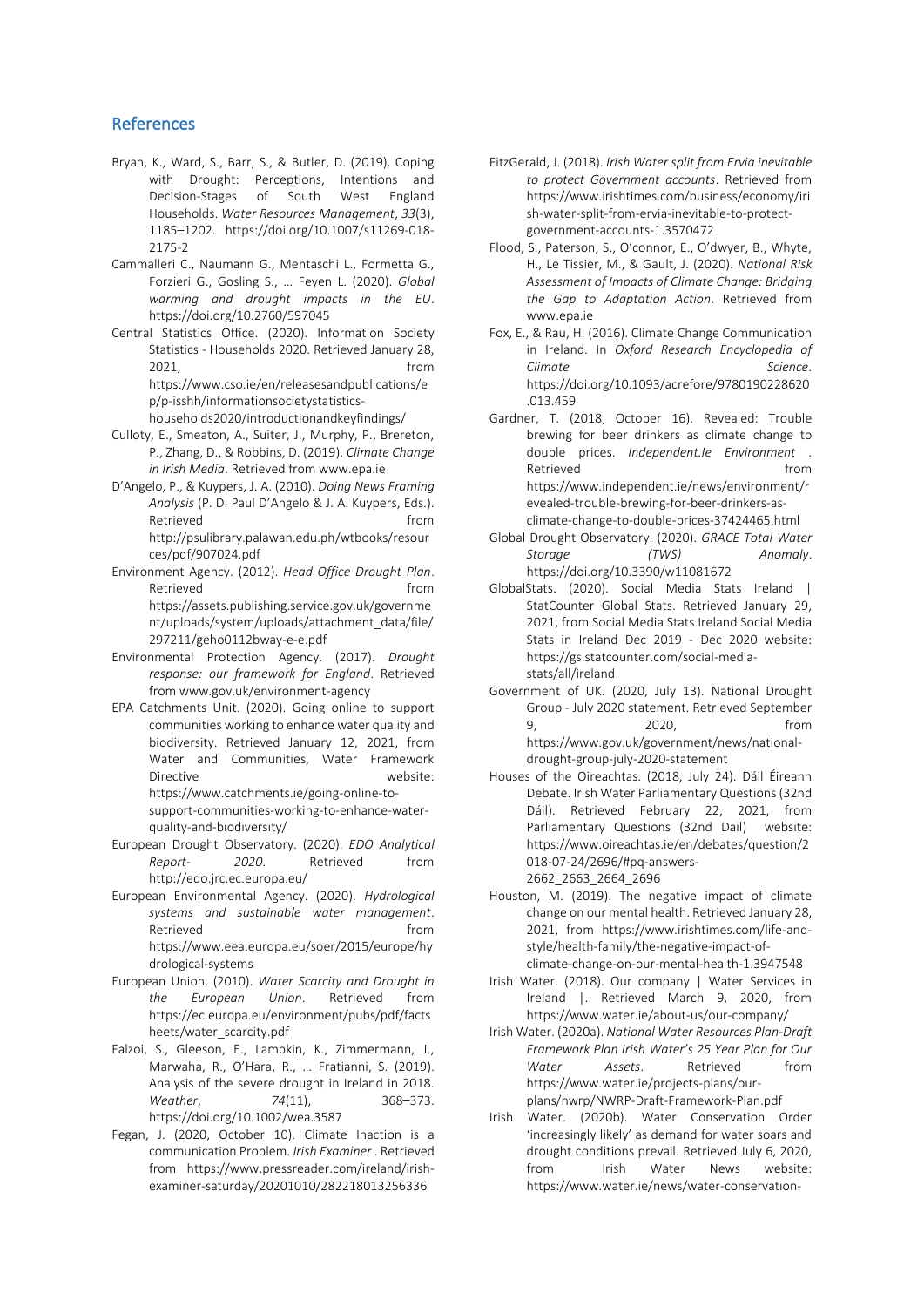order/

- Irish Water. (2020c). Water Conservation Order lifted following heavy rainfall and recovery of sources. Retrieved April 16, 2021, from News website: https://www.water.ie/news/nationwide-waterconserva/
- Jones, D. (2020, June 17). Summer drought risk increases despite recent rain. Retrieved January 5, 2021, from Farmers Weekly website: https://www.fwi.co.uk/arable/summer-droughtrisk-increases-despite-recent-rain
- King-Okumu, C. (2019). *Drought impact and vulnerability assessment a rapid review of practices and policy recommendations.* Retrieved from https://www.droughtmanagement.info/literature/ UNCCD\_FAO\_GWP\_WMO\_2019\_Drought\_Vulner ability.pdf
- Lange, B., Bendall, B., & Williams, P. (2019). *Managing water resources-Incorporating drought and water scarcity-as part of the catchment-based approach*. Retrieved **from** https://catchmentbasedapproach.org/wpcontent/uploads/2019/10/Marius-droughtresources-Aug2019.pdf
- Lede, E., Meleady, R., & Seger, C. R. (2019). Optimizing the influence of social norms interventions: Applying social identity insights to motivate residential water conservation. *Journal of Environmental Psychology*, *62*, 105–114.
- https://doi.org/10.1016/j.jenvp.2019.02.011 Melvyn, K. (2019). *How to communicate Drought A guide by the Integrated Drought Management Programme in Central and Eastern Europe*. Retrieved **from** https://www.droughtmanagement.info/literature/ GWP-how-to-communicate-drought-guide-2019.pdf
- Met Eireann. (2018, September 4). 2018, A summer of HeatWaves and Droughts. Retrieved January 5, 2021, from preliminary report from synoptic stations website: https://www.met.ie/cms/assets/uploads/2018/09/ summerfinal3.pdf
- Met Éireann. (2020). Climatological Droughts and Dry Spells. Retrieved January 5, 2021, from https://www.met.ie/climatological-droughts-anddry-spells-2020-2
- Met Office. (2018). UK extreme events Heatwaves Met Office. Retrieved January 5, 2021, from https://www.metoffice.gov.uk/research/climate/u nderstanding-climate/uk-extremeevents\_heatwaves
- Moglia, M., Cook, S., & Tapsuwan, S. (2018). Promoting Water Conservation: Where to from here? *Water*, *10*(11), 1510. https://doi.org/10.3390/w10111510
- Moran, C. (2020, August 4). Shannon pipeline "is needed" Green Party Minister claims. *Farming Independent*. Retrieved from the state of the state of the state of the state of the state of the state of the state of the state of the state of the state of the state of the state of the state of the state of the state of the state of https://www.independent.ie/business/farming/ne ws/farming-news/shannon-pipeline-is-neededgreen-party-minister-claims-39419808.html
- Muller, M. (2018, July 12). Cape Town's drought: Don't blame climate change. *Nature*, Vol. 559, pp. 174–

176. https://doi.org/10.1038/d41586-018-05649-1

- Murphy, C., & Noone, S. (2020, June 2). Drought: a risk being overlooked in Ireland? Retrieved February 18, 2021, from Royal Irish Academy website: https://www.ria.ie/news/science-committeesclimate-change-and-environmental-sciencescommittee-climate-change-blog-1
- Murphy, C., Wilby, R. L., Matthews, T., Horvath, C., Crampsie, A., Ludlow, F., … Jobbova, E. (2020). The forgotten drought of 1765–1768: Reconstructing and re‐evaluating historical droughts in the British and Irish Isles. *International Journal of Climatology*, *40*(12), 5329–5351. https://doi.org/10.1002/joc.6521
- Norton, B. (2019). *Ipsos MRBI Social Networking Tracker*. Retrieved from the state of the state of the state of the state of the state of the state of the state of the state of the state of the state of the state of the state of the state of the state of the state of the state of https://www.ipsos.com/sites/default/files/ct/news /documents/2020-01/soc\_net\_dec\_19.pdf
- ofwat. (2018). 'Out in the Cold' review and next steps. Retrieved January 11, 2021, from https://www.ofwat.gov.uk/wpcontent/uploads/2018/11/Ofwat-letter-to-Thames-Water-Out-in-the-cold-review-and-nextsteps.pdf
- Overpeck, J. (2003). *A multi-millennia perspective on drought and implications for the future*. Retrieved from http://ipccwg1.ucar.edu/meeting/wg1/Drght/
- Quinlan, C. (2018, September 3). Measuring the impact of the 2018 summer drought on river flows and lake levels. Retrieved January 5, 2021, from EPA Catchments Unit | in 2nd Cycle 2015-2021, Catchment Management, News, Reports and Assessments, Science, Water Framework Directive website: https://www.catchments.ie/measuringthe-impact-of-the-2018-summer-drought-onriver-flows-and-lake-levels/
- Quinn, M., Lynn, T., Jollands, S., & Nair, B. (2016). Domestic Water Charges in Ireland - Issues and Challenges Conveyed through Social Media. *Water Resources Management*, *30*(10), 3577–3591. https://doi.org/10.1007/s11269-016-1374-y
- Ryan, A., & Grant, M. (2020). *Technical Report on Introduction ofSpecific Usage Prohibitions in All AreasServed via the National Public WaterSupply*. Retrieved **from** https://www.water.ie/news/nationwide-waterconserva/Final-Final-June-2020-Technical-Reportre-water-conservation.pdf
- Schultz, A., & Tandon, A. (2020). Met Office: Why 2020 saw a record-breaking dry and sunny spring across the UK. Retrieved January 5, 2021, from Carbon Brief website: https://www.carbonbrief.org/metoffice-why-2020-saw-a-record-breaking-dry-andsunny-spring-across-the-uk
- Seyranian, V., Sinatra, G. M., & Polikoff, M. S. (2015). Comparing communication strategies for reducing residential water consumption. *Journal of Environmental Psychology*, *41*, 81–90. https://doi.org/10.1016/j.jenvp.2014.11.009
- Slette, I. J., Post, A. K., Awad, M., Even, T., Punzalan, A., Williams, S., … Knapp, A. K. (2019). How ecologists define drought, and why we should do better.